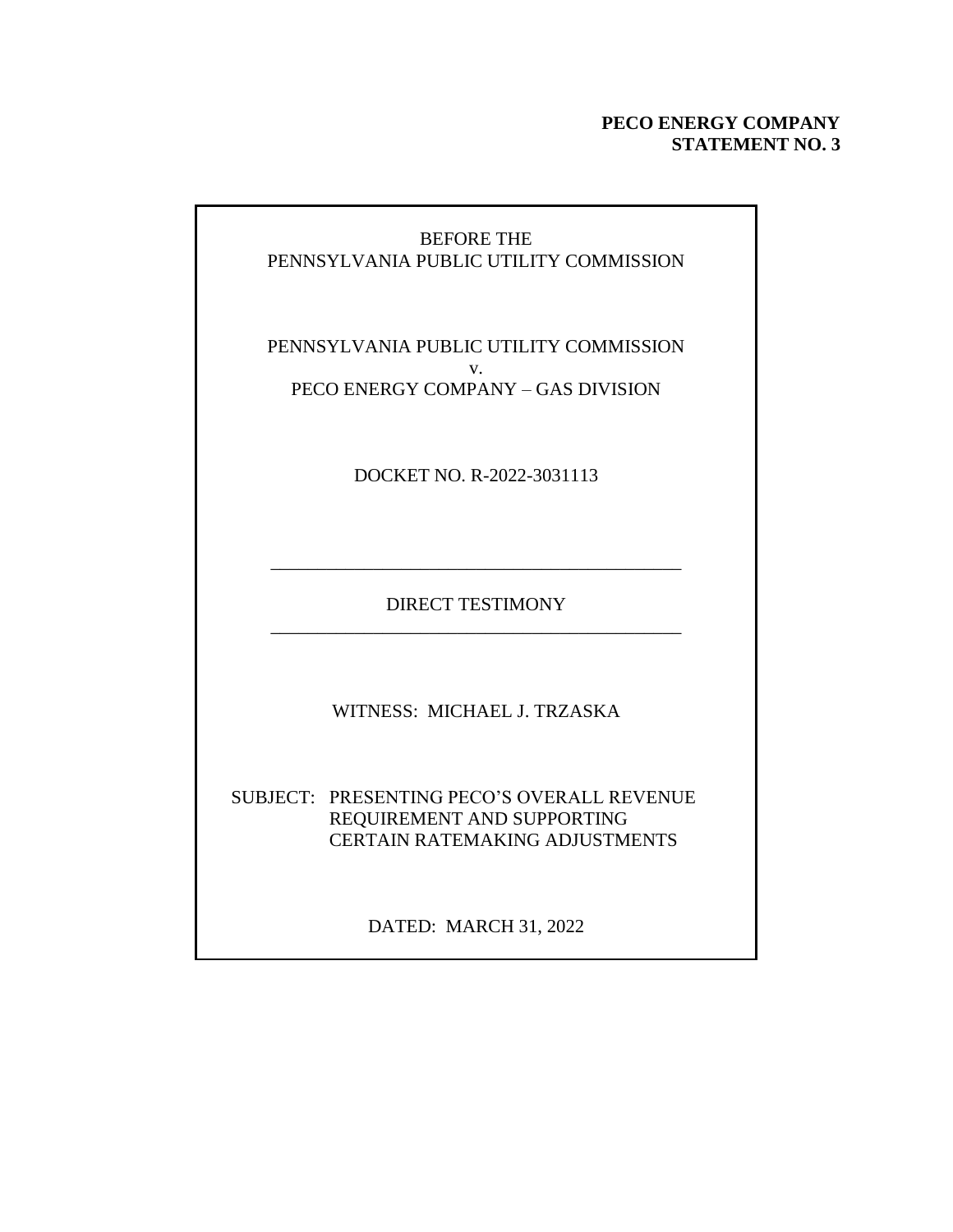# **TABLE OF CONTENTS**

# Page

| $\mathbf{I}$ . |                |                                                     |  |
|----------------|----------------|-----------------------------------------------------|--|
| II.            |                | OVERVIEW OF PECO'S FULLY PROJECTED FUTURE TEST YEAR |  |
| III.           |                |                                                     |  |
|                | A.             |                                                     |  |
|                | <b>B.</b>      |                                                     |  |
|                | $C$ .          |                                                     |  |
|                | D.             |                                                     |  |
|                | E.             |                                                     |  |
|                | F.             |                                                     |  |
|                | G.             |                                                     |  |
|                | H.             |                                                     |  |
|                | $\mathbf{I}$ . |                                                     |  |
|                | J.             |                                                     |  |
|                | K.             |                                                     |  |
| IV.            |                |                                                     |  |
|                | A.             |                                                     |  |
|                | <b>B.</b>      |                                                     |  |
|                | $C$ .          |                                                     |  |
|                | D.             |                                                     |  |
|                | Е.             |                                                     |  |
| $V_{\cdot}$    |                |                                                     |  |
| VI.            |                |                                                     |  |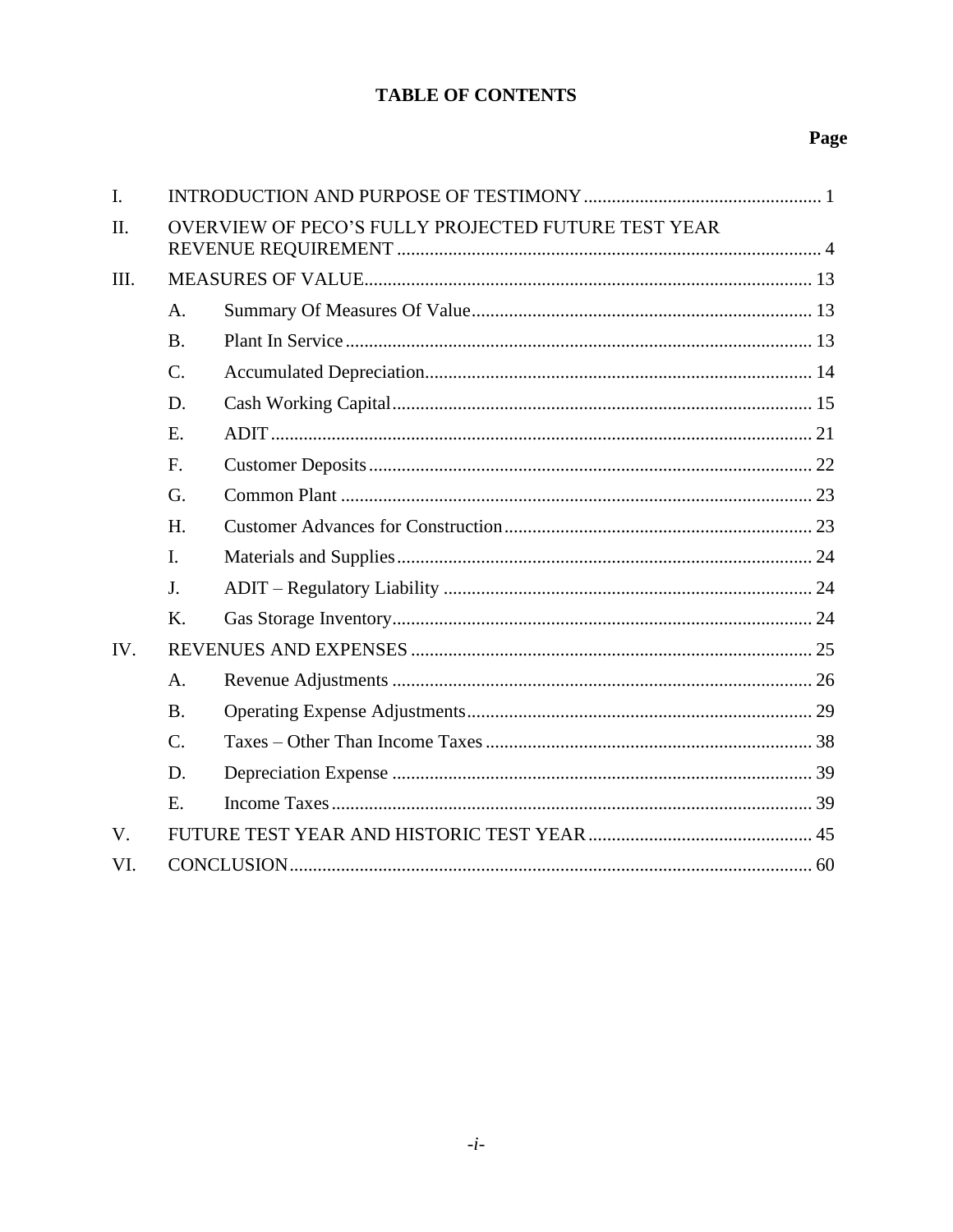<span id="page-2-0"></span>

|    |    | <b>DIRECT TESTIMONY</b><br>OF<br>MICHAEL J. TRZASKA                                 |
|----|----|-------------------------------------------------------------------------------------|
|    |    | I.<br><b>INTRODUCTION AND PURPOSE OF TESTIMONY</b>                                  |
| 1. | Q. | Please state your full name and business address.                                   |
|    | A. | My name is Michael J. Trzaska, and my business address is PECO Energy               |
|    |    | Company, 2301 Market Street, Philadelphia, Pennsylvania 19103.                      |
| 2. | Q. | By whom are you employed and in what capacity?                                      |
|    | A. | I am employed by PECO Energy Company ("PECO" or the "Company") as a                 |
|    |    | Principal Regulatory and Rate Specialist in the Regulatory Policy and Strategy      |
|    |    | Department. My duties and responsibilities in that capacity include performing      |
|    |    | financial analysis, project management and regulatory strategy for gas and electric |
|    |    | operations throughout the Company's service territory. I am responsible for         |
|    |    | providing expert testimony on behalf of the Company with respect to various         |
|    |    | regulatory issues.                                                                  |
| 3. | Q. | Please describe your educational background.                                        |
|    | A. | I received a Bachelor of Science degree in Accounting from Drexel University in     |
|    |    | 1987 and a Master of Science in Finance degree from LaSalle University in 1996.     |
| 4. | Q. | Please describe your work experience in the energy industry.                        |
|    | A. | Upon graduation from Drexel University in 1987, I was hired by PECO and have        |
|    |    | been with the Company since that time in various positions of increasing            |
|    |    | responsibility.                                                                     |
|    |    |                                                                                     |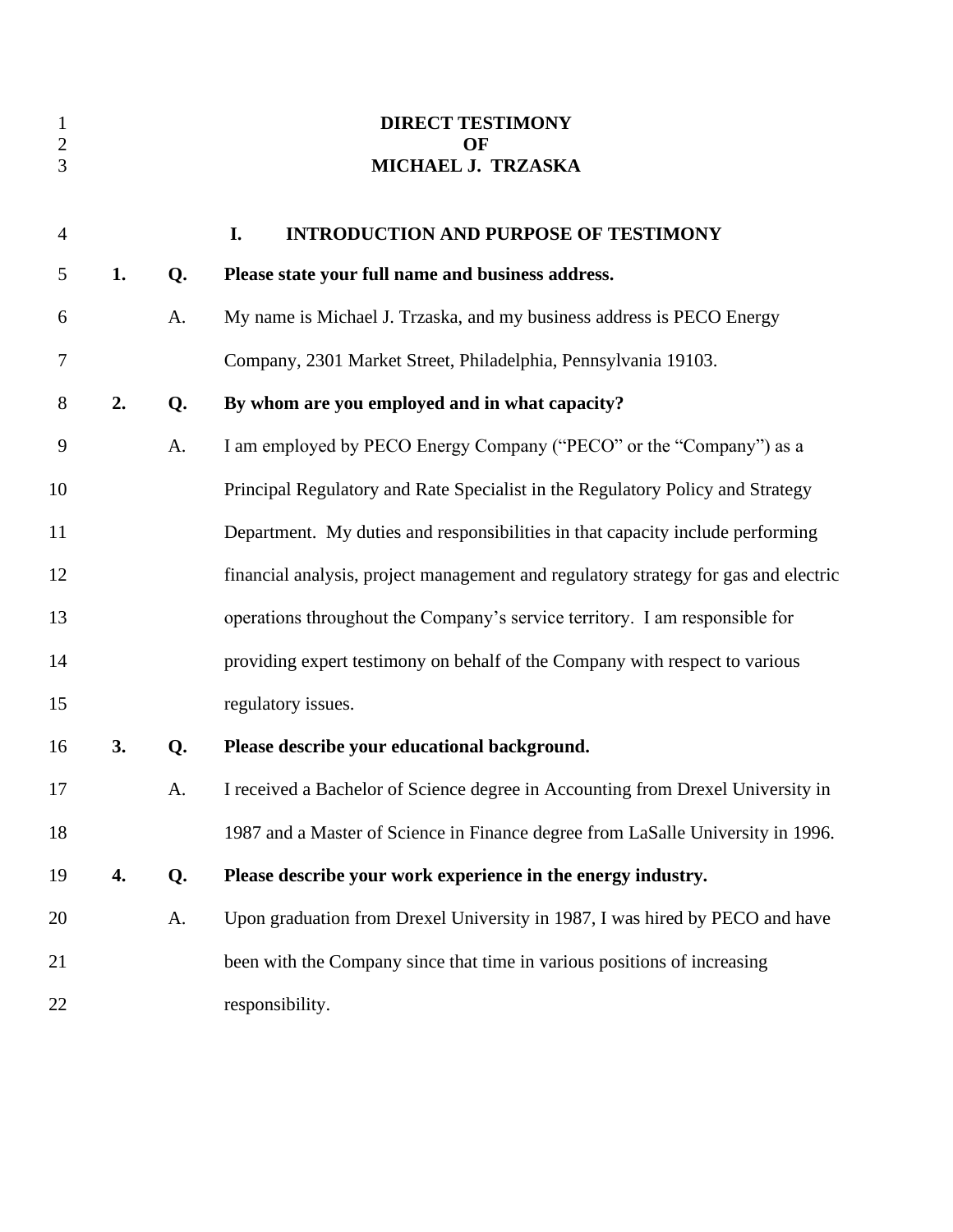# **5. Q. What is the purpose of your direct testimony in this proceeding?**

| $\mathbf{2}$   |    | A. | The principal purpose of my direct testimony is to explain the preparation and          |
|----------------|----|----|-----------------------------------------------------------------------------------------|
| 3              |    |    | presentation of data supporting PECO's request for a general base rate increase         |
| $\overline{4}$ |    |    | for its natural gas operations. Specifically, I explain how the components of the       |
| 5              |    |    | Company's overall revenue requirement were developed. This includes certain             |
| 6              |    |    | portions of the claimed measures of value and the pro forma ratemaking                  |
| 7              |    |    | adjustments that were made to calculate the Company's revenue requirement               |
| 8              |    |    | based on data for a fully projected future test year ending December 31, 2023           |
| 9              |    |    | ("FPFTY"), a future test year ending December 31, 2022 ("FTY") and an historic          |
| 10             |    |    | test year ended December 31, 2021 ("HTY"). For purposes of supporting                   |
| 11             |    |    | PECO's proposed increase in base rate distribution operating revenue under its          |
| 12             |    |    | proposed rates, the Company is relying principally upon data for the FPFTY.             |
| 13             | 6. | Q. | Are you sponsoring all or portions of any exhibits in this proceeding?                  |
| 14             |    | A. | Yes. I am sponsoring PECO Exhibits MJT-1, MJT-2, MJT-3.                                 |
| 15             |    |    | PECO Exhibits MJT-1, MJT-2 and MJT-3 comprise PECO's principal accounting               |
| 16             |    |    | exhibits for the FPFTY, the FTY and the HTY, respectively. <sup>1</sup> As explained by |
| 17             |    |    | Mr. Robert J. Stefani, Senior Vice President and PECO's Chief Financial Officer         |
| 18             |    |    | and Treasurer (PECO Statement No. 2), the base data for the FPFTY that I used to        |
| 19             |    |    | develop PECO Exhibit MJT-1 were derived, for the most part, from PECO's                 |
| 20             |    |    | capital and operating budgets for the twelve months ending December 31, 2023,           |

<sup>&</sup>lt;sup>1</sup> PECO Exhibits MJT-1, MJT-2 and MJT-3 each contain multiple schedules and each page of the exhibit is numbered on a continuous sequential basis. Specific schedule pages will be cited to using the applicable exhibit pagination. For example, the second page of Schedule B-1, which is the third page of Exhibit MJT-1, will be cited as "Exhibit MJT-1, Schedule B-1, page 3."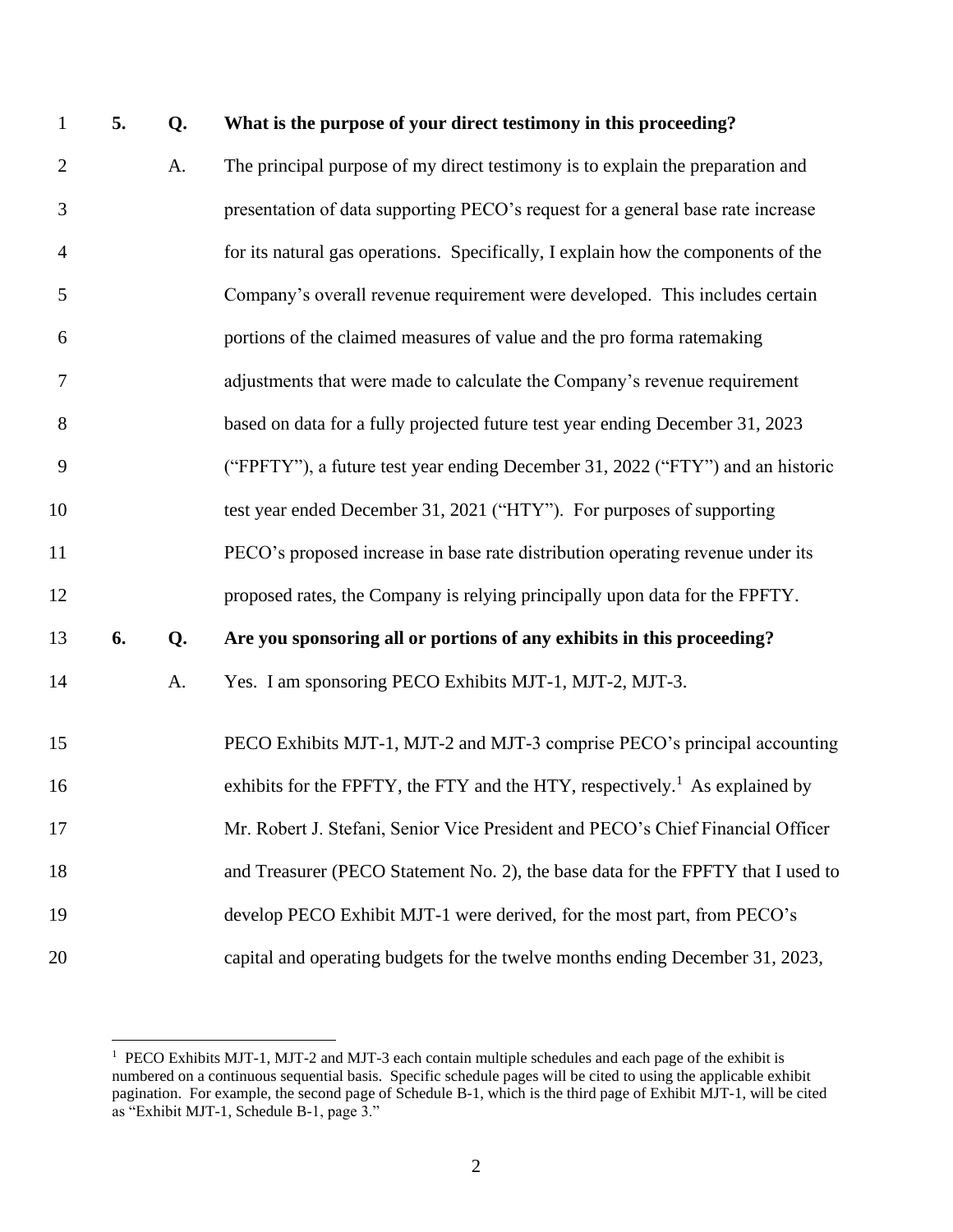| $\mathbf{1}$   |    |    | while the corresponding data for the FTY used to develop PECO Exhibit MJT-2       |
|----------------|----|----|-----------------------------------------------------------------------------------|
| $\overline{2}$ |    |    | were derived from PECO's capital and operating budgets for the twelve months      |
| 3              |    |    | ending December 31, 2022. The data for the HTY used to develop PECO Exhibit       |
| $\overline{4}$ |    |    | MJT-3 are the data actually recorded in PECO's books of account for the twelve    |
| 5              |    |    | months ended December 31, 2021.                                                   |
| 6              |    |    | In addition to sponsoring the exhibits described above, I am responsible for      |
| 7              |    |    | responses to certain standard data filing requirements of the Pennsylvania Public |
| 8              |    |    | Utility Commission (the "Commission").                                            |
| 9              | 7. | Q. | Will you discuss separately PECO Exhibit MJT-1, PECO Exhibit MJT-2 and            |
| 10             |    |    | PECO Exhibit MJT-3?                                                               |
| 11             |    | A. | Yes, I will. However, because PECO is basing its proposed rate increase on the    |
| 12             |    |    | adjusted FPFTY data, most of my direct testimony is devoted to explaining PECO    |
| 13             |    |    | Exhibit MJT-1. My testimony regarding PECO Exhibits MJT-2 and MJT-3,              |
| 14             |    |    | which are essentially identical in format to PECO Exhibit MJT-1, will briefly     |
| 15             |    |    | address the pro forma adjustments that were made to budget data for the twelve    |
| 16             |    |    | months ending December 31, 2022 and historic actual data for the twelve months    |
| 17             |    |    | ended December 31, 2021, respectively, because the nature of those adjustments    |
| 18             |    |    | is the same or similar to adjustments that I will have already discussed in the   |
| 19             |    |    | context of PECO Exhibit MJT-1. However, I will specifically address any           |
| 20             |    |    | additional adjustments or other differences among those exhibits.                 |
| 21             | 8. | Q. | How is the balance of your testimony structured?                                  |
| 22             |    | A. | In Section II, I present an overview of PECO's FPFTY revenue requirement and      |
| 23             |    |    | explain, in summary fashion, how the claimed measures of value, pro forma         |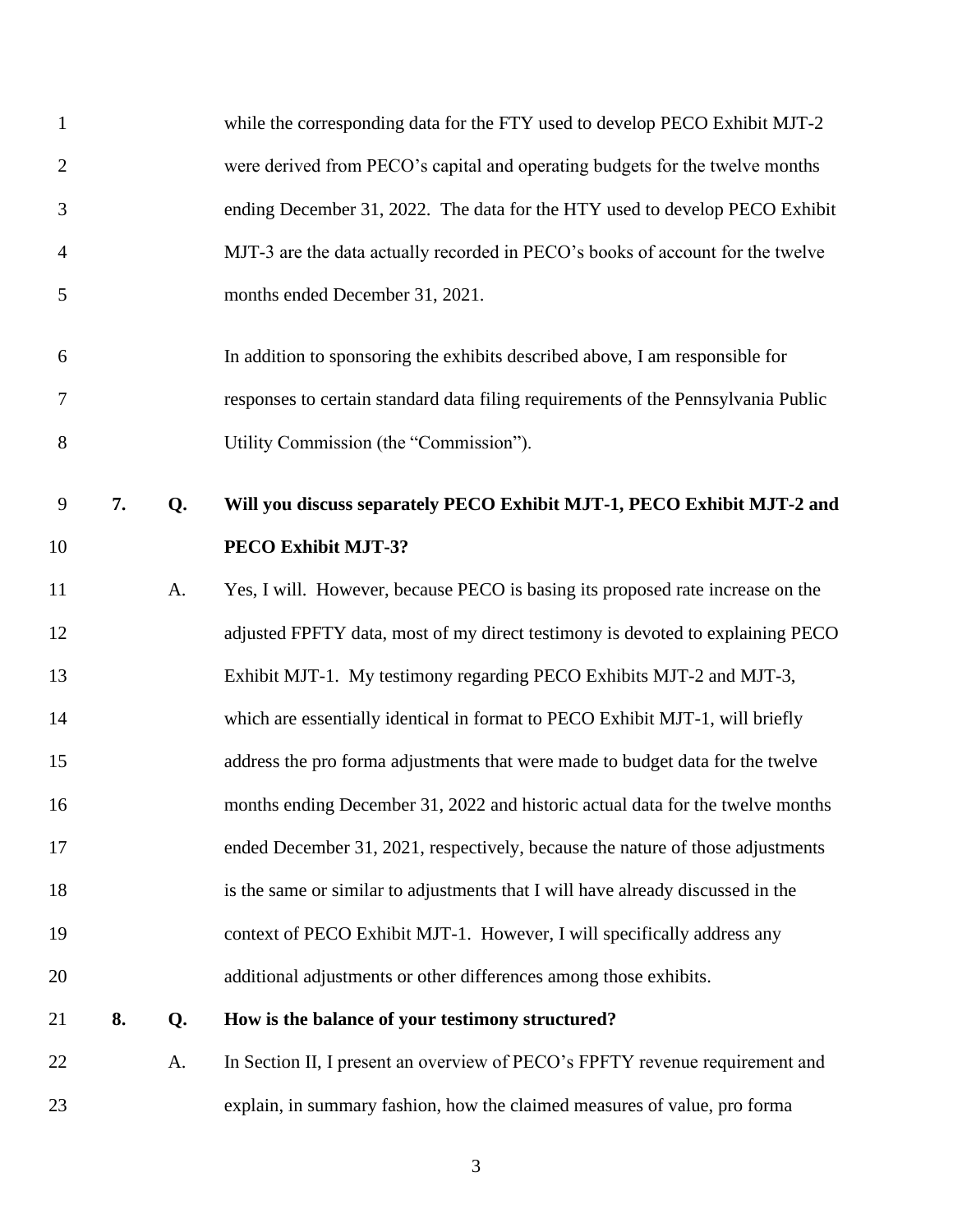<span id="page-5-0"></span>

| 1                   |    |     | present rate revenues, operating expenses, depreciation and taxes were              |
|---------------------|----|-----|-------------------------------------------------------------------------------------|
| $\overline{c}$      |    |     | determined. Section III of my testimony provides a more detailed description of     |
| 3                   |    |     | the individual components comprising PECO's requested measures of value for         |
| 4                   |    |     | the FPFTY, while Section IV discusses the derivation, including appropriate         |
| 5                   |    |     | ratemaking adjustments, of PECO's revenue and expense claims for the FPFTY.         |
| 6                   |    |     | Section V briefly describes the FTY and the HTY data.                               |
| $\overline{7}$<br>8 |    | II. | <b>OVERVIEW OF PECO'S FULLY PROJECTED FUTURE TEST YEAR</b><br>REVENUE REQUIREMENT   |
| 9                   | 9. | Q.  | Please provide an overview of how the Company's FPFTY measures of value             |
| 10                  |    |     | were determined.                                                                    |
| 11                  |    | A.  | PECO's measures of value, as presented in PECO Exhibit MJT-1, consist of eight      |
| 12                  |    |     | principal components: (1) the depreciated original cost of utility plant in service |
| 13                  |    |     | (original cost less accumulated depreciation); (2) cash working capital; (3)        |
| 14                  |    |     | accumulated deferred income taxes ("ADIT"); (4) customer deposits; (5)              |
| 15                  |    |     | customer advances for construction; (6) materials and supplies; (7) the regulatory  |
| 16                  |    |     | liability for excess ADIT; and (8) gas storage inventory. Each is described briefly |
| 17                  |    |     | below.                                                                              |
| 18                  |    |     | Depreciated Original Cost of Utility Plant in Service. To determine utility         |
|                     |    |     |                                                                                     |
| 19                  |    |     | plant in service at the end of the FTY, I began with the closing plant balances     |
| 20                  |    |     | actually recorded on the Company's books of account at December 31, 2021,           |
| 21                  |    |     | including allocated common plant. To those balances, I added the budgeted           |
| 22                  |    |     | capital expenditures for PECO projects that are scheduled to close to plant in      |
| 23                  |    |     | service during the FTY and subtracted the anticipated plant retirements. The        |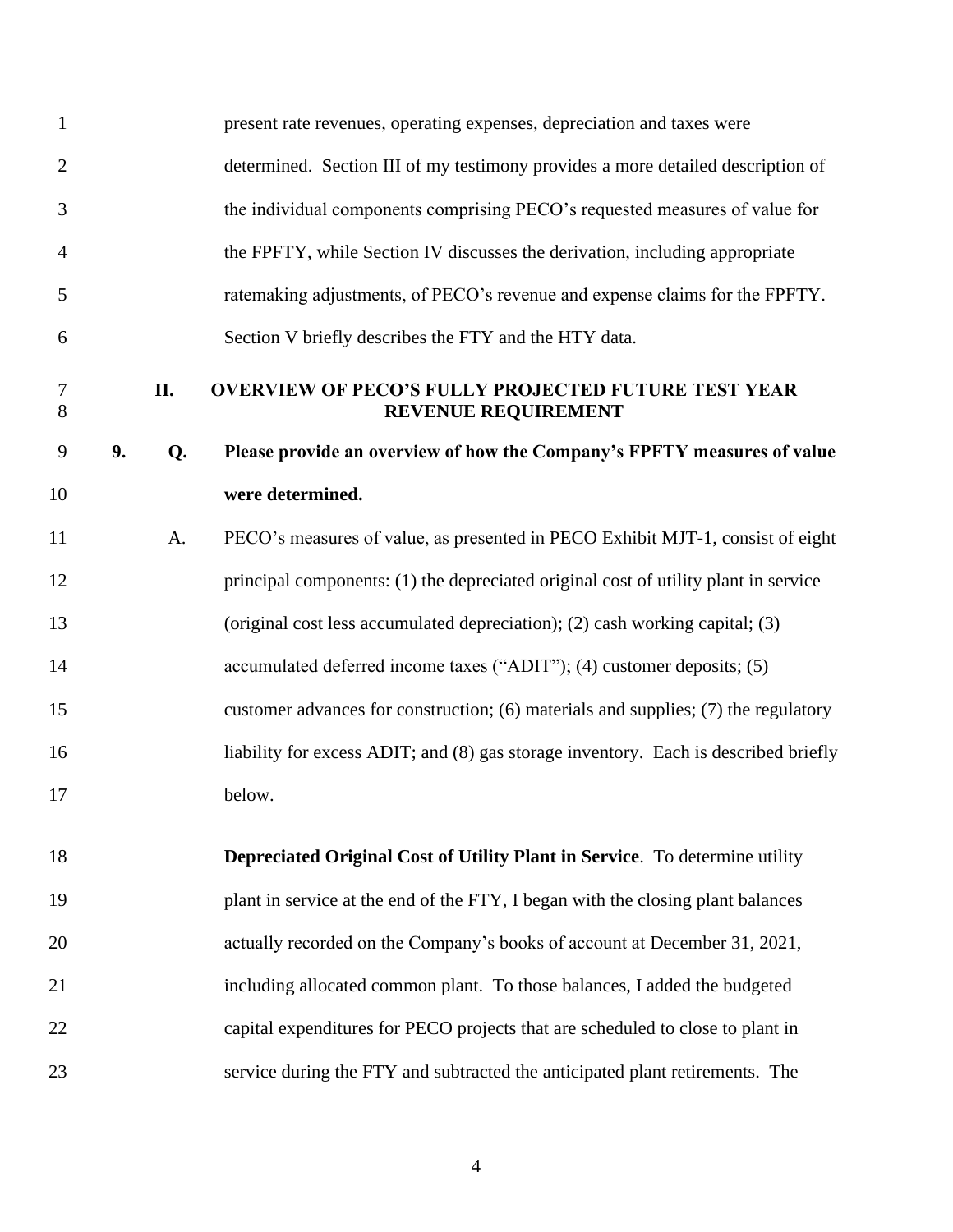| $\mathbf{1}$   | same process was used to develop utility plant in service balances at the end of     |
|----------------|--------------------------------------------------------------------------------------|
| $\overline{2}$ | the FPFTY, beginning with the projected balances of plant in service at December     |
| 3              | 31, 2022, adding capital expenditures projected to be closed to plant in service by  |
| $\overline{4}$ | the end of the FPFTY and subtracting anticipated retirements. The Company's          |
| 5              | claim for accumulated depreciation was determined in a similar fashion, starting     |
| 6              | with the accumulated depreciation at December 31, 2021 assigned to each plant        |
| 7              | account, and bringing those data forward to reflect additional depreciation          |
| 8              | accruals, plant retirements, and cost of removal net of salvage for the period       |
| 9              | through December 31, 2022. Accumulated depreciation at December 31, 2023,            |
| 10             | was then deducted from the projected balance of utility plant as of that date to     |
| 11             | derive the Company's claimed FPFTY year-end net utility plant of \$3.2 billion.      |
| 12             | Cash Working Capital. Cash working capital was calculated using a lead-lag           |
| 13             | study and includes elements that are consistent with past practice and               |
| 14             | Commission precedent.                                                                |
| 15             | <b>ADIT</b> . The credit balance of ADIT includes the liability for deferred Federal |
| 16             | income taxes, net of an offset (debit) for the ADIT assets related to Federal        |
| 17             | income tax paid by the Company in advance of recognizing the associated tax          |
|                | determinants for financial reporting purposes, which consist principally of          |
| 18             |                                                                                      |
| 19             | contributions-in-aid-of-construction ("CIAC") recognized as income for income        |
| 20             | tax purposes.                                                                        |

**Inventory and Material and Supplies**. The claimed levels of customer deposits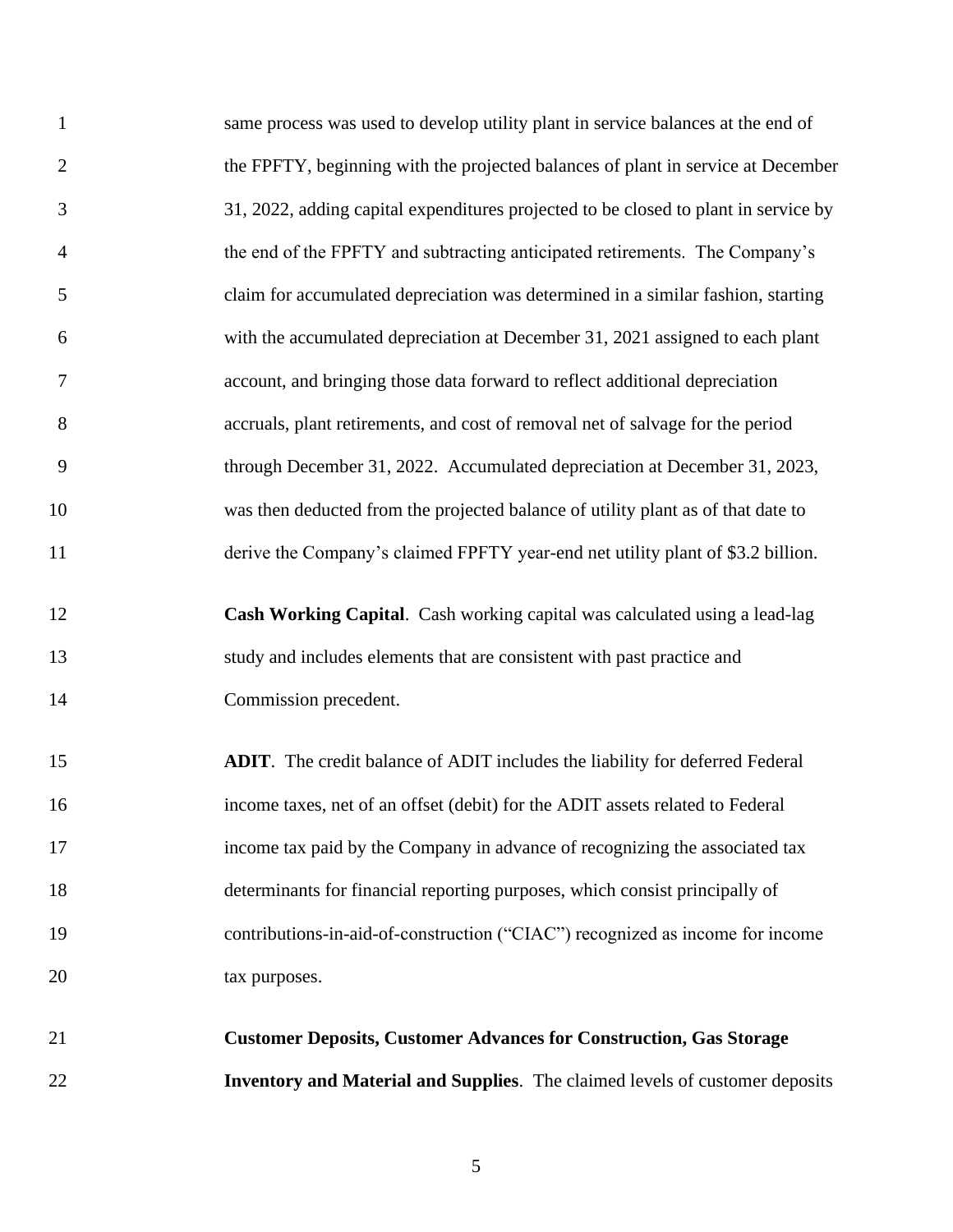and customer advances for construction are deducted in determining the measures of value. The claimed levels of gas storage inventory and material and supplies are added in determining the measures of value. All the claimed levels are based on thirteen-month historic averages for the period ended December 31, 2021, consistent with Commission precedent.

 **Regulatory Liability for Excess ADIT**. Due to the reduction in the Federal corporate tax rate that became effective on January 1, 2018, pursuant to the Tax 8 Cuts and Jobs Act ("TCJA"), there is "excess" ADIT. Excess ADIT represents taxes that were deferred prior to January 1, 2018 at the then-applicable 35% tax rate but will be paid to the Federal government, after January 1, 2018, at the current 21% tax rate. The excess ADIT is to be returned to customers over 12 periods that correspond to the periods over which the ADIT would have been paid to the government if the Federal corporate tax rate had not been reduced. To reflect that obligation, the Company has transferred its excess ADIT from the Company's ADIT account to a new regulatory liability account. The sum of the Company's ADIT account and its regulatory liability for excess ADIT is deducted 17 from the Company's measures of value.

 The components of the measures of value described above are shown in PECO Exhibit MJT-1 on Schedule A-1 at lines 1 to 13 and are discussed in more detail 20 in Section III of my testimony.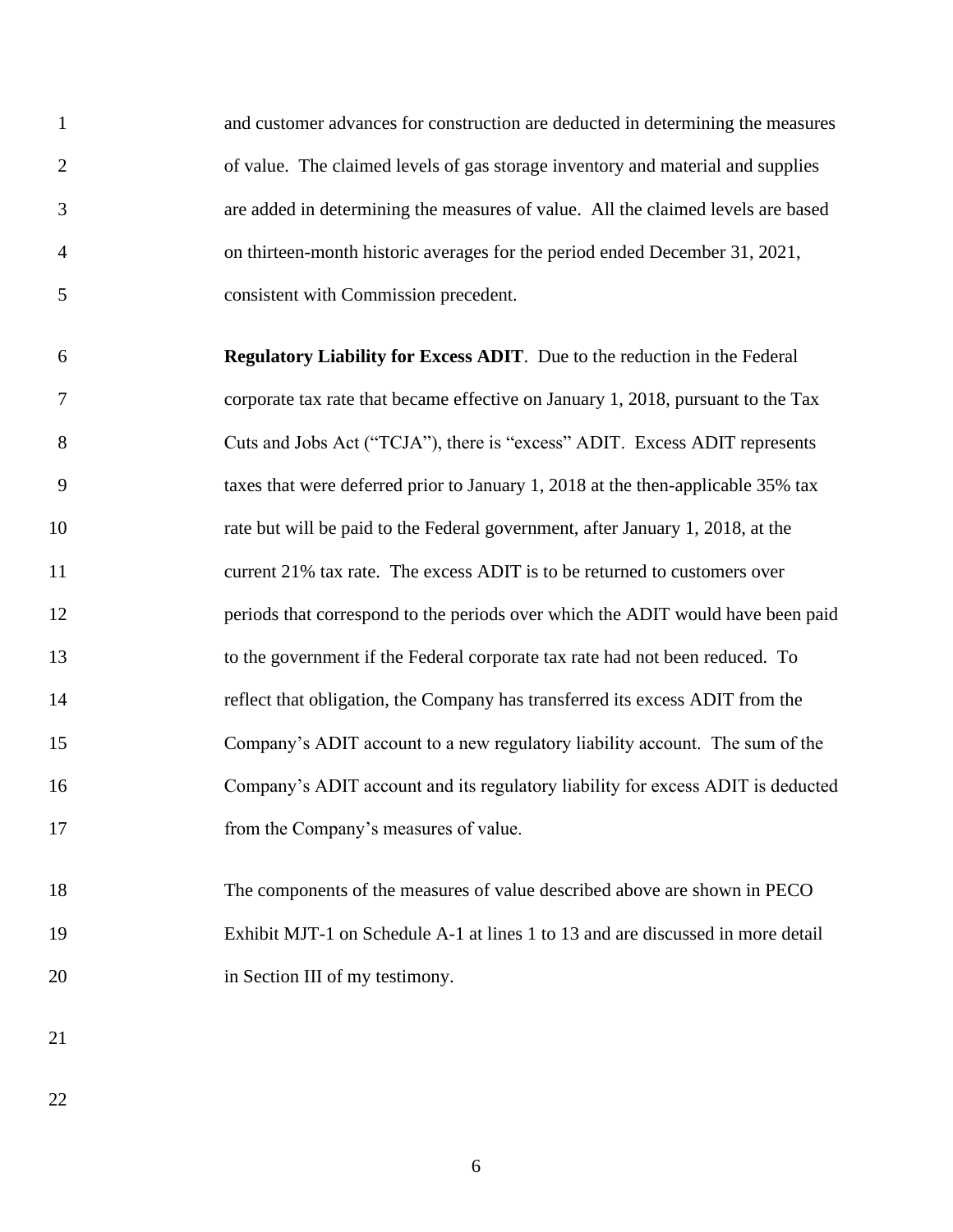#### **10. Q. How were the revenues at present rates derived?**

- 2 A. Revenues at present rates were based on the budgeted revenues for PECO's gas operations for the FPFTY. Adjustments were made to: (1) annualize revenues related to changes in number of customers, including customers on PECO's Customer Assistance Program ("CAP"), to reflect levels at the end of the FPFTY; and (2) normalize revenues to reflect 365.25 days. These adjustments are summarized on Schedule D-5 of PECO Exhibit MJT-1 and are discussed in more detail later in my testimony. **11. Q. How were PECO's claimed operating expenses for the FPFTY determined?**
- A. The pro forma FPFTY expenses were determined using PECO's budget for the twelve-month period ending December 31, 2023 as a starting point. Budgeted expenses, which were prepared based on business activities and related cost elements such as payroll, employee benefits, and outside contracting costs, were distributed to Federal Energy Regulatory Commission ("FERC") accounts based upon the actual distribution experienced by the Company during calendar year- ended December 31, 2021. The budget data were then annualized or normalized in accordance with established Commission ratemaking practices, and other appropriate adjustments were made, all of which are included in Schedule D of PECO Exhibit MJT-1. The necessary adjustments were made to the appropriate 20 FERC accounts.
-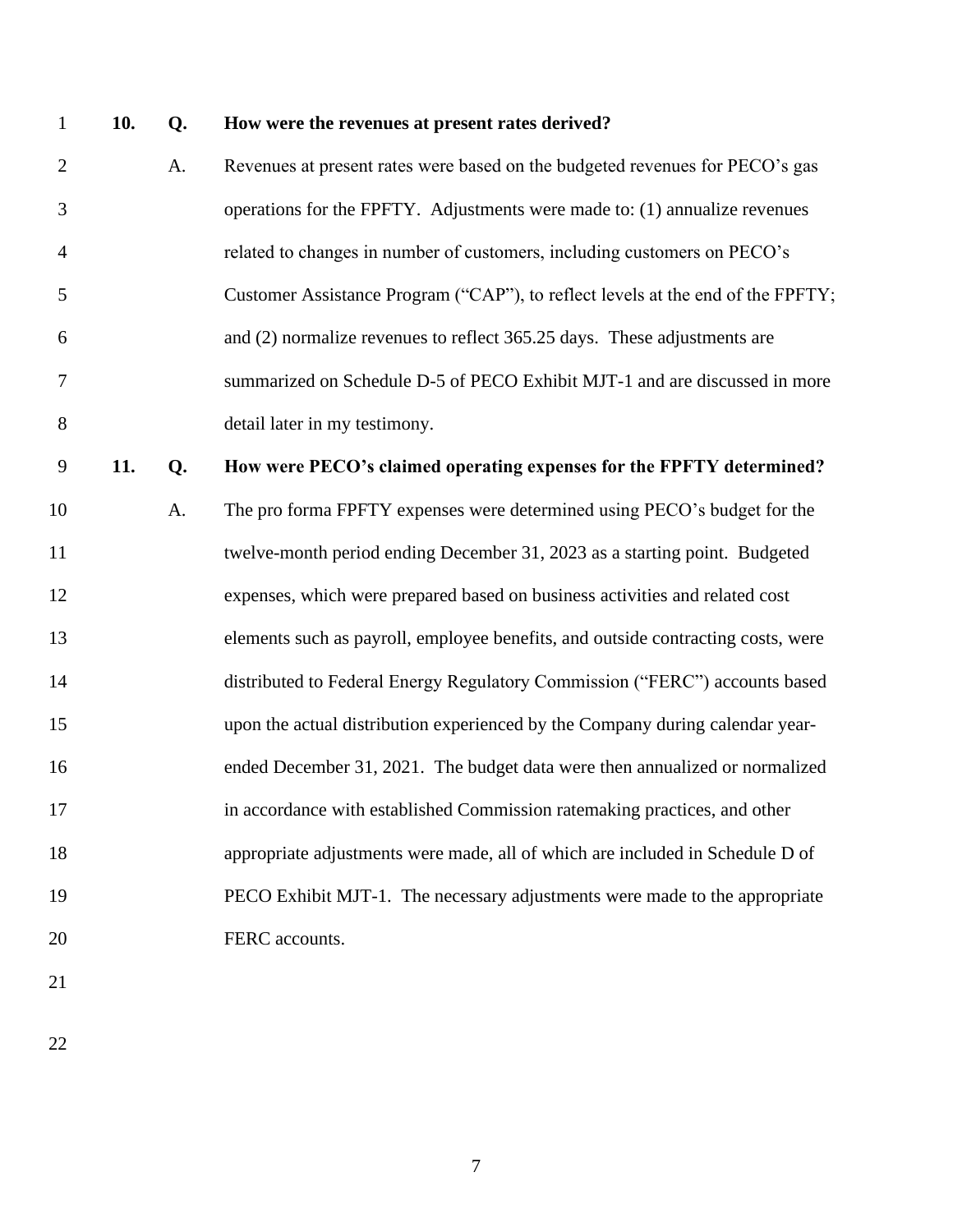| $\mathbf{1}$   | 12. | Q. | Please describe how the taxes-other-than-income were determined for the          |
|----------------|-----|----|----------------------------------------------------------------------------------|
| $\overline{2}$ |     |    | FPFTY.                                                                           |
| 3              |     | A. | Those amounts were determined using budgeted amounts for the FPFTY, with pro     |
| $\overline{4}$ |     |    | forma adjustments to payroll taxes to reflect the impact of the FPFTY salary and |
| 5              |     |    | wage adjustments, as shown on Schedule D-16 of PECO Exhibit MJT-1.               |
| 6              | 13. | Q. | Please describe the calculation of depreciation expense for the FPFTY.           |
| 7              |     | A. | The development of annual depreciation for gas and common plant is set forth on  |
| 8              |     |    | Schedule D-17 of PECO Exhibit MJT-1. Each of pages 72 through 75 have            |
| 9              |     |    | columns numbered 1 through 5. Each of pages 76 through 79 have columns           |
| 10             |     |    | numbered 6 through 11. Each of pages 80 through 83 have columns numbered 12      |
| 11             |     |    | through 17. Columns 1 through 5 show the annual depreciation for gas             |
| 12             |     |    | distribution and common plant. Column 6 shows the allocation factors used to     |
| 13             |     |    | allocate annual depreciation to the Gas Division. The allocation factor is 100%  |
| 14             |     |    | for gas distribution plant. For common plant, the allocation factor is 22.10%,   |
| 15             |     |    | which is the portion of common plant allocated to the Gas Division. Columns 7    |
| 16             |     |    | through 11 show the annual depreciation allocated to the Gas Division. These     |
| 17             |     |    | figures are the same as those in columns 1 through 6 for gas distribution plant  |
| 18             |     |    | because it is allocated entirely to the Gas Division. The figures in columns 7   |
| 19             |     |    | through 11 for common plant reflect the amounts in columns 1 through 6           |
| 20             |     |    | multiplied by the allocation factor of 22.10%. Column 12 is designed to allocate |
| 21             |     |    | utility costs between Commission jurisdictional service and non-Commission       |
| 22             |     |    | jurisdictional service. However, because PECO's Gas Division furnishes only      |
| 23             |     |    | Commission-jurisdictional service, the Functional Allocation Factor shown in     |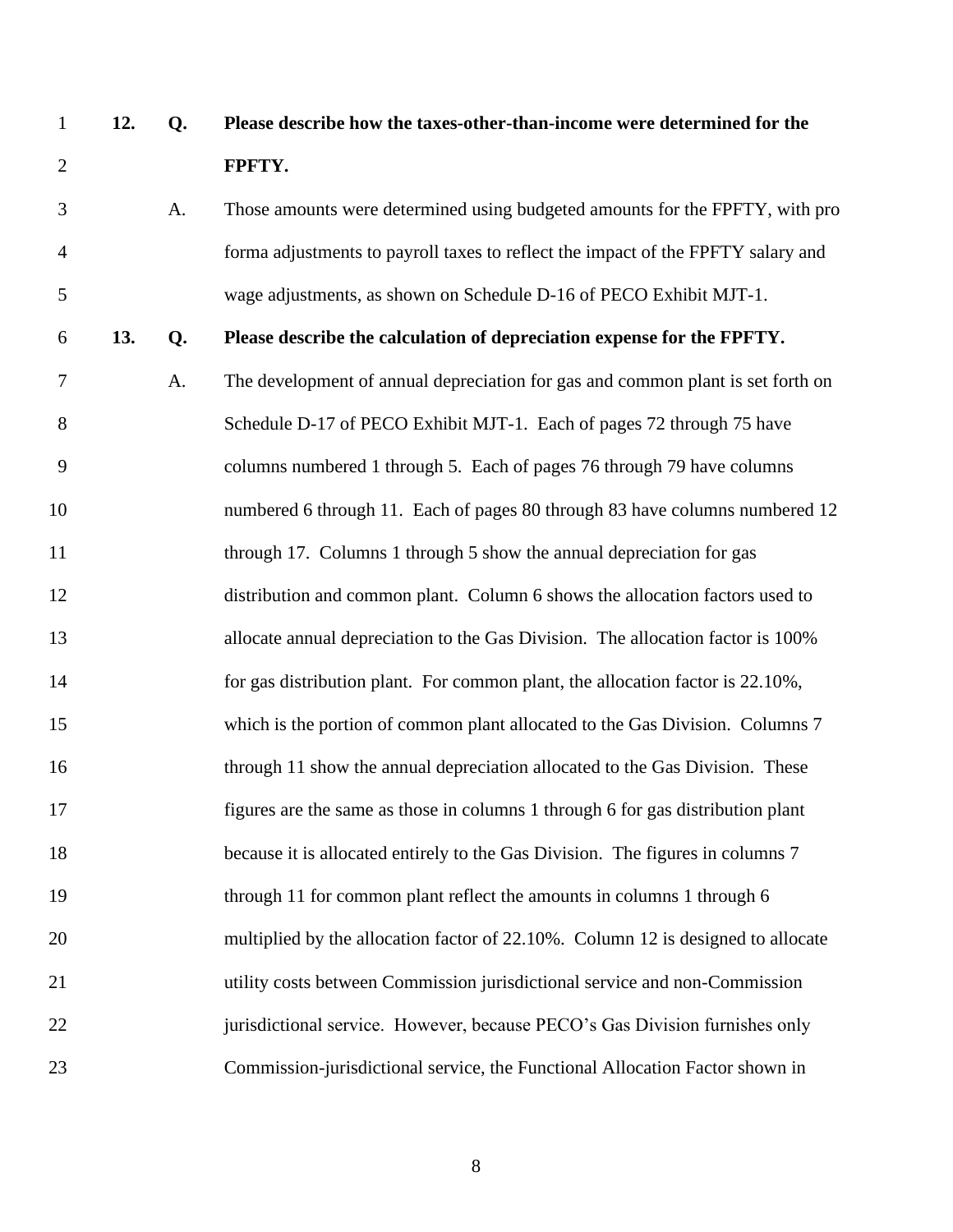| $\mathbf{1}$   | column 12 is 100%. Accordingly, the amounts shown in columns 13 through 17         |
|----------------|------------------------------------------------------------------------------------|
| $\overline{2}$ | represent the amounts properly allocated in their entirety to Commission-          |
| 3              | jurisdictional service for the Gas Division. For all of the columns, the total for |
| $\overline{4}$ | FERC Account 403 Depreciation Expense is shown on line 65 and the total for        |
| 5              | FERC Account 404 Amortization of Limited-Term Plant is shown on line 145.          |
| 6              | The annual depreciation expense budgeted by the Company for gas distribution       |
| 7              | plant and total-Company common plant is \$147.8 million, which is the sum of the   |
| 8              | amounts shown in column 1, lines 65 and 145. This amount is the annual             |
| 9              | depreciation developed by Ms. Caroline Fulginiti (PECO Statement No. 4) based      |
| 10             | on utility plant that will be in service at December 31, 2022 (as shown in         |
| 11             | Schedule D-17, column 3) and utility plant additions that will be in service at    |
| 12             | December 31, 2023 (as shown in Schedule D-17, column 2). As Ms. Fulginiti          |
| 13             | explains, the budgeted annual depreciation amounts for both plant in service at    |
| 14             | December 31, 2022 and for additions during the twelve months ending December       |
| 15             | 31, 2023 were calculated using depreciation rates that reflect the service life    |
| 16             | parameters developed in the Company's 2018 service life study. The annual          |
| 17             | depreciation for plant additions made during the twelve-month period ending        |
| 18             | December 31, 2023 is based on their expected actual in-service dates and,          |
| 19             | therefore, reflects less than twelve months of depreciation for that plant.        |
| 20             | Accordingly, Schedule D-17, column 4, adjusts the amounts in column 1 to           |
| 21             | annualize the annual depreciation on plant additions made during the twelve-       |
| 22             | month period ending December 31, 2023. Depreciation expense does not include       |
| 23             | Asset Retirement Obligations ("AROs").                                             |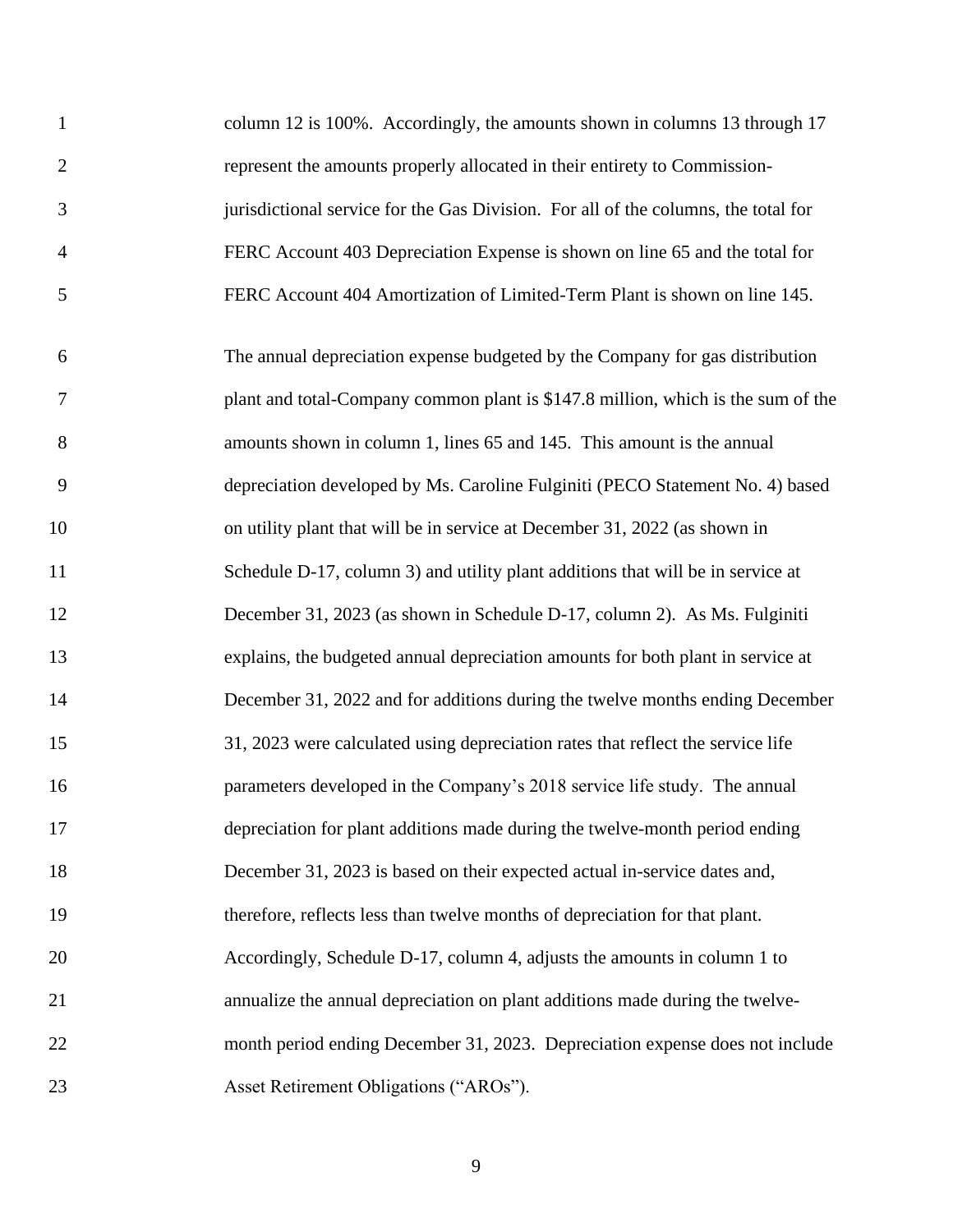|                | The resulting pro forma FPFTY depreciation expense of \$158.3 million related to   |
|----------------|------------------------------------------------------------------------------------|
| 2              | gas distribution plant and common plant is shown in column 5, line 147. The        |
| 3              | resulting pro forma FPFTY depreciation expense for gas distribution and common     |
| $\overline{4}$ | plant allocable to the Gas Division's Commission-jurisdictional service is \$97.3, |
| 5              | as shown in column 17, line 147. That amount is the sum of \$83.7 million shown    |
| 6              | on line 65 and \$13.6 million shown on line 145.                                   |

## **14. Q. How were income taxes calculated?**

 A. Income taxes were calculated using procedures normally followed by the Commission. Federal income tax expense was calculated at the 21% Federal corporate tax rate that became effective on January 1, 2018, pursuant to the TCJA. The interest expense deduction was synchronized with the Company's measures of value and claimed weighted average cost of long-term debt. The normalization method was used to reflect the tax-book timing differences associated with the use of accelerated methods of tax depreciation to the extent permitted by the Commission and appellate precedent. Tax expense was reduced to reflect the amortization of the unamortized investment tax credits. Tax expense was also reduced to reflect the flow-back of excess ADIT that results from the TCJA's reduction of the Federal corporate tax rate. The income tax claimed for the FPFTY at present rate and proposed rate revenue levels is shown on PECO Exhibit MJT-1, Schedule D-18.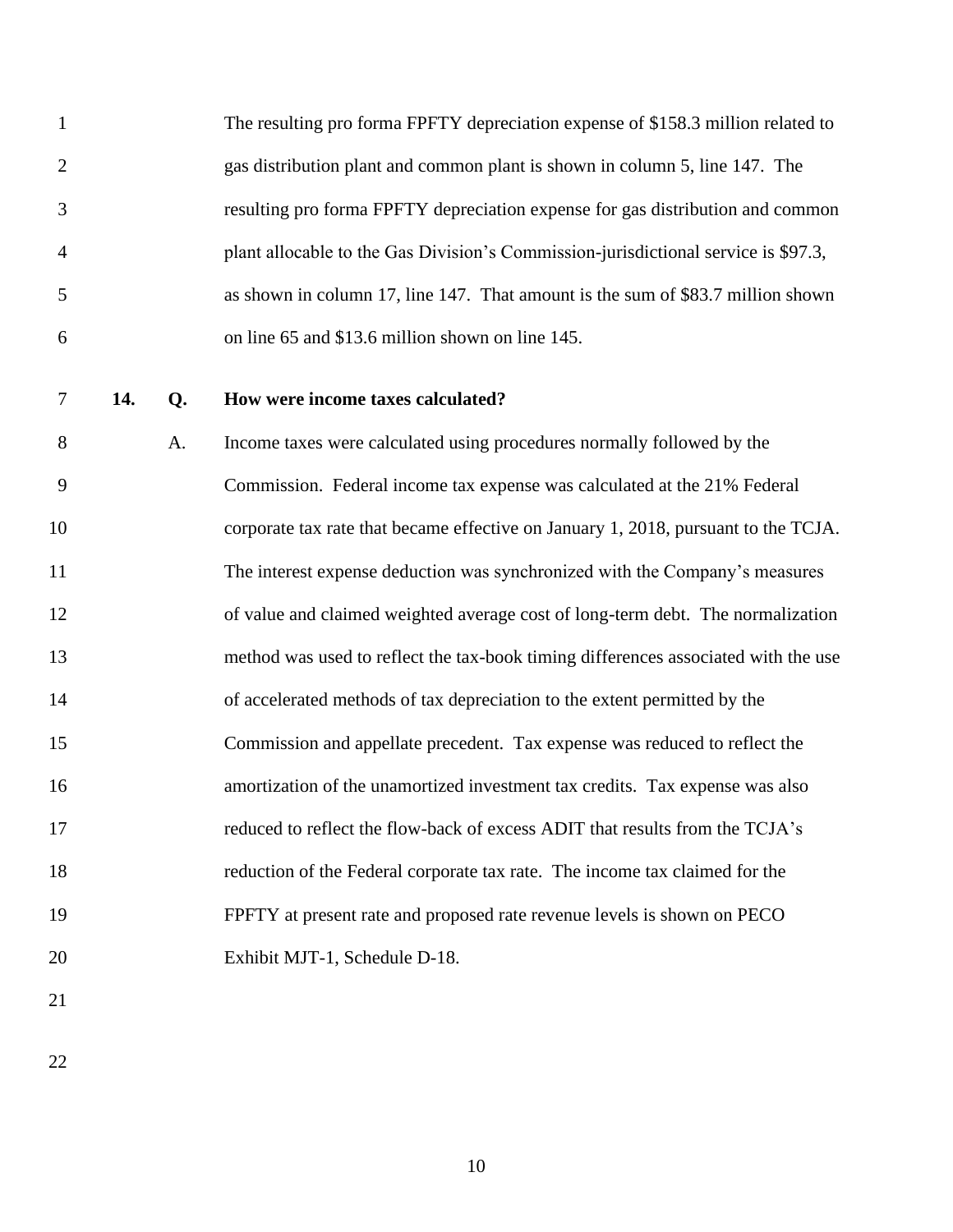- **15. Q. Please describe how the pro forma revenue increase and revenues at proposed rates were established.**
- A. Schedule A-1 of PECO Exhibit MJT-1 shows the calculation of PECO's claimed revenue requirement and its requested revenue increase. Column 2, lines 1 to 15, summarize the pro forma measures of value.
- Column 2, line 18, shows the Company's gas distribution base rate revenue at present rates. Column 3, line 18, shows the increase over revenues at present rates needed to recover the Company's FPFTY revenue requirement, which is \$82.1 million.
- Lines 23 to 45 of column 2 set forth the calculation of the increase above present rate revenue required to provide the Company the opportunity to earn the overall rate of return of 7.68% calculated on Schedule B-7 and supported by Mr. Paul R. Moul (PECO Statement No. 5). The resulting required increase in net operating income on line 41 was increased by the Gross Revenue Conversion Factor ("GRCF"), shown on line 43, to provide for revenue from forfeited discounts, uncollectible accounts expenses, regulatory fees and income taxes on the increased revenues requested. The revenue increase shown on line 45 of column 2 is the difference between present rate revenue and revenues at proposed rates. The increase in unadjusted present rate revenue of \$82.1 million is shown on line 45 of column 2 and line 18 of column 3. Column 3, lines 18 through 30, also contain the calculation of the revenue and expenses related to the proposed revenue increase.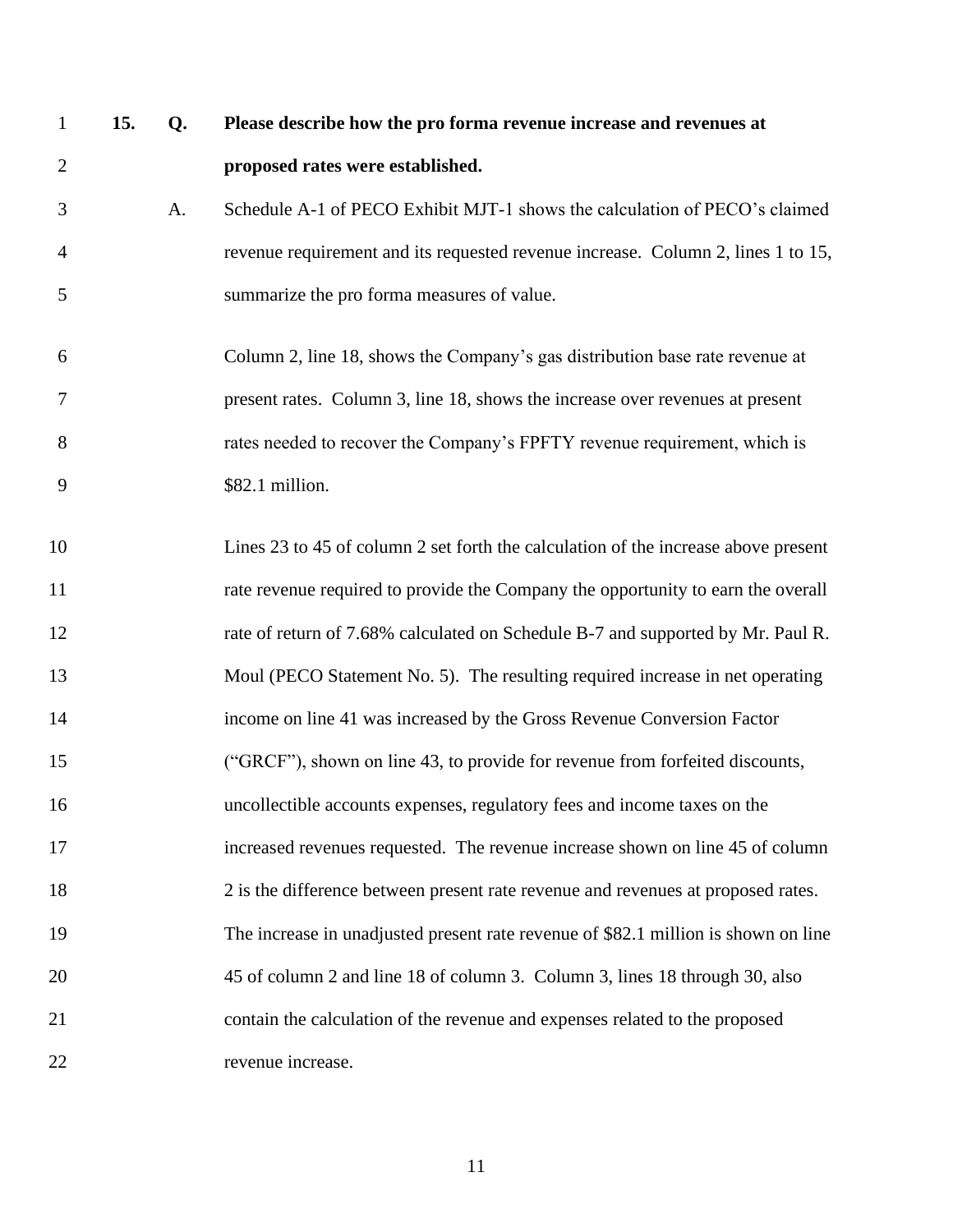| $\mathbf{1}$   |     |    | Measures of value, revenues and expenses at proposed rates are shown in column      |
|----------------|-----|----|-------------------------------------------------------------------------------------|
| $\overline{2}$ |     |    | 4, with the resulting overall rate of return of 7.68% shown on line 32 of column 4. |
| 3              | 16. | Q. | What is the overall required increase in annual revenues for the Company's          |
| 4              |     |    | gas distribution operations for the FPFTY?                                          |
| 5              |     | A. | As shown on line 45 of PECO Exhibit MJT-1, Schedule A-1, the proposed               |
| 6              |     |    | increase in annual operating revenues is approximately \$82.1 million.              |
| $\tau$         | 17. | Q. | What is contained in Schedule B?                                                    |
| 8              |     | A. | Schedule B consists of a balance sheet for the total Company at December 31,        |
| 9              |     |    | 2023 reflecting the Company's budget for the twelve months ending December          |
| 10             |     |    | 31, 2023 (Schedule B-1); a statement of Pennsylvania jurisdictional net operating   |
| 11             |     |    | income for the twelve months ending December 31, 2023 (Schedule B-2); a             |
| 12             |     |    | statement of Pennsylvania jurisdictional operating revenue for the twelve months    |
| 13             |     |    | ending December 31, 2023 (Schedule B-3); a statement of Pennsylvania                |
| 14             |     |    | jurisdictional operating and maintenance expense for the twelve months ending       |
| 15             |     |    | December 31, 2023 (Schedule B-4); a detailed breakdown of Pennsylvania              |
| 16             |     |    | jurisdictional taxes other than income for the twelve months ending December 31,    |
| 17             |     |    | 2023 (Schedule B-5); PECO's projected composite cost of long-term debt at           |
| 18             |     |    | December 31, 2023 (Schedule B-6); and the calculation of PECO's claimed             |
| 19             |     |    | overall rate of return for the FPFTY (Schedule B-7). Schedules B-6 and B-7          |
| 20             |     |    | reflect information derived from the exhibits sponsored by PECO's rate of return    |
| 21             |     |    | witness, Mr. Paul R. Moul.                                                          |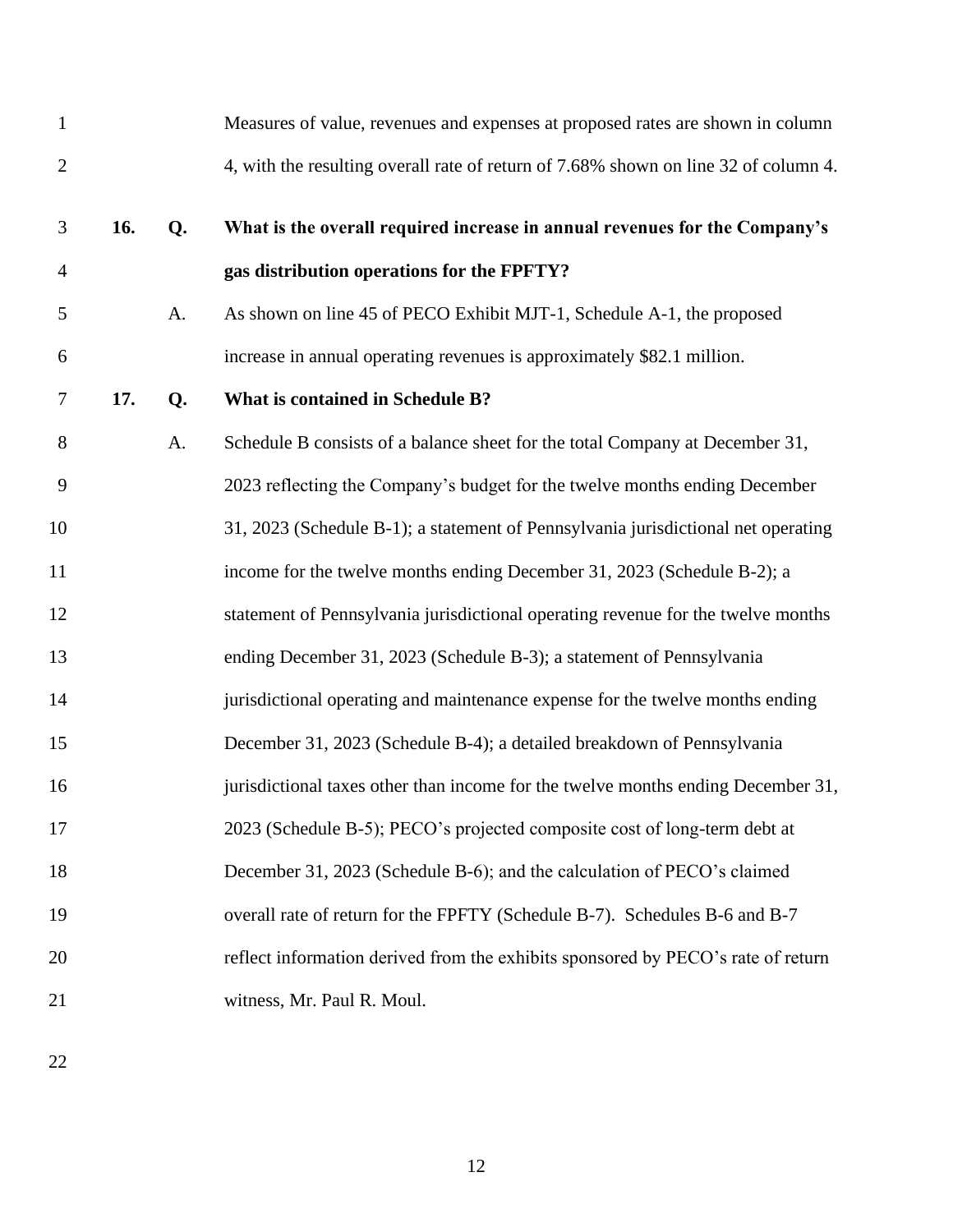<span id="page-14-2"></span><span id="page-14-1"></span><span id="page-14-0"></span>

| $\mathbf{1}$   |     |           | <b>MEASURES OF VALUE</b><br>III.                                                 |
|----------------|-----|-----------|----------------------------------------------------------------------------------|
| $\overline{2}$ |     | A.        | <b>Summary Of Measures Of Value</b>                                              |
| 3              | 18. | Q.        | Please describe Schedule C-1 of PECO Exhibit MJT-1.                              |
| $\overline{4}$ |     | A.        | Schedule C-1 summarizes the measures of value for the FPFTY for the              |
| 5              |     |           | Company's total Gas Division. Column 1 identifies the schedule where each of     |
| 6              |     |           | the measures of value elements is derived, and columns 2 to 4 show the           |
| 7              |     |           | Company's total Gas Division amounts. The Company's claimed measures of          |
| 8              |     |           | value for the FPFTY, as shown in column 4, on line 13, is approximately \$2.9    |
| 9              |     |           | billion.                                                                         |
| 10             |     | <b>B.</b> | <b>Plant In Service</b>                                                          |
| 11             | 19. | Q.        | Please describe Schedule C-2 of PECO Exhibit MJT-1.                              |
| 12             |     | A.        | Schedule C-2 contains 5 pages and presents the Company's claimed FPFTY           |
| 13             |     |           | utility plant in service.                                                        |
| 14             | 20. | Q.        | What is shown on Schedule C-2, page 15?                                          |
| 15             |     | A.        | Schedule C-2, page 15, is a summary of estimated year-end plant in service       |
| 16             |     |           | balances for the FPFTY by functional plant category. Column 4 reflects the       |
| 17             |     |           | Company's estimated gas distribution plant in service at the end of the FPFTY of |
| 18             |     |           | \$4.0 billion (line 35), which is shown on PECO Exhibit MJT-1, Schedule A-1, at  |
| 19             |     |           | column 2, line 2.                                                                |
| 20             | 21. | Q.        | How was total utility plant in service for the Gas Division of \$4.0 billion,    |
| 21             |     |           | shown on Schedule C-2, page 15, column 4, line 35, determined?                   |
| 22             |     | A.        | The amount of \$4.0 billion represents the estimated plant in service balance at |
| 23             |     |           | December 31, 2023 for the Gas Division, exclusive of allocated common plant,     |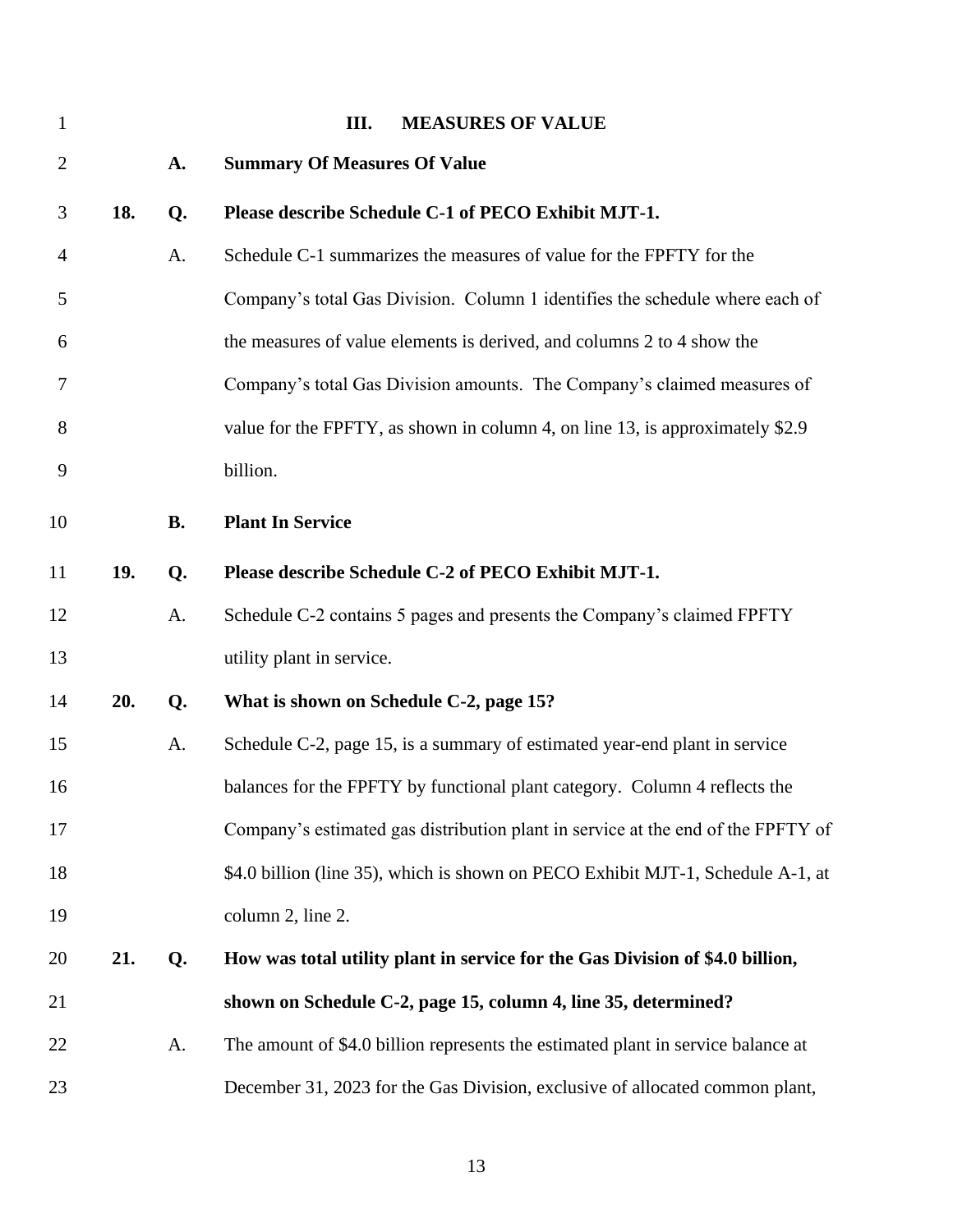<span id="page-15-0"></span>

| $\mathbf{1}$   |     |    | and is based on utility plant in service at December 31, 2021, plus budgeted     |
|----------------|-----|----|----------------------------------------------------------------------------------|
| $\mathbf{2}$   |     |    | capital expenditures estimated to be closed to plant in service in the FTY and   |
| 3              |     |    | FPFTY, less the estimated retirements in the FTY and FPFTY.                      |
| $\overline{4}$ | 22. | Q. | What is shown on Schedule C-2, page 16?                                          |
| 5              |     | A. | Page 16 sets forth the Company's estimated additions to be closed to plant in    |
| 6              |     |    | service during the FPFTY. These data were developed based on the FPFTY           |
| 7              |     |    | capital budget. The total-Company additions of \$292.3 million are shown on line |
| 8              |     |    | 32, column 1.                                                                    |
| 9              | 23. | Q. | What is shown on Schedule C-2, page 17?                                          |
| 10             |     | A. | Page 17 of Schedule C-2 presents the estimated plant retirements for the FPFTY,  |
| 11             |     |    | based on the average of actual retirements for the January 2019 through          |
| 12             |     |    | December 2021.                                                                   |
| 13             |     | C. | <b>Accumulated Depreciation</b>                                                  |
|                |     |    |                                                                                  |
| 14             | 24. | Q. | What is the purpose of Schedule C-3 of PECO Exhibit MJT-1?                       |
| 15             |     | A. | This schedule, consisting of 3 pages, presents the provision for accumulated     |
| 16             |     |    | depreciation at December 31, 2023 by FERC account, as developed by Ms.           |
| 17             |     |    | Fulginiti, and cost of removal net of salvage, as explained more fully below.    |
| 18             |     |    | PECO's accumulated depreciation of approximately \$960.6 million is              |
| 19             |     |    | summarized on Schedule C-3, page 20, and carried forward to Schedule A-1, line   |
| 20             |     |    | 3.                                                                               |
| 21             | 25. | Q. | Please describe Schedule C-3, page 20.                                           |
| 22             |     | A. | This page shows the accumulated depreciation balance for the FPFTY by account    |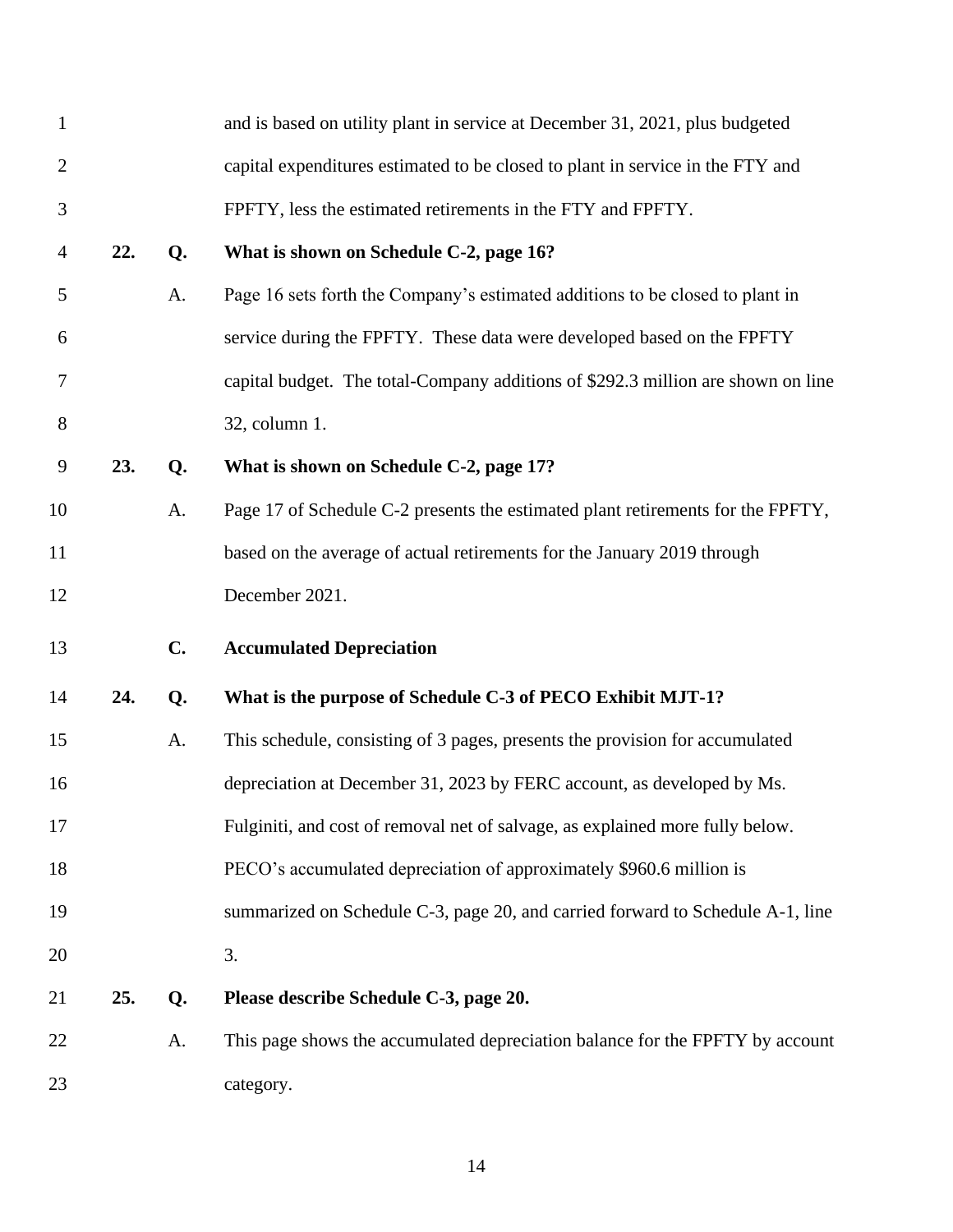## **26. Q. What is shown on Schedule C-3, page 21?**

<span id="page-16-0"></span> A. Page 21 shows the accumulated depreciation balance by FERC account at the end of the FPFTY. To determine the accumulated depreciation balance at the end of FPFTY, the Company started with the accumulated depreciation balance at December 31, 2021 and added depreciation expense, less retirements and cost of removal net of salvage, for the FTY and FPFTY. Schedule C-3 page 22 shows the cost of removal net of salvage included in the FPFTY accumulated depreciation calculations, based on the average of actual cost of removal net of salvage for the years period of January 2019 through December 2021. **D. Cash Working Capital 27. Q. What is set forth on Schedule C-4, page 23 of PECO Exhibit MJT-1?** 12 A. This is a summary of the Cash Working Capital ("CWC") calculations, which are detailed on pages 24 to 31. The total of \$17.4 million shown on line 27 is included in PECO's claimed measures of value as shown on PECO Exhibit MJT- 1, Schedule A-1, columns 2 and 4, line 7. Page 23 summarizes the derivation of PECO's revenue collection lag and overall operating expense payment lag. The revenue lag of 49.93 days is shown on line 3. The expense lag days for each of the components of operating and maintenance expenses appear on lines 6 to 10. Line 9 shows the lag associated with the purchase of accounts receivable from natural gas suppliers ("NGS") pursuant to PECO's Commission-approved purchase of receivables ("POR") program. The composite operating and maintenance expense and POR payment lag of 35.04 days is shown on line 13. The net lag of 14.89 days (49.93 – 35.04) shown on line 15 is multiplied by the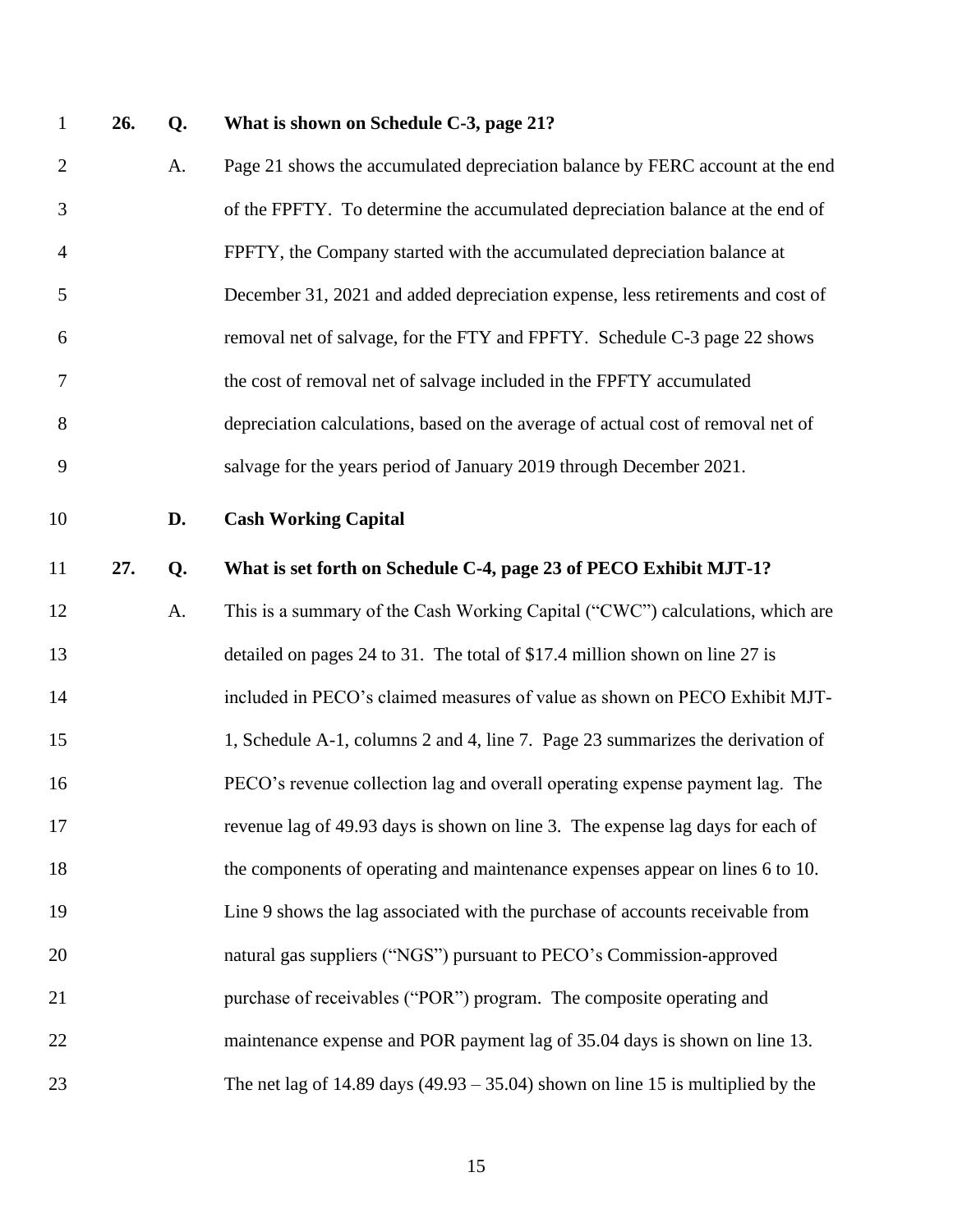| $\mathbf{1}$   |     |    | average daily operating expense balance on line 19 to arrive at the base CWC       |
|----------------|-----|----|------------------------------------------------------------------------------------|
| $\overline{2}$ |     |    | amount of \$20.0 million for operating expenses shown on line 21. The average      |
| 3              |     |    | daily operating expense balance of \$1.34 million on line 19 was determined by     |
| $\overline{4}$ |     |    | dividing the total pro forma annual operating expenses, excluding uncollectible    |
| 5              |     |    | accounts expense, of \$489.5 million on line 11, column 2, by the number of days   |
| 6              |     |    | in a year, 365. The other components of CWC are shown on lines 23 to 25 and        |
| $\tau$         |     |    | will be described in connection with my discussion of related supporting           |
| 8              |     |    | schedules.                                                                         |
| 9              | 28. | Q. | Please describe the revenue lag calculation shown on Schedule C-4, page 24.        |
| 10             |     | A. | The total revenue lag days shown on line 29 of 49.93 days consist of three parts.  |
| 11             |     |    | First, the total of the month-end accounts receivable balances for the thirteen    |
| 12             |     |    | months ended December 31, 2021 (shown in column 2 on line 17) was divided by       |
| 13             |     |    | thirteen to calculate an average accounts receivable factor. Annual revenue billed |
| 14             |     |    | during the twelve months ended December 31, 2021 was then divided by the           |
| 15             |     |    | average accounts receivable balance to calculate an accounts receivable turnover   |
| 16             |     |    | rate of 10.82 (column 4, line 21). A turnover rate of 10.82 is equivalent to 33.72 |
| 17             |     |    | revenue lag days (365 days divided by 10.82 accounts receivable turnover rate),    |
| 18             |     |    | as shown in column 5 on line 21. This is referred to as the collection lag or the  |
| 19             |     |    | payment portion of the revenue lag. The payment portion of the revenue lag is      |
| 20             |     |    | added to (1) the 1-day lag between the meter reading date and the day that bills   |
| 21             |     |    | are recorded as revenue and accounts receivable by the Company and (2) the         |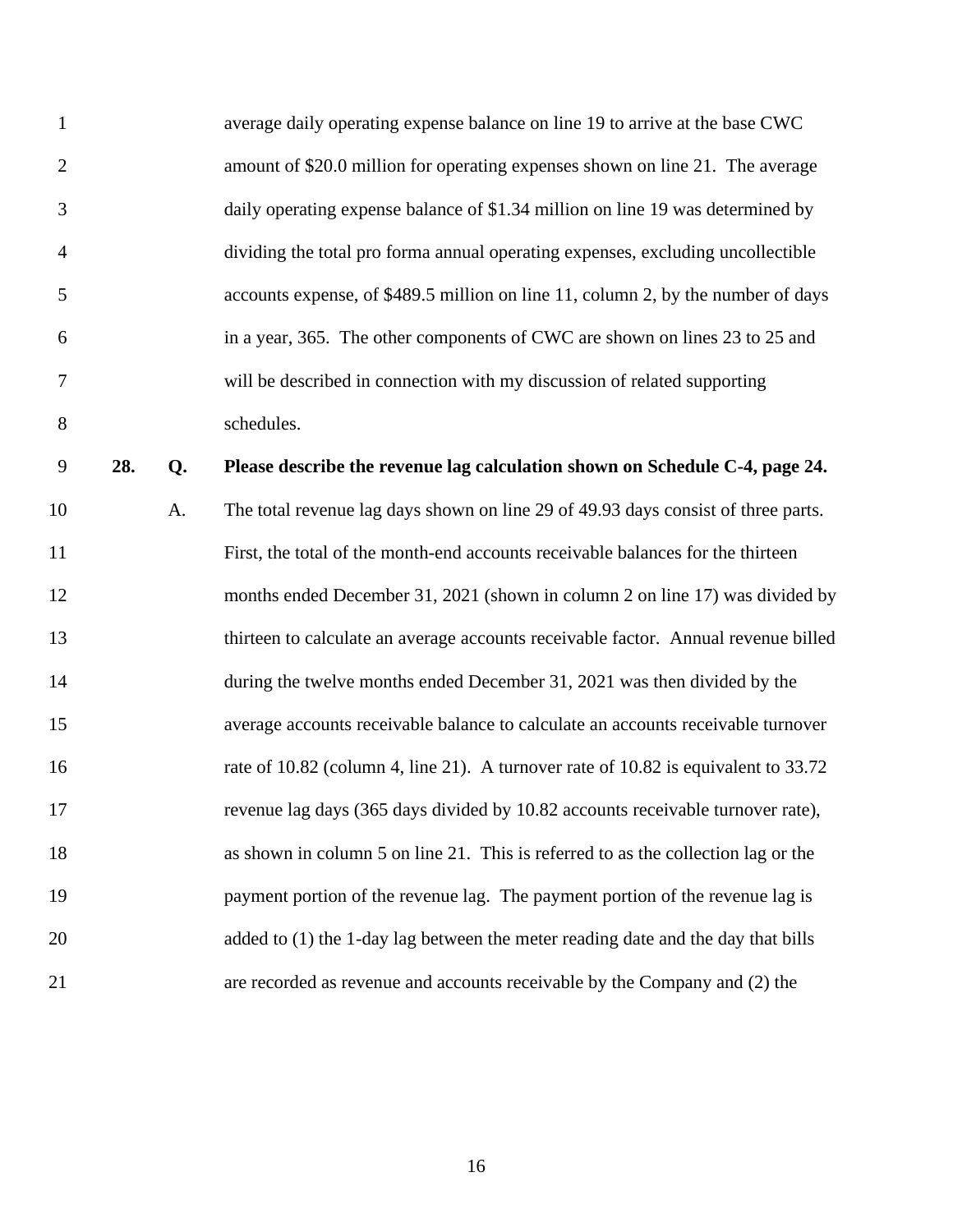|     |    | 15.21-day period from the midpoint of the service period until the meter reading  |
|-----|----|-----------------------------------------------------------------------------------|
|     |    | date, to calculate the total revenue lag of 49.93 days, as shown on line 29.      |
| 29. | Q. | How was the midpoint of the service period calculated?                            |
|     | A. | The midpoint of the service period is equal to the days in an average month (365) |
|     |    | days divided by 12, or 30.42 days) divided by 2, or 15.21 days.                   |
| 30. | Q. | Please describe Schedule C-4, page 25.                                            |
|     | A. | Schedule C-4, page 25, shows the calculation of the expense lags used in the      |
|     |    | CWC calculation. Lines 1 to 5 reflect the payroll expense lag. The payroll        |
|     |    | amounts for the FPFTY are developed on Schedule D-6. The lag periods for the      |
|     |    | payment of union and non-union payroll are combined because all employees are     |
|     |    | paid on the same schedule. The lag days reflect PECO's 2022 payment cycles,       |
|     |    | the last full year for which the payment cycles are known. Lines 7 to 15 show the |
|     |    | lag in the payment of pension costs during the FPFTY. The lag period is           |
|     |    | calculated using a midpoint of July 1 and the payment dates shown in column 2.    |
|     |    | This results in an average payment lead of 167 days, which was applied to the pro |
|     |    | forma pension expense derived from Schedule D-9, line 13 and shown on             |
|     |    | Schedule C-4, page 23, line 7                                                     |
| 31. | Q. | How did you develop the lag days associated with the purchased gas costs          |
|     |    | shown on line 8 of Schedule C-4, page 23?                                         |
|     | A. | The lag in payment of purchased gas costs is based on an analysis of gas          |
|     |    | payments during the HTY. The total dollar amount of payments during that          |
|     |    | period was \$233.1 million and the average payment lag equaled 32.53 days. The    |
|     |    | latter figure was calculated using the midpoint of the service period for each of |
|     |    |                                                                                   |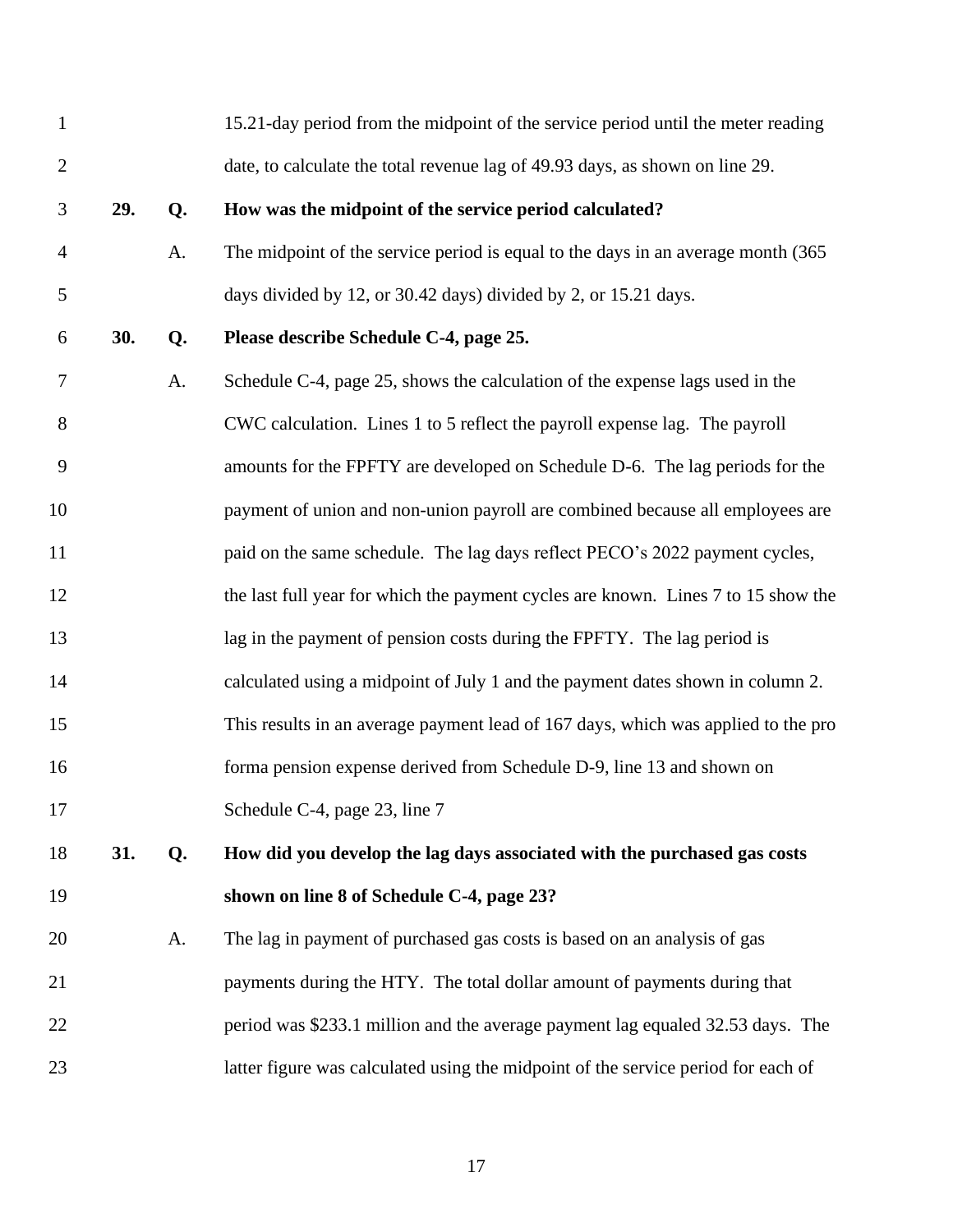the payments and the payment date for each, averaged for the entire year's worth of data.

| 3              | 32. | Q. | How was the expense lag of 56.21 days for POR payments determined?                 |
|----------------|-----|----|------------------------------------------------------------------------------------|
| $\overline{4}$ |     | A. | PECO pays NGSs 40 days after bill-ready data are provided by the NGSs to the       |
| 5              |     |    | Company for both residential and commercial and industrial accounts. The           |
| 6              |     |    | weighted average payment lag for all accounts is 40 days as shown on page 31,      |
| 7              |     |    | line 3. The NGSs provide bill-ready data (page 31, line 5) to PECO one day after   |
| 8              |     |    | the meter reading date, and there is an average of 15.21 days from the midpoint of |
| 9              |     |    | a service period to the meter reading date (page 31, line 6). The total payment    |
| 10             |     |    | lag, therefore, is 56.21 days (page 31, line 7).                                   |
| 11             | 33. | Q. | Please describe how you determined the payment lag associated with other           |
| 12             |     |    | operating and maintenance expenses.                                                |
| 13             |     | A. | The average payment lag for all remaining expenses, as set forth on lines 19 to 24 |
| 14             |     |    | of Schedule C-4, page 25, was derived from data for the four months shown in       |
| 15             |     |    | detail on Schedule C-4, page 26. More specifically, the Company obtained a         |
| 16             |     |    | listing of all cash disbursements during each of the four months displayed in a    |
| 17             |     |    | format that shows the payee, the date of service or the invoice receipt date, the  |
| 18             |     |    | amount of the disbursement, the date the payment cleared the bank, the account to  |
| 19             |     |    | which the disbursement was charged and certain other data. Each month contains     |
| 20             |     |    | thousands of cash disbursements.                                                   |
| 21             | 34. | Q. | How did you utilize the data?                                                      |
| 22             |     | A. | I used the data in the column showing the number of days it took each              |
|                |     |    |                                                                                    |

disbursement to clear the bank from the invoice receipt date or service date to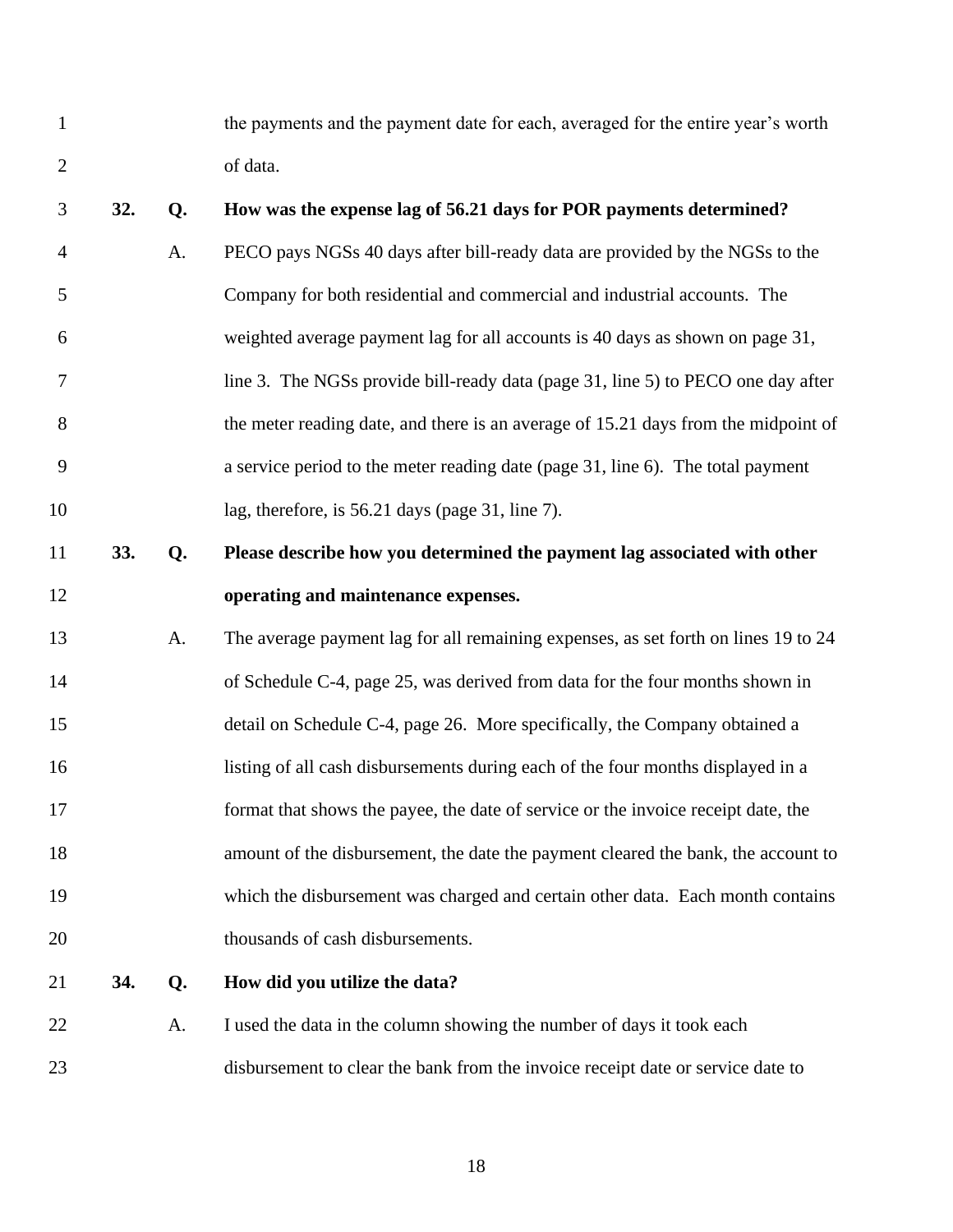| $\mathbf{1}$   |     |    | calculate the dollar days (the amount of the disbursement times the number of         |
|----------------|-----|----|---------------------------------------------------------------------------------------|
| $\overline{2}$ |     |    | days the payment took to clear the bank) and sorted the disbursements by amount.      |
| 3              |     |    | I then eliminated disbursements that should not be included in a CWC calculation      |
| $\overline{4}$ |     |    | or that are included elsewhere in the CWC calculation.                                |
| 5              | 35. | Q. | What disbursements did you eliminate from the balances used on Schedule               |
| 6              |     |    | C-4, page 26?                                                                         |
| 7              |     | A. | First, I eliminated all disbursements related to capital charges because they are not |
| 8              |     |    | part of the Company's claimed operating expenses. Second, I eliminated all            |
| 9              |     |    | disbursements under \$1,000 since those amounts, while significant in number,         |
| 10             |     |    | would not have a meaningful impact on the overall lag-day calculation. Third, I       |
| 11             |     |    | removed all commodity purchases since those are reflected in separate CWC             |
| 12             |     |    | calculations, as I previously described, and all non-recoverable expenses and         |
| 13             |     |    | expenses of departments and functions of the Company that do not provide any          |
| 14             |     |    | services to the gas business. Fourth, I removed all amounts charged to non-           |
| 15             |     |    | expense accounts. This process was completed for each of the four months shown        |
| 16             |     |    | on page 26, lines 1 to 11. The total cash disbursements for all four months of        |
| 17             |     |    | \$97.5 million, as shown in column 2, on line 14, of page 26 of Schedule C-4, and     |
| 18             |     |    | the related dollar-days of \$3.7 billion, shown in column 3, were used to calculate   |
| 19             |     |    | the payment lag for general expenses of 37.56 days shown in column 4. The             |
| 20             |     |    | 37.56 lag days for Other Disbursements were then brought forward to page 23 of        |
| 21             |     |    | Schedule C-4, line 10.                                                                |
|                |     |    |                                                                                       |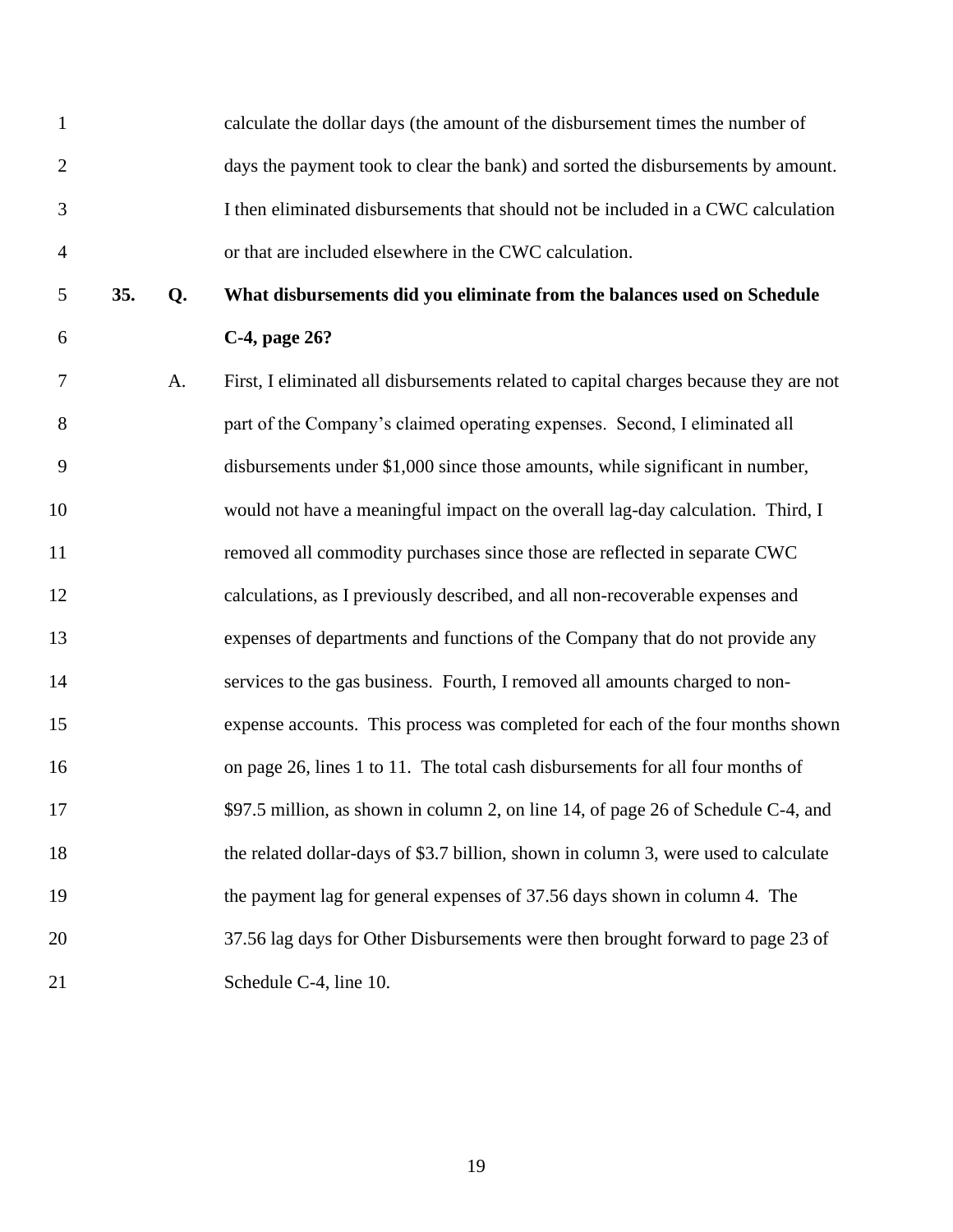#### **36. Q. Describe what is shown on Schedule C-4, page 27.**

 A. This page shows the calculation of the net payment lag days for the tax expense components of PECO's CWC allowance. The first two columns, which are not numbered, identify the type of tax and show the applicable payment schedule for each tax. The payment dates are shown in column 1. The payment lead or (lag) from the midpoint of the year is shown in column 3. The pro forma amount of the payment for each tax is shown in column 4. For example, the pro forma Federal income tax amount, based on the Company's proposed revenue level, is a credit of \$0.6 million, as shown in column 4, line 1 through 4. The required amounts are shown by payment date for each tax in column 6. The weighted lead (lag) amount for each payment for each tax is calculated in column 7. The weighted 12 lead (lag) days are netted against the revenue lag days shown on page 28, column 4. The net payment lag shown on page 28, column 5, is used to calculate the average daily amount for working capital shown on page 28, column 7. The net 15 total of the amounts in column 7 are shown on Schedule C-4, page 23, column 2, line 24.

# **37. Q. Please describe the calculation of the interest expense lag shown on page 29 and included on Schedule C-4, page 23.**

 A. This calculation measures the lag associated with the semi-annual payment of interest on outstanding debt. The pro forma interest expense is the amount resulting from the synchronized interest calculation using the pro forma measures 22 of value and the weighted cost of debt included in PECO's requested rate of return. The daily interest expense amount, calculated on line 6, is multiplied by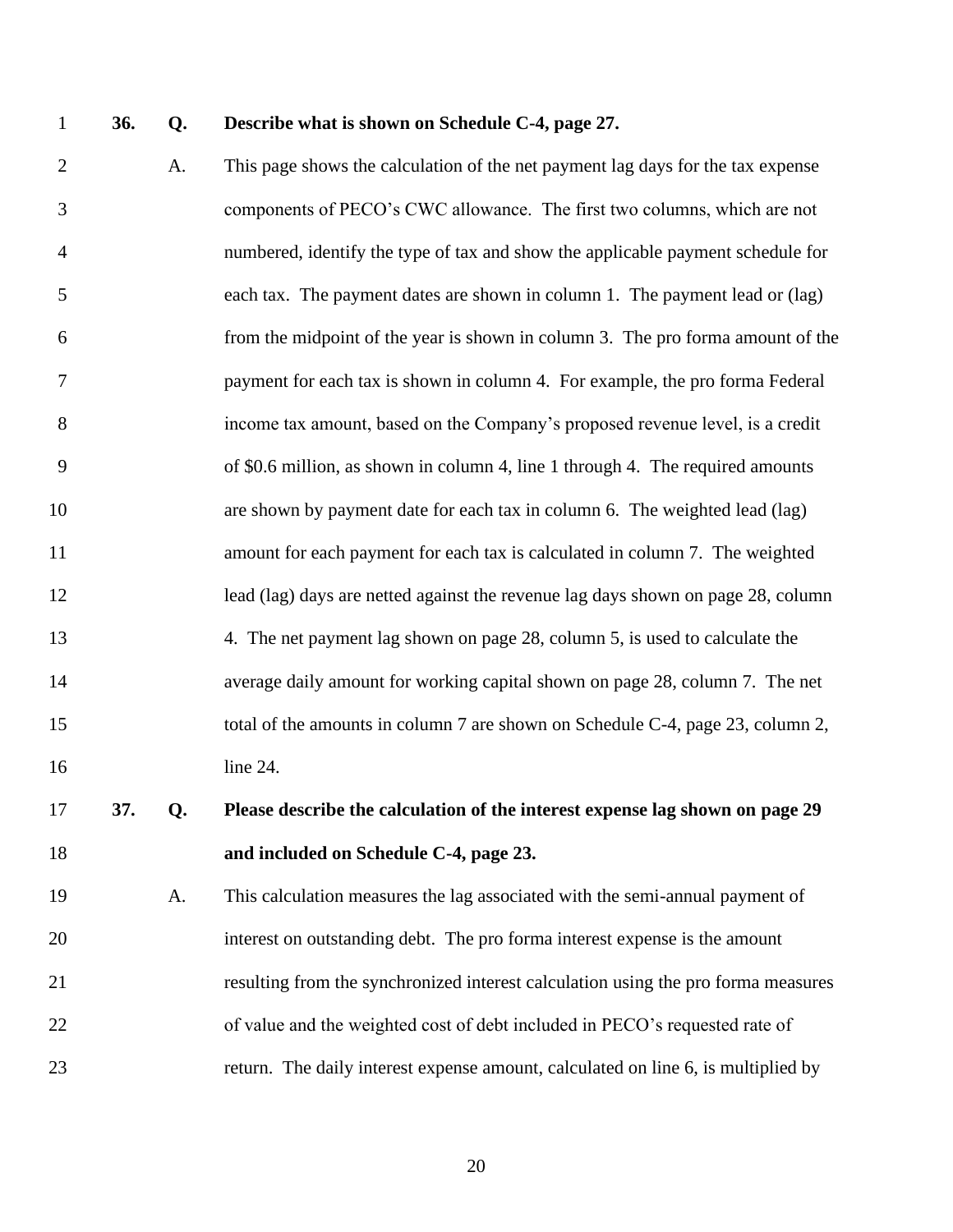<span id="page-22-0"></span>

| $\mathbf{1}$   |     |    | the net payment lag of 41.32 days for a reduction to the working capital allowance |
|----------------|-----|----|------------------------------------------------------------------------------------|
| $\mathbf{2}$   |     |    | of \$6.0 million, as shown on page 29 at line 10 and on page 23 at line 25.        |
| 3              | 38. | Q. | Please explain how the average prepayments of \$2.3 million shown on               |
| $\overline{4}$ |     |    | Schedule C-4, page 30, line 25, were determined.                                   |
| 5              |     | A. | That amount is calculated on Schedule C-4, page 30, and represents the thirteen-   |
| 6              |     |    | month average of actual amounts at the end of each month from December 2020        |
| 7              |     |    | to December 2021. The Company reviewed its prepaid accounts and selected           |
| 8              |     |    | only those prepaid expenses that were related, in whole or in part, to its gas     |
| 9              |     |    | delivery operations. The resulting prepaid accounts are shown in columns 2 to 15   |
| 10             |     |    | of page 30. Where the account related to both gas and electric operations, the     |
| 11             |     |    | total and average were distributed using an appropriate allocation factor that     |
| 12             |     |    | eliminates non-gas related expenses, as shown on line 17 in columns 9 to 15. The   |
| 13             |     |    | thirteen-month average for prepaid expenses for the gas distribution operations is |
| 14             |     |    | \$2.3 million as shown on line 25 of Schedule C-4, page 30 and on Schedule C-4,    |
| 15             |     |    | page 23, line 23.                                                                  |
| 16             | 39. | Q. | What is the total amount of CWC included in the claimed measures of value?         |
| 17             |     | A. | That amount is the \$17.4 million shown on Schedule C-4, page 23, line 27 and on   |
| 18             |     |    | Schedule A-1, page 1, line 7.                                                      |
| 19             |     | Е. | <b>ADIT</b>                                                                        |
| 20             | 40. | Q. | What is the purpose of Schedule C-6?                                               |
| 21             |     | A. | Schedule C-6 shows the December 31, 2023 balance of ADIT that is deducted in       |
| 22             |     |    | determining the measures of value. The ADIT shown on line 16 of \$255.4            |
| 23             |     |    | million reflects the Federal income tax that must be deferred in compliance with   |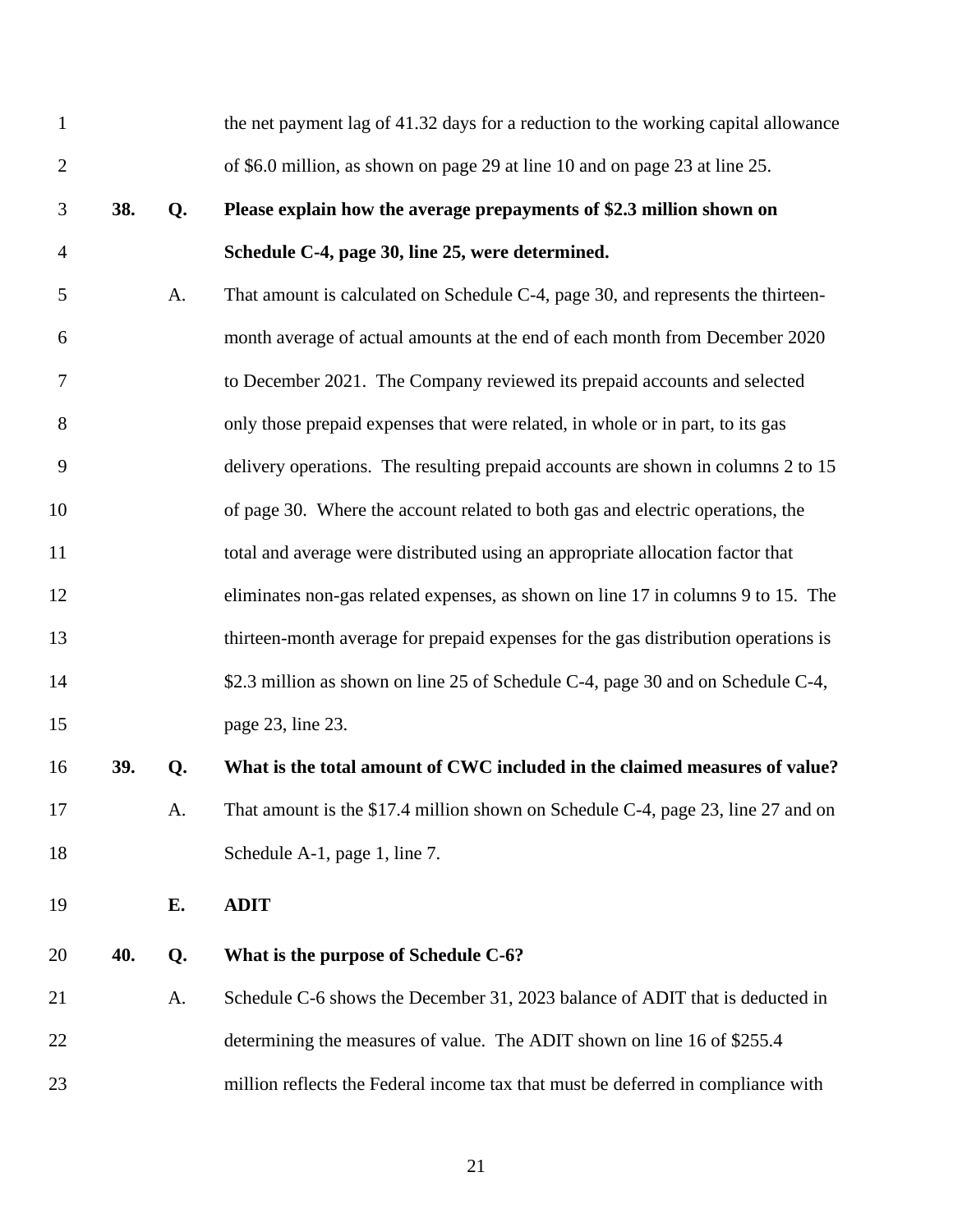<span id="page-23-0"></span>

| $\mathbf{1}$   |     |    | the normalization provisions pertaining to the use of accelerated tax depreciation  |
|----------------|-----|----|-------------------------------------------------------------------------------------|
| $\overline{2}$ |     |    | for Federal income tax purposes on test year plant balances and other tax-book      |
| 3              |     |    | timing differences that have been normalized. The accelerated tax depreciation      |
| $\overline{4}$ |     |    | used in the determination of taxable income for Federal and state income tax        |
| 5              |     |    | expense calculations is reflected on Schedule D-18.                                 |
| 6              | 41. | Q. | Have you made an adjustment for the Federal income tax on CIAC?                     |
| 7              |     | A. | It was not necessary to make a separate adjustment for CIAC. CIAC is treated as     |
| 8              |     |    | a capital contribution for ratemaking purposes but is treated as taxable income for |
| 9              |     |    | Federal income tax purposes. PECO pays the Federal income tax due on CIAC in        |
| 10             |     |    | the year the CIAC is received and included in taxable income. The associated tax    |
| 11             |     |    | payment is recorded as a debit to the ADIT account, which normally carries a        |
| 12             |     |    | credit balance. Consequently, the net effect of the calculation of ADIT properly    |
| 13             |     |    | reflects the tax-book timing difference related to taxes paid on CIAC.              |
| 14             | 42. | Q. | What is the amount of ADIT used in the measures of value?                           |
| 15             |     | A. | The amount for gas distribution operations is \$255.4 million, as shown on line 16  |
| 16             |     |    | of Schedule C-6 and on line 8 of Schedule A-1, in columns 2 and 4.                  |
| 17             |     | F. | <b>Customer Deposits</b>                                                            |
| 18             | 43. | Q. | Please explain how you determined the amount of customer deposits on                |
| 19             |     |    | Schedule C-7 that was deducted from the claimed measures of value on                |
| 20             |     |    | <b>Schedule A-1.</b>                                                                |
| 21             |     | A. | The customer deposits shown in column 4 (lines 1-13) reflect the month-end          |
| 22             |     |    | balances for the thirteen months ended December 31, 2021. The Company               |
| 23             |     |    | maintains a joint customer deposit account because many of its customers use        |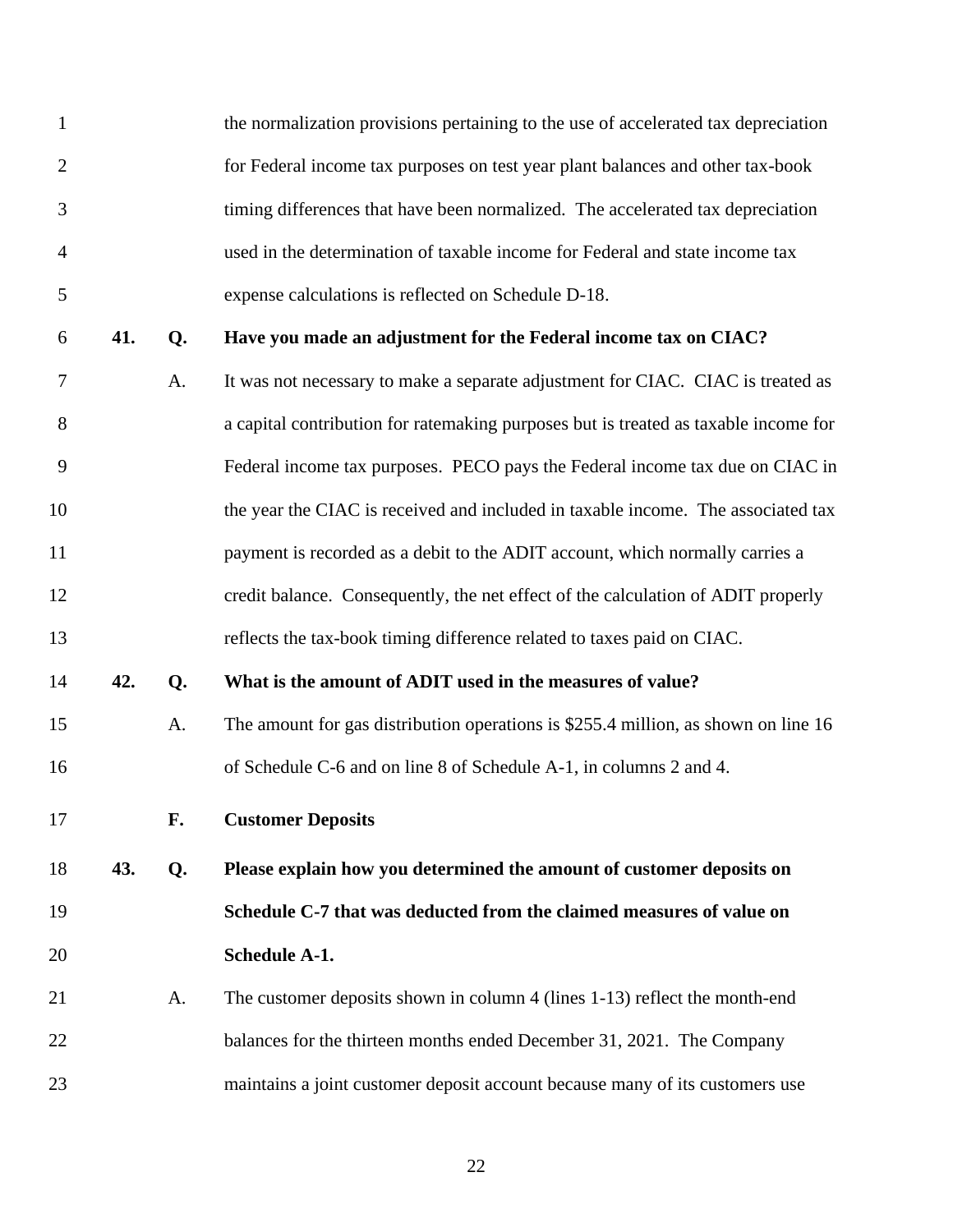<span id="page-24-1"></span><span id="page-24-0"></span>

| $\mathbf{1}$   |     |    | both its electric and natural gas services. Total Company customer deposits were  |
|----------------|-----|----|-----------------------------------------------------------------------------------|
| $\overline{2}$ |     |    | allocated between electric and gas operations based on electric and gas customer  |
| 3              |     |    | class revenues. Schedule C-7 shows the customer deposits related solely to the    |
| 4              |     |    | Company's gas distribution operations.                                            |
| 5              | 44. | Q. | Where are these amounts of customer deposits and interest shown?                  |
| 6              |     | A. | The total of customer deposits for all classes of gas distribution customers is a |
| 7              |     |    | deduction to measures of value of \$9.2 million, as shown on Schedule C-7, line   |
| 8              |     |    | 25 and on Schedule A-1, line 9, columns 2 and 4. The calculated interest expense  |
| 9              |     |    | related to these customer deposits of \$97,000, as shown in Schedule D-12, is     |
| 10             |     |    | included in the Company's operating expenses as shown on PECO Exhibit MJT-        |
| 11             |     |    | 1, Schedule D-3, page 45, column 13, line 79.                                     |
| 12             |     | G. | <b>Common Plant</b>                                                               |
| 13             | 45. | Q. | What is shown on Schedule C-8?                                                    |
| 14             |     | A. | This schedule shows the common plant, net of accumulated depreciation, included   |
| 15             |     |    | in the measure of value on Schedule A-1.                                          |
| 16             |     | Н. | <b>Customer Advances for Construction</b>                                         |
| 17             | 46. | Q. | What is contained on Schedule C-9?                                                |
| 18             |     | A. | This schedule shows the average monthly balance of customer advances for          |
| 19             |     |    | construction of \$1.1 million on line 19, which is deducted in calculating the    |
| 20             |     |    | measures of value on Schedule A-1, line 10, columns 2 and 4.                      |
| 21             | 47. | Q. | How were the monthly balances determined?                                         |
| 22             |     | A. | The Company was able to identify the specific amounts attributable to its gas     |
| 23             |     |    | distribution operations based on a review of its accounting records.              |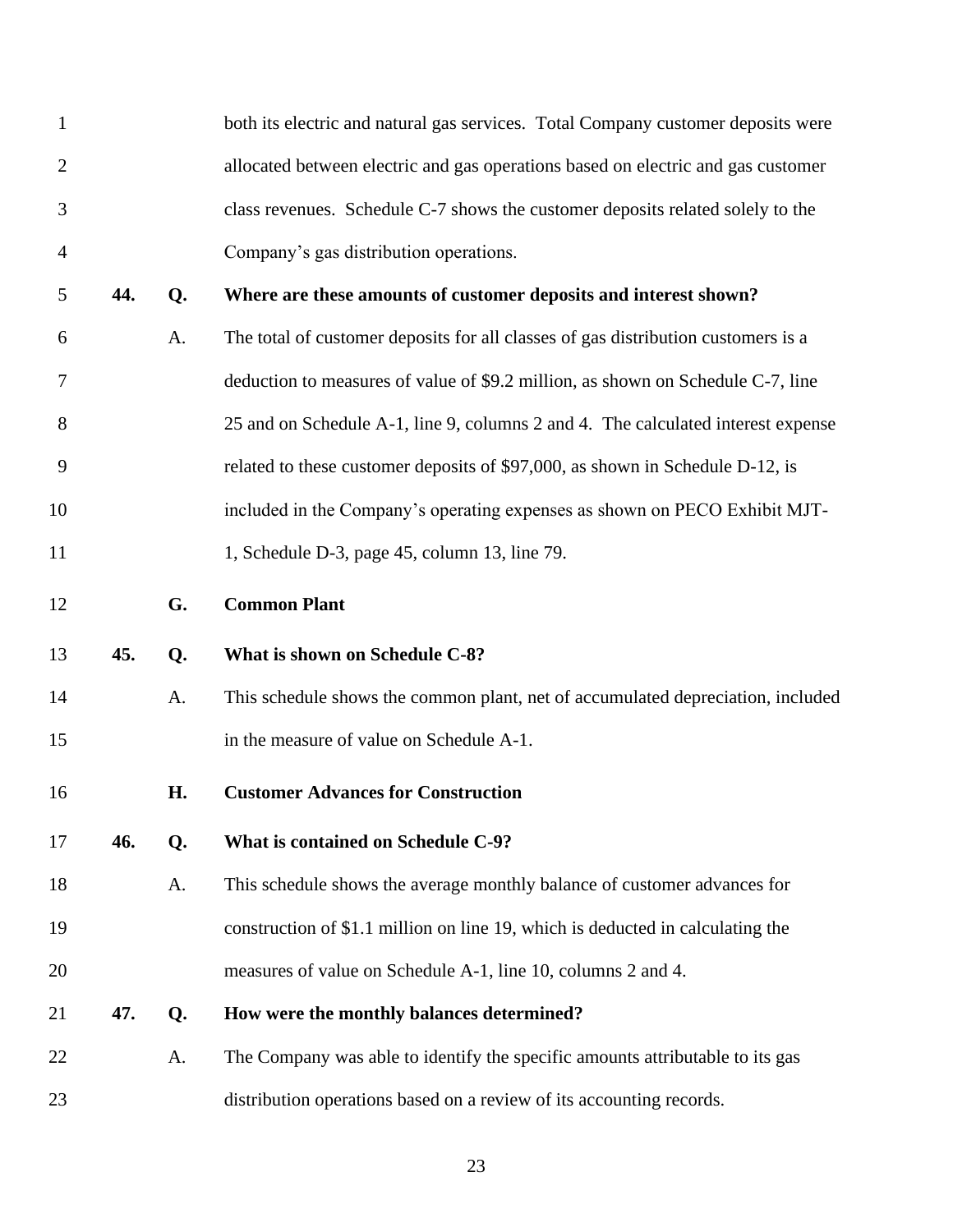## <span id="page-25-0"></span>**I. Materials and Supplies**

- **48. Q. Please describe Schedule C-11.** A. Schedule C-11 shows the derivation of PECO's claim for materials and supplies and undistributed stores expense. The materials and supplies balances in column 2 were specifically identified as gas distribution-related amounts and, therefore, 100% of those amounts is shown on line 20 in column 2. The undistributed stores expense shown in column 3 reflects amounts attributable to PECO's total utility operations and, therefore, the gas distribution allocation factor of 22.10% was applied to determine the thirteen-month average of monthly balances, as shown 10 on line 22, in column 3. The claimed amount of \$0.4 million reflected in column 4 is based on the thirteen-month average for the period ended December 31, 2021 and is shown on line 11, columns 2 and 4, of the measures of value on Schedule A-1. **J. ADIT – Regulatory Liability 49. Q. What is shown in Schedule C-12?** A. Schedule C-12 shows the calculation of excess ADIT that has been removed from the ADIT account and recorded as a regulatory liability. **K. Gas Storage Inventory**
- <span id="page-25-2"></span><span id="page-25-1"></span>**50. Q. What is shown on Schedule C-13?**
- A. This schedule shows the calculation of the gas storage inventory included in the measures of value on Schedule A-1. The Company is using the thirteen-month average balance for the period ended December 31, 2021 for each of the stored underground, liquified natural gas and propane components.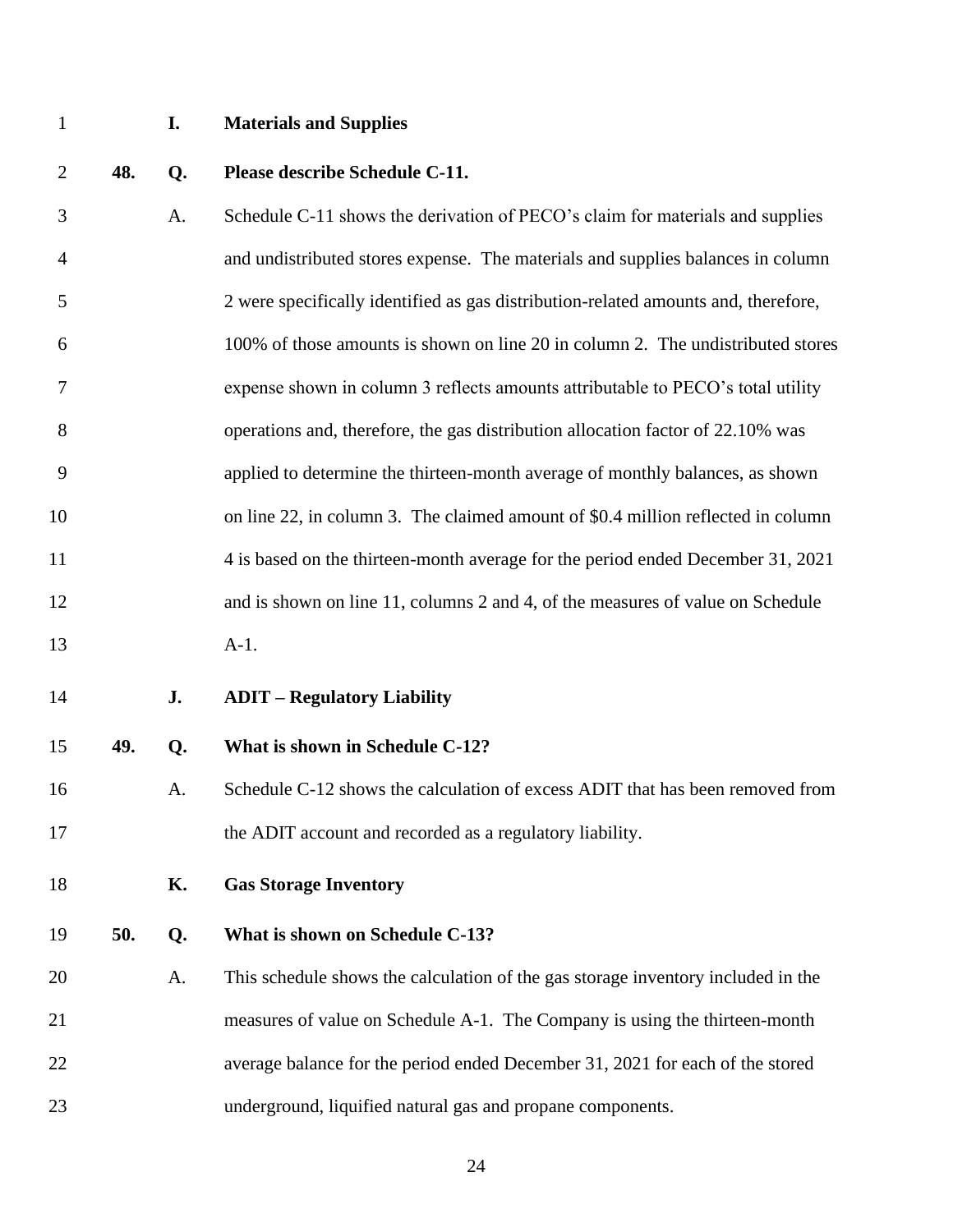<span id="page-26-0"></span>

| $\mathbf{1}$   | 51. | Q. | What is the Company's claimed measures of value in this proceeding?              |
|----------------|-----|----|----------------------------------------------------------------------------------|
| $\overline{2}$ |     | A. | PECO's claimed measures of value, or rate base, equals \$2.88 billion, as shown  |
| 3              |     |    | on Schedule A-1, line 15.                                                        |
| $\overline{4}$ |     |    | REVENUES AND EXPENSES<br>IV.                                                     |
| 5              | 52. | Q. | What is shown on Schedule D-1 of PECO Exhibit MJT-1?                             |
| 6              |     | A. | Schedule D-1 is a summary income statement that depicts PECO's claimed gas       |
| 7              |     |    | revenues, expenses and taxes at present and proposed rate levels. The derivation |
| 8              |     |    | of most of the individual line items will be discussed in connection with the    |
| 9              |     |    | remaining schedules in Section D. Schedule D-1 also shows the proposed           |
| 10             |     |    | revenue increase of \$82.1 million in column 3, line 10.                         |
| 11             | 53. | Q. | What is the indicated net operating income before interest and income taxes      |
| 12             |     |    | at proposed rates?                                                               |
| 13             |     | A. | As shown on Schedule D-1, column 4, line 30 and also on Schedule A-1, column     |
| 14             |     |    | 4, line 25, that amount is \$219.9 million.                                      |
| 15             | 54. | Q. | Please describe Schedule D-2.                                                    |
| 16             |     | A. | Schedule D-2 shows the derivation of the various line items on Schedule D-1,     |
| 17             |     |    | column 2. Schedule D-2 begins with the Company's budgeted revenues and           |
| 18             |     |    | expenses for the FPFTY, in column 1, and then annualizes and/or normalizes       |
| 19             |     |    | those figures through adjustments summarized in column 2. The pro forma data     |
| 20             |     |    | in column 3 are summarized and brought forward to Schedule D-1 and used in the   |
| 21             |     |    | determination of the required revenue increase. The various revenue adjustments  |
| 22             |     |    | in column 2 are summarized on Schedule D-3 and listed by adjustment on           |
| 23             |     |    | Schedule D-5, and the expense adjustments are summarized on Schedule D-3 and     |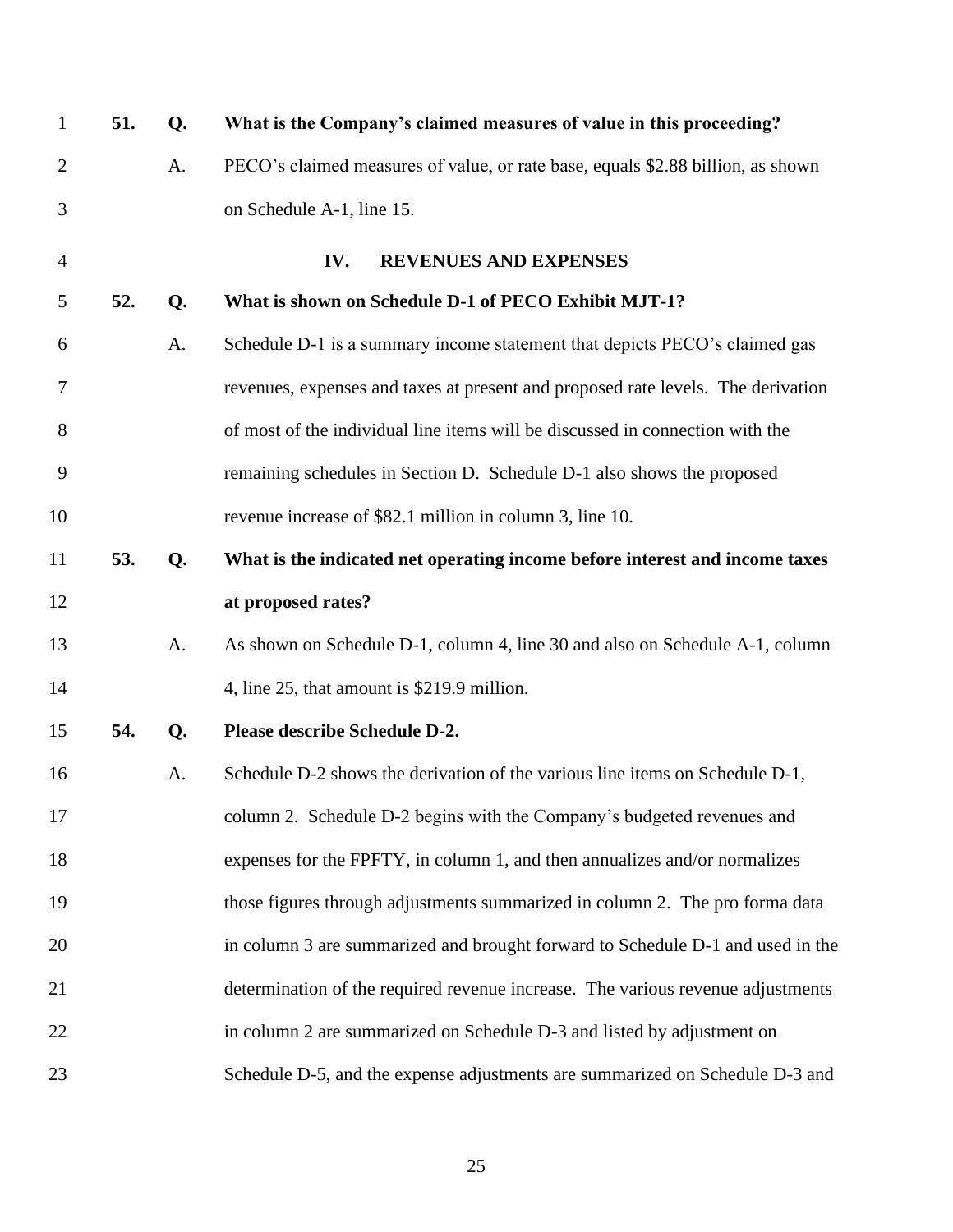<span id="page-27-0"></span>

| $\mathbf{1}$   |     |    | described in more detail on the separate adjustment schedules beginning with     |
|----------------|-----|----|----------------------------------------------------------------------------------|
| $\overline{2}$ |     |    | Schedule D-6 and continuing through Schedule D-17.                               |
| 3              | 55. | Q. | Please describe Schedule D-3.                                                    |
| $\overline{4}$ |     | A. | Schedule D-3 summarizes the various adjustments that were made to the budgeted   |
| 5              |     |    | revenue and expense data to derive the pro forma amounts at present rates that   |
| 6              |     |    | appear in column 3 of Schedule D-2 and are included in the adjusted amounts that |
| 7              |     |    | are carried forward to column 2 of Schedule D-1. The FPFTY budgeted amounts      |
| 8              |     |    | are shown in column 1 and the revenue adjustment totals are shown in columns 2   |
| 9              |     |    | to 6. The various expense adjustments are reflected in columns 7 to 18. Each of  |
| 10             |     |    | the pro forma adjustments will be described in connection with the specific      |
| 11             |     |    | schedule supporting the adjustment. The pro forma adjusted amounts for the       |
| 12             |     |    | FPFTY are shown in column 20.                                                    |
| 13             | 56. | Q. | Please describe Schedule D-4.                                                    |
| 14             |     | A. | Schedule D-4 contains four pages and presents a summary, by FERC account, of     |
| 15             |     |    | the pro forma operating expenses shown on Schedule D-3.                          |
| 16             |     | A. | <b>Revenue Adjustments</b>                                                       |
| 17             | 57. | Q. | Please describe Schedule D-5.                                                    |
| 18             |     | A. | Schedule D-5 presents a summary of the separate pro forma adjustments to         |
| 19             |     |    | revenue for the FPFTY. Each of these adjustments will be described in detail in  |
| 20             |     |    | connection with the separate calculation of the adjustment shown on Schedules D- |
| 21             |     |    | 5A to D-5E.                                                                      |
|                |     |    |                                                                                  |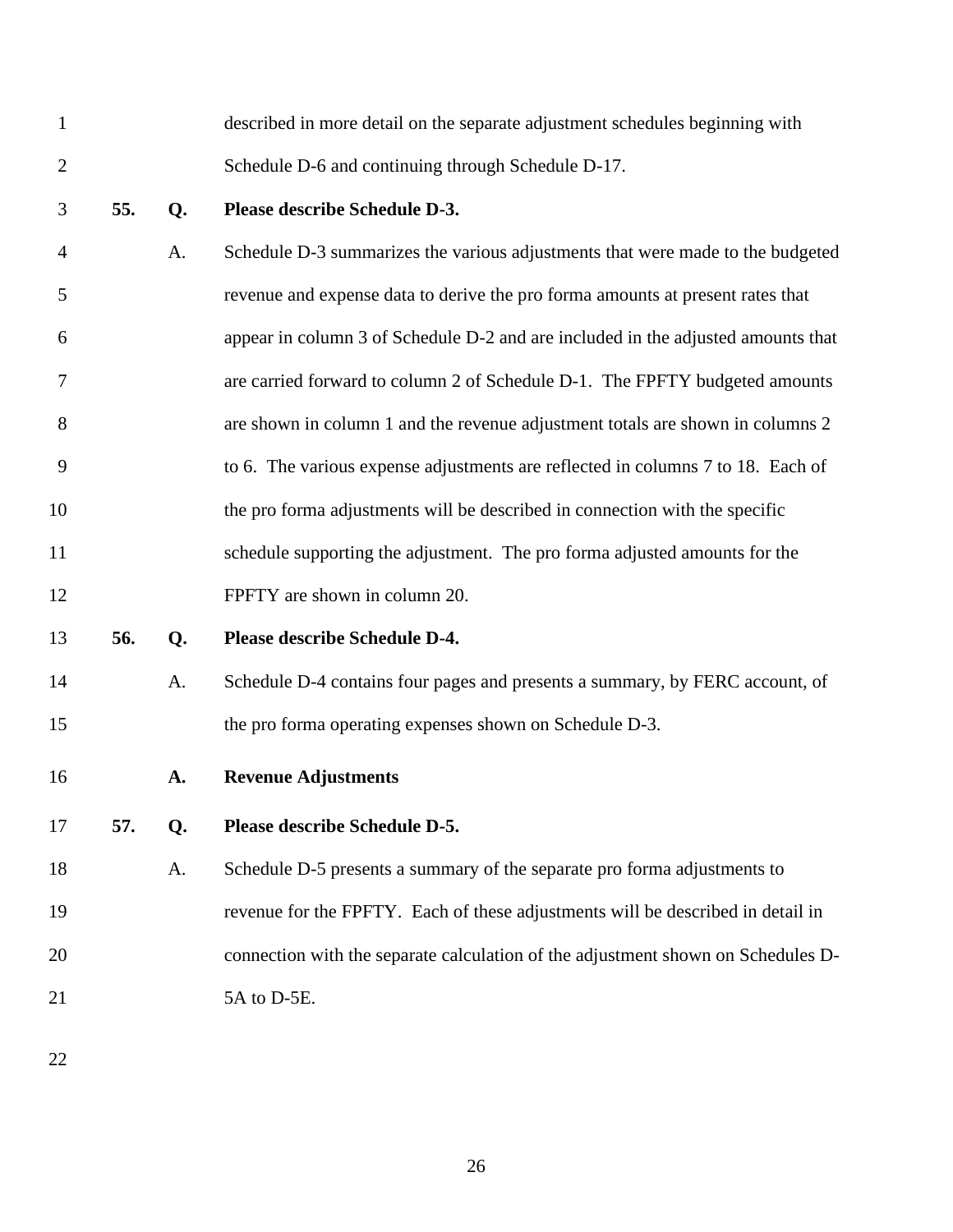| $\mathbf{1}$   | 58. | Q. | How did you calculate the revenue adjustment shown on Schedule D-5A?                |
|----------------|-----|----|-------------------------------------------------------------------------------------|
| $\overline{2}$ |     | A. | This adjustment annualizes distribution revenues for the projected number of        |
| 3              |     |    | customers at the end of the FPFTY. As shown on lines 1 to 5, for all retail         |
| $\overline{4}$ |     |    | customer classifications this calculation determines the test-year net distribution |
| 5              |     |    | revenues at present rates for the FPFTY. The net distribution revenues on line 5    |
| 6              |     |    | were divided by the average number of customers for the budget for the twelve       |
| 7              |     |    | months ending December 31, 2023 on line 7 to determine the average distribution     |
| 8              |     |    | revenue per customer on line 9. The average distribution revenue, or margin, per    |
| 9              |     |    | customer for the FPFTY on line 9 was then multiplied by the difference between:     |
| 10             |     |    | $(1)$ the average number of customers (line 7); and (2) the number of customers at  |
| 11             |     |    | the end of the FPFTY (line 11). The products of those calculations yield            |
| 12             |     |    | additional revenue of approximately \$2.3 million for the residential and           |
| 13             |     |    | commercial and industrial customer classes. This pro forma adjustment is then       |
| 14             |     |    | reflected on Schedule D-5, column 2, by customer classification.                    |
| 15             | 59. | Q. | Please describe the adjustment calculated on Schedule D-5B.                         |
| 16             |     | A. | This adjustment annualizes the cost of the discounts that are provided (in the form |
| 17             |     |    | of a bill credit) to customers enrolled in PECO's CAP to reflect the number of      |
| 18             |     |    | CAP customers at the end of the FPFTY. As shown in line 8, the average CAP          |
| 19             |     |    | discount per CAP customer is determined by dividing the total budgeted CAP          |
| 20             |     |    | discount on line 1 by the average number of CAP customers shown on line 7.          |
| 21             |     |    | The average CAP discount per CAP customer is then multiplied by the difference      |
| 22             |     |    | between the FPFTY year-end CAP customers on line 10 and the average number          |
| 23             |     |    | of CAP customers shown on line 7. This yields a decrease in the CAP discount of     |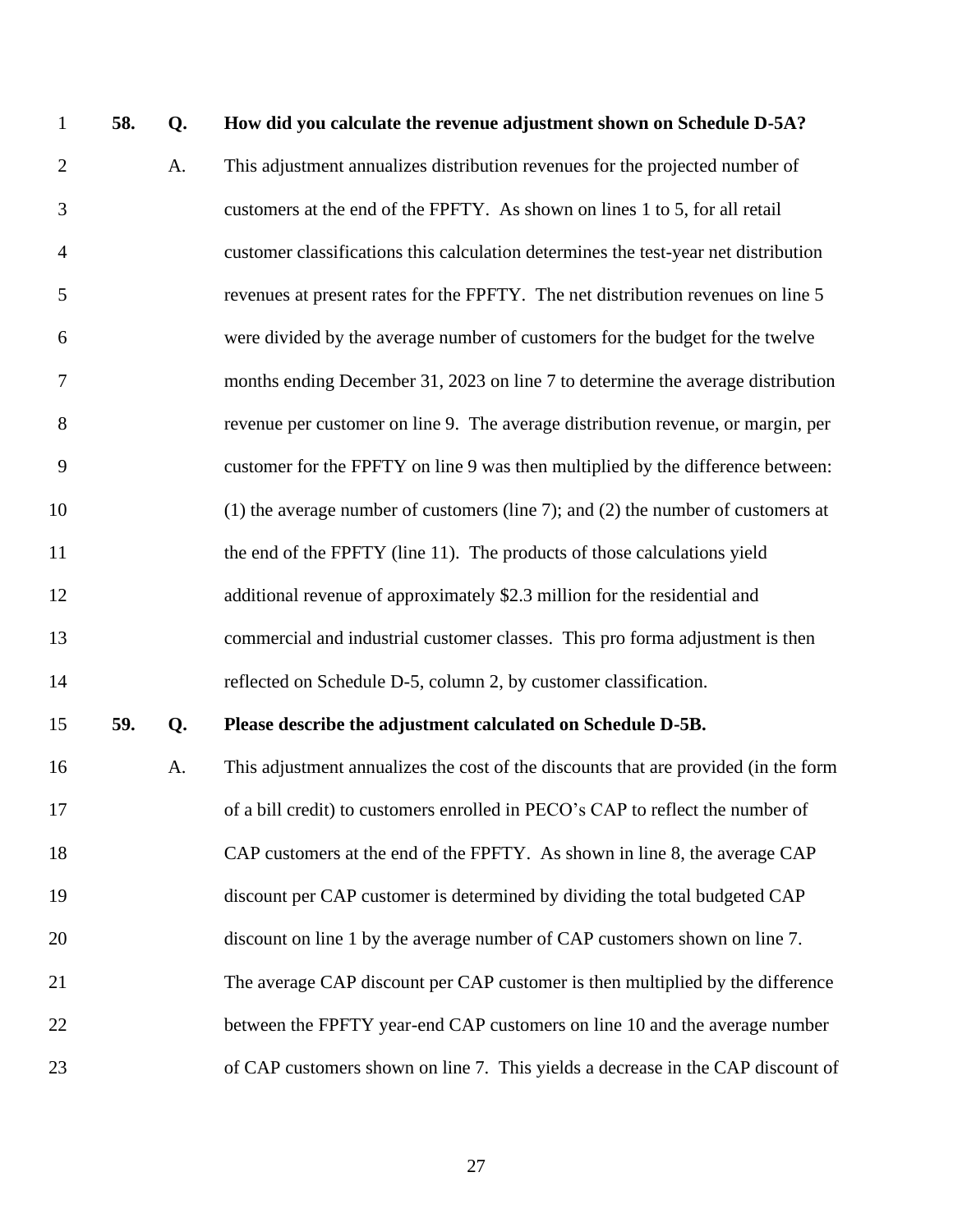|               | \$19,000, which is offset by adjustments for uncollectible accounts and CWC     |
|---------------|---------------------------------------------------------------------------------|
|               | factors, as shown on line 15. Thus, the net change of \$14,000 is shown on line |
| $\mathcal{F}$ | 17, which is brought forward to column 3 in Schedule D-5.                       |

## **60. Q. Please describe the adjustment shown on Schedule D-5C.**

 A. This adjustment normalizes revenue the Company budgeted for the FPFTY by increasing variable distribution service charge revenue to reflect an additional 0.25 days. The Company's budgeted revenue for the FPFTY is based on 365 days, reflecting the 28 calendar days in February 2023. This adjustment normalizes revenue to reflect the average number of days in the month of February over a four-year cycle that includes one leap year. The customer charge revenue does not change irrespective of the number of days in a year and, 12 therefore, is not adjusted in this schedule. Additionally, the classes have variable distribution service charges that apply to each thousand cubic feet ("Mcf") of usage and, therefore, are sensitive to the number of days of usage in the test year. Line 1 of Schedule D-5C shows the non-customer and non-reconcilable surcharge distribution revenue by customer class for February 2023. Lines 2 and 4 show the number of days in February 2023 and the normalized number of days in that month over a four-year cycle. The difference is shown in line 5. The adjustment necessary to normalize revenues for 0.25 days is shown, by class on line 7.

# **61. Q. Please describe the adjustment calculated on Schedule D-5E.**

 A. This schedule reflects the elimination of asset optimization revenues representing 22 the Company's net margin from off-system sales and capacity release credits. Customers receive their share of the net proceeds from these sales and capacity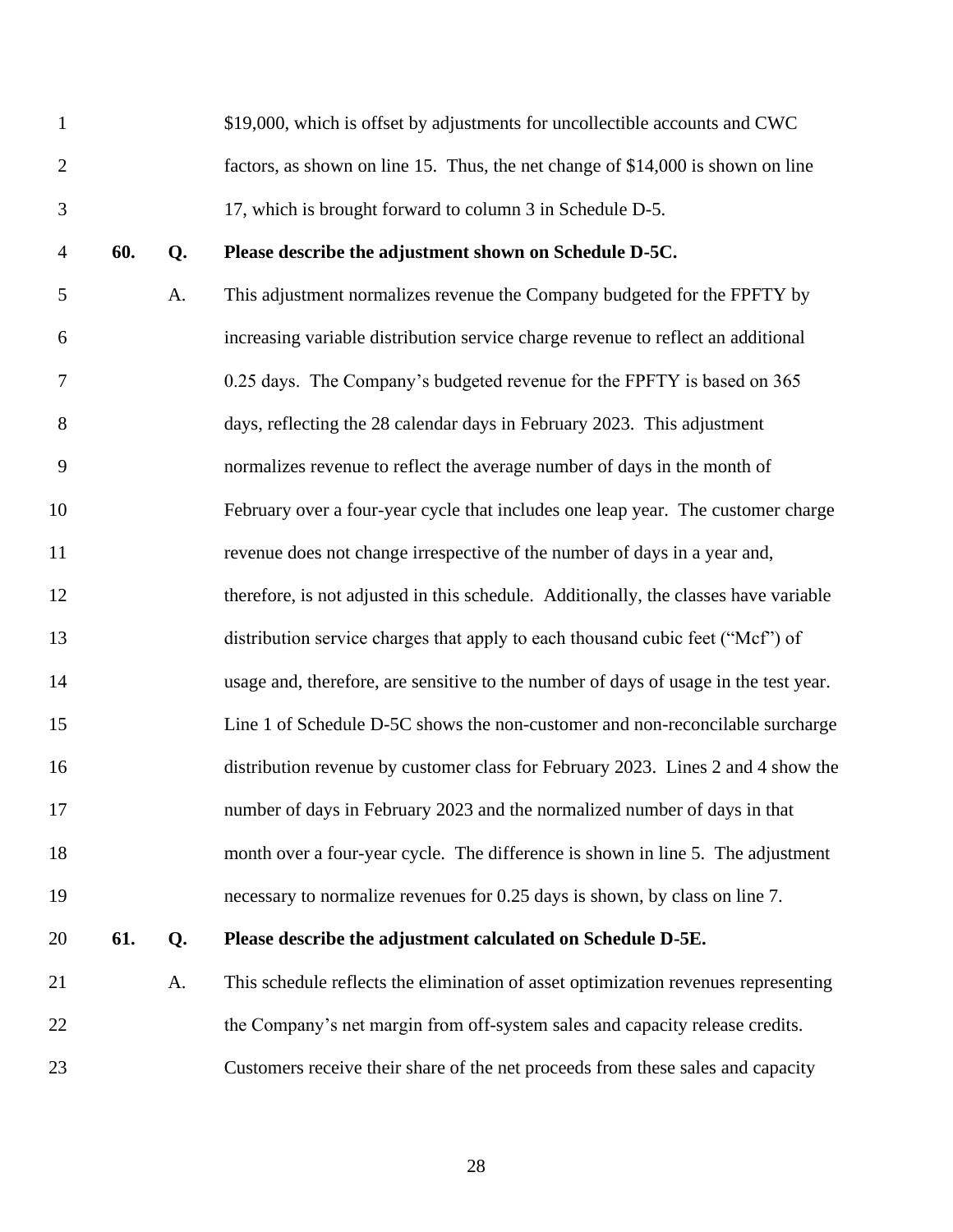<span id="page-30-0"></span>

| 1              |     |           | releases through the Purchased Gas Cost rate, and the Company retains its        |
|----------------|-----|-----------|----------------------------------------------------------------------------------|
| $\overline{2}$ |     |           | appropriate share of the margin, which is recorded below the line for ratemaking |
| 3              |     |           | purposes.                                                                        |
| $\overline{4}$ |     | <b>B.</b> | <b>Operating Expense Adjustments</b>                                             |
| 5              | 62. | Q.        | Does the Company budget its operating expenses by FERC account?                  |
| 6              |     | A.        | No, as I mentioned previously, it does not. Rather, the Company budgets its      |
| $\tau$         |     |           | operating expenses by cost element or business activity, such as payroll,        |
| 8              |     |           | employee benefits, rent, etc.                                                    |
| 9              | 63. | Q.        | How were the FPFTY data restated by FERC account for purposes of                 |
| 10             |     |           | preparing the Company's supporting data in this case?                            |
| 11             |     | A.        | The amounts recorded in FERC accounts for calendar year 2021 were analyzed to    |
| 12             |     |           | develop a chart showing charges for each cost element within each FERC           |
| 13             |     |           | account. After this process was completed, I then distributed the forecasted     |
| 14             |     |           | FPFTY charges by cost elements in those cost categories to the corresponding     |
| 15             |     |           | FERC accounts based upon the ratios experienced during calendar year 2021. For   |
| 16             |     |           | example, I determined how much of the salaries and wages ("S&W") expensed        |
| 17             |     |           | during calendar year 2021 was charged to each FERC account and then              |
| 18             |     |           | distributed the FPFTY forecasted S&W to each FERC accounts based on those        |
| 19             |     |           | ratios. This process was used for each cost category to transform the FPFTY      |
| 20             |     |           | expense forecast by cost element to a FERC-based forecast. This FERC-based       |
| 21             |     |           | forecast is brought forward to Schedule B-4.                                     |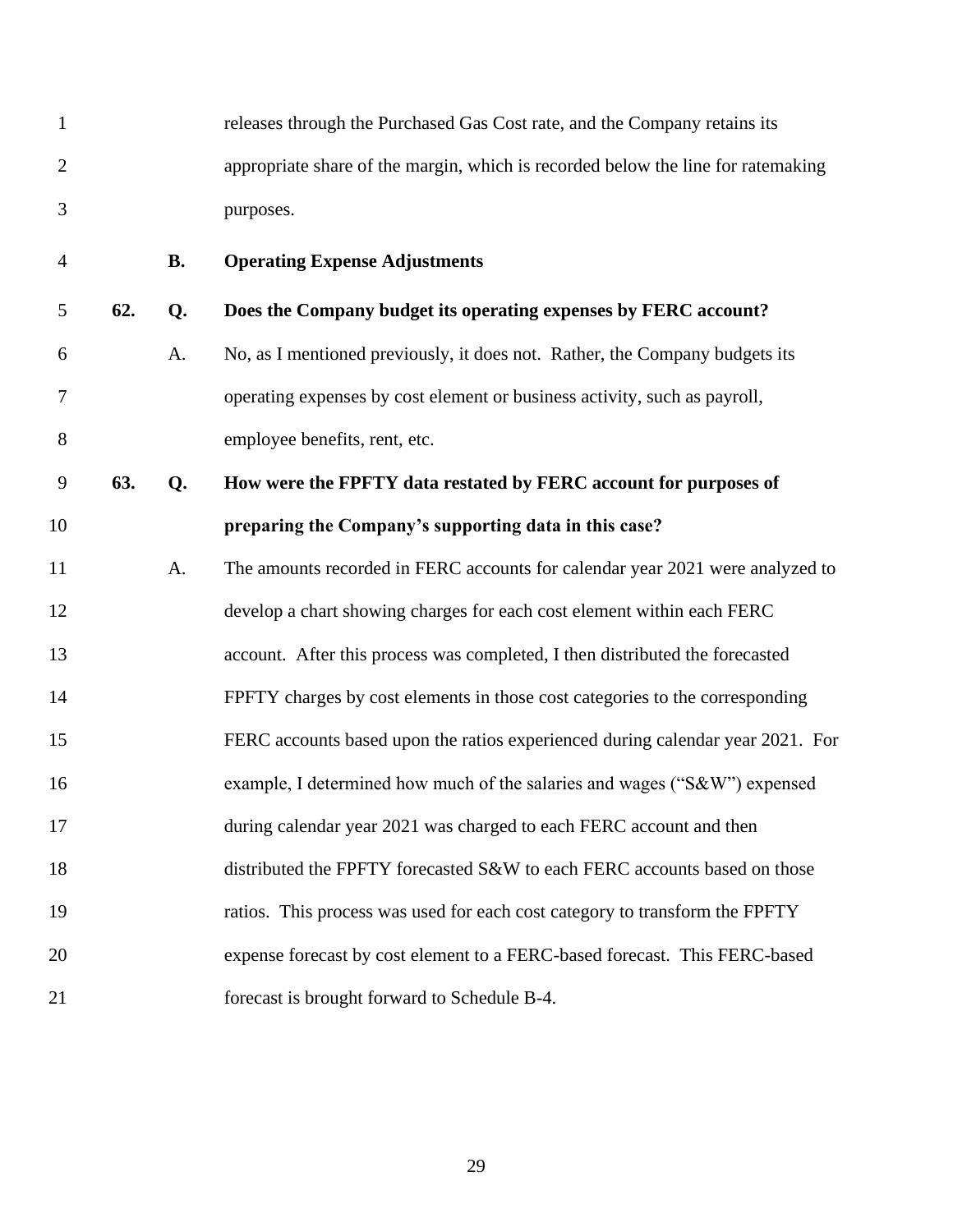| $\mathbf{1}$   | 64. | Q. | Why was it necessary to transform the FPFTY cost-category forecast to a            |
|----------------|-----|----|------------------------------------------------------------------------------------|
| $\overline{2}$ |     |    | FERC-account based forecast?                                                       |
| 3              |     | A. | It was done for two reasons. First, the Company's annual reports to the            |
| $\overline{4}$ |     |    | Commission are presented on a FERC-account basis and, therefore, having the        |
| 5              |     |    | FPFTY forecast presented in the same format facilitates a comparison of the        |
| 6              |     |    | FPFTY forecast data to prior years' experience. Second, it was necessary to have   |
| 7              |     |    | the FPFTY data available by FERC account for use by Ms. Jiang Ding (PECO)          |
| 8              |     |    | Statement No. 6) in the cost-of-service study.                                     |
| 9              | 65. | Q. | In your opinion, does this process result in a fair presentation of the            |
| 10             |     |    | Company's FPFTY forecast expenses by FERC account?                                 |
| 11             |     | A. | Yes, it does.                                                                      |
| 12             | 66. | Q. | Were each of the pro forma adjustments reflected on Schedule D-4 also              |
| 13             |     |    | assigned to the appropriate FERC accounts?                                         |
| 14             |     | A. | Yes, they were.                                                                    |
| 15             | 67. | Q. | Are the various pro forma expense adjustments presented on Schedule D-4            |
| 16             |     |    | shown by the type of expense and also by the FERC account distribution?            |
| 17             |     | A. | Yes, they are. The expense categories are identified in the headers of the columns |
| 18             |     |    | on Schedule D-4, and each adjustment is described in connection with a separate    |
| 19             |     |    | schedule showing its derivation. These adjustments are shown by FERC expense       |
| 20             |     |    | category on Schedule D-4 and also on the Section D summary schedules.              |
| 21             | 68. | Q. | Please describe Schedule D-6.                                                      |
| 22             |     | A. | Schedule D-6 consists of four pages and shows the calculation of the FPFTY         |
| 23             |     |    | annualization adjustments for S&W. Pages 57 and 58 show the calculation of the     |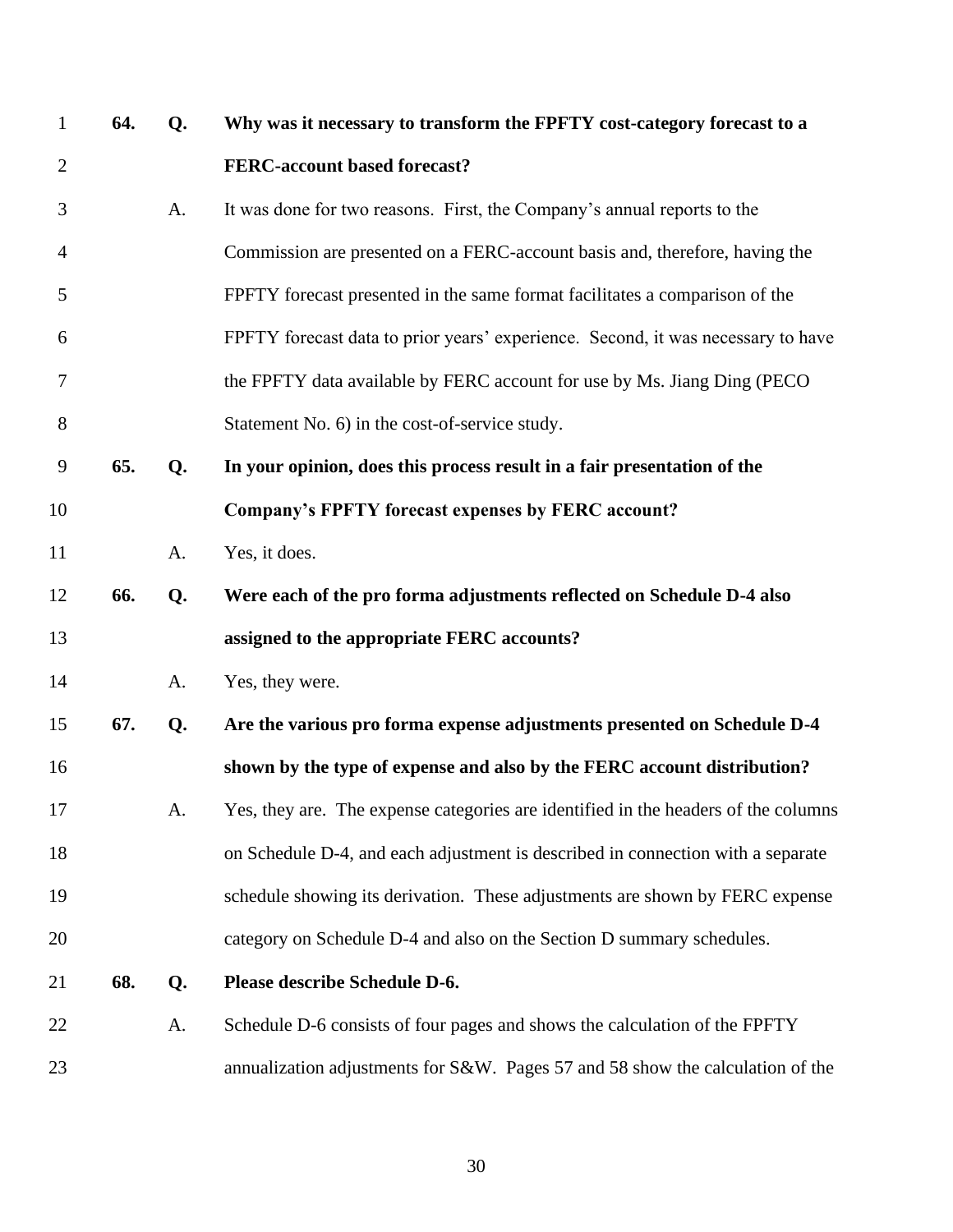| $\mathbf{1}$   |     |    | pro forma adjustments for overall S&W. Pages 59 and 60 contain the forecasted        |
|----------------|-----|----|--------------------------------------------------------------------------------------|
| $\overline{2}$ |     |    | data for the FPFTY summarized by FERC account categories showing a total to          |
| 3              |     |    | be expensed of \$49.1 million in column 1, line 72. Column 2 shows the               |
| 4              |     |    | annualization adjustment of \$1.5 million distributed to the FERC expense            |
| 5              |     |    | categories, while column 3 provides the pro forma amounts for S&W expense,           |
| 6              |     |    | which totals \$50.6 million, as shown on line 72. The adjustment of \$1.5 million    |
| 7              |     |    | is reflected on Schedule D-4, column 3.                                              |
| $8\,$          | 69. | Q. | How was the annualization adjustment derived?                                        |
| 9              |     | A. | The calculation is shown on Schedule D-6 pages 57 and 58. The adjustment             |
| 10             |     |    | annualizes budgeted S&W expense to reflect the number of employees at the end        |
| 11             |     |    | of the FPFTY and certain wage increases to become effective during the FPFTY         |
| 12             |     |    | or shortly after the FPFTY. More specifically, I have annualized: (1) the 2.5%       |
| 13             |     |    | wage increase for non-union employees forecasted to be effective on March 1,         |
| 14             |     |    | 2023 (lines 7 to 9 in column 3); (2) the projected 2.5% wage increase for union      |
| 15             |     |    | employees to be effective on January 1, 2024 (lines 13 to 15 in column 2); and (3)   |
| 16             |     |    | the projected 2.5% wage increase for non-union employees to be effective on          |
| 17             |     |    | March 1, 2024 (lines 13 to 15 in column 3).                                          |
| 18             | 70. | Q. | Please explain the adjustment shown on Schedule D-6, page 58, lines 6 to 10.         |
| 19             |     | A. | This adjustment normalizes a cash payment to union employees made in                 |
| 20             |     |    | connection with the ratification of current union contracts in March 2021. The       |
| 21             |     |    | portion of the payment that was expensed (\$1.303 million) was split between         |
| 22             |     |    | electric distribution, electric transmission and gas operations, and the amount      |
| 23             |     |    | allocated to gas distribution operations \$263,000 was divided by six to reflect the |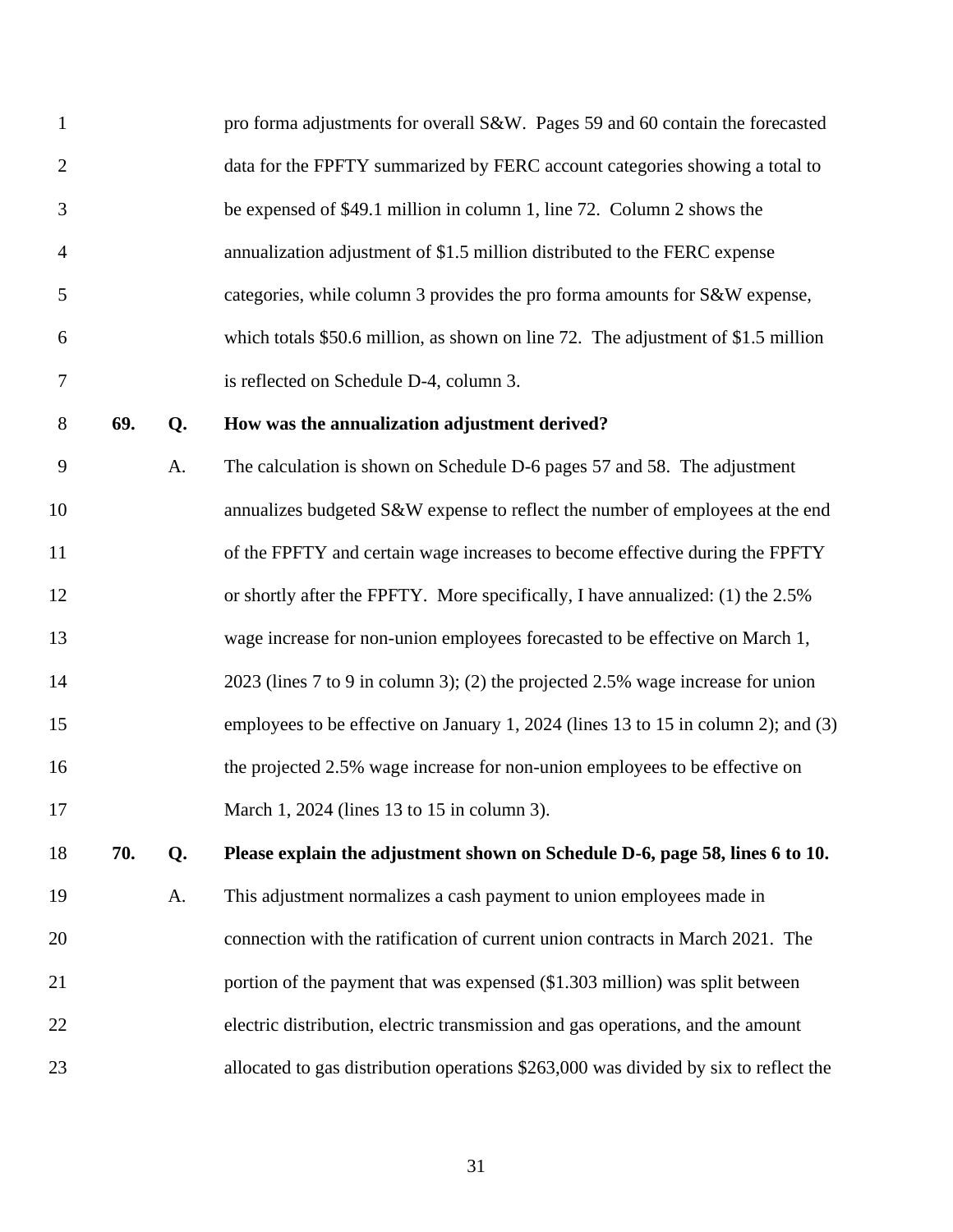| $\mathbf{1}$   |     |    | six-year term of the contract. The resulting amount of \$44,000 shown in column  |
|----------------|-----|----|----------------------------------------------------------------------------------|
| $\overline{2}$ |     |    | 2, line 10, was added to the pro forma adjustment for S&W.                       |
| 3              | 71. | Q. | Please explain the calculations shown on Schedule D-6, page 58, columns 1        |
| $\overline{4}$ |     |    | and 2, lines 15-19.                                                              |
| 5              |     | A. | These calculations annualize an increase in the number of employees to occur     |
| 6              |     |    | during the FPFTY. As shown in column 2, line 15, the projected number of         |
| 7              |     |    | Company employees at the end of the FPFTY is 700. The average number of          |
| 8              |     |    | employees during the FPFTY is projected to be 698, which is the figure that the  |
| 9              |     |    | Company used to develop the S&W in its budget which is shown on line 1. The      |
| 10             |     |    | detailed calculation of the average number of employees included in the budgeted |
| 11             |     |    | expense level is shown on Schedule D-8, page 62, in lines 2 to 15. The increase  |
| 12             |     |    | in employees shown in Schedule D-6, page 58, line 17, was multiplied by the      |
| 13             |     |    | average annual S&W per employee shown on line 18, to determine the total         |
| 14             |     |    | annualization adjustment to S&W of \$133,000 due to the increase in number of    |
| 15             |     |    | employees, as shown on Schedule D-6, page 58, line 19.                           |
| 16             | 72. | Q. | What is the total pro forma adjustment for S&W expense for the FPFTY?            |
| 17             |     | A. | The total amount is \$1.509 million, which is an increase of 3.07% from the      |
| 18             |     |    | Company's S&W budget for the FPFTY, as shown on Schedule D-6, page 58,           |
| 19             |     |    | lines 23 and 25.                                                                 |
| 20             | 73. | Q. | Please describe Schedule D-7 of PECO Exhibit MJT-1.                              |
| 21             |     | A. | Schedule D-7 shows the adjustment to normalize rate case expense. The            |
| 22             |     |    | Company expended approximately \$100,000 on this filing during the twelve        |
| 23             |     |    | months ended December 31, 2021 (line 4) and has budgeted an additional \$1.6     |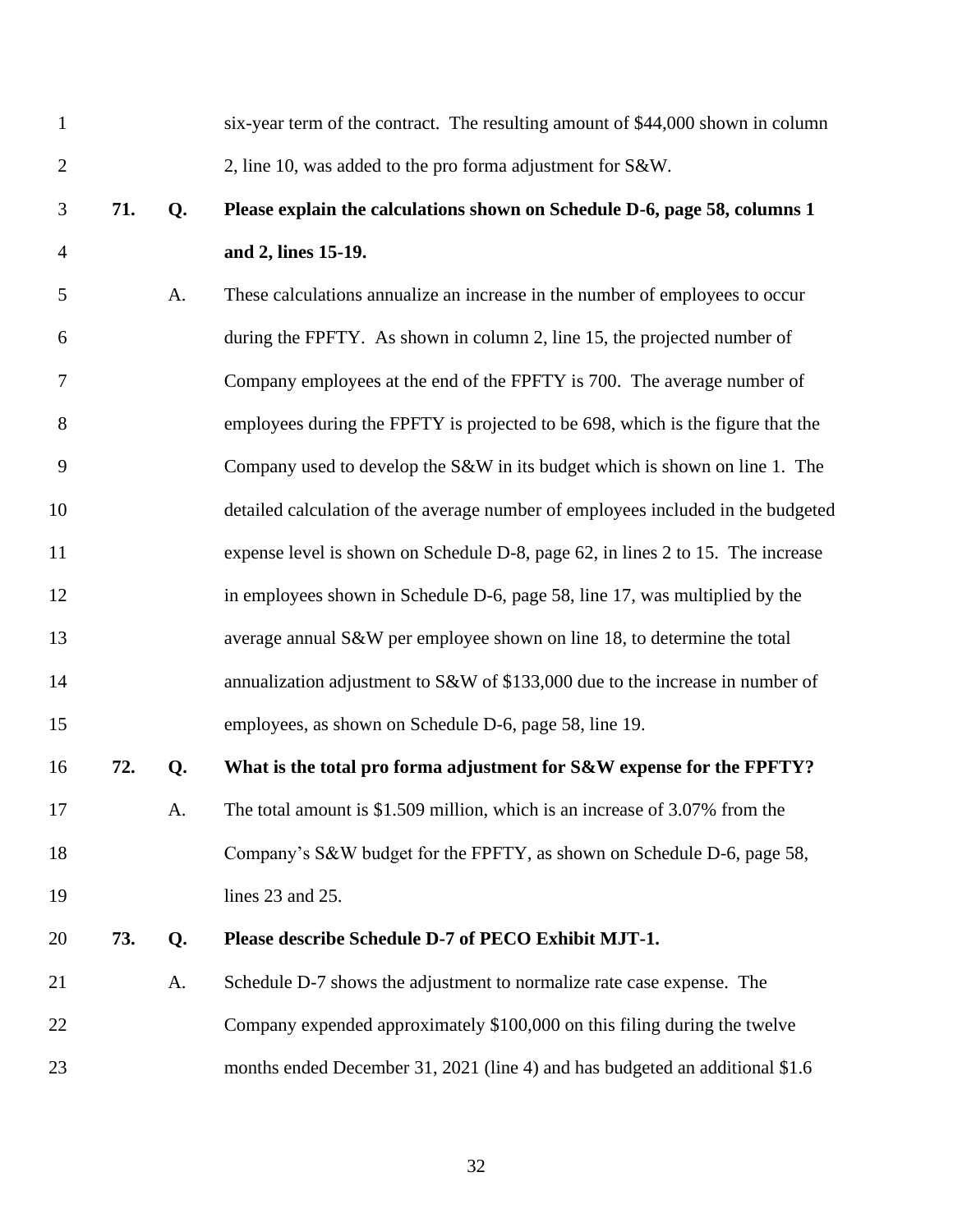| $\mathbf{1}$   |     |    | million (line 9) during the twelve months ending December 31, 2022. This total,      |
|----------------|-----|----|--------------------------------------------------------------------------------------|
| $\overline{2}$ |     |    | \$1.7 million (line 11), is normalized over a period of three years as shown on line |
| 3              |     |    | 13, column 2, which results in a total estimated normalized annual cost for this     |
| $\overline{4}$ |     |    | case of approximately \$567,000, as shown on line 17, column 2.                      |
| 5              | 74. | Q. | Please describe Schedule D-8 of PECO Exhibit MJT-1.                                  |
| 6              |     | A. | The bottom half of Schedule D-8 annualizes the non-pension employee benefits         |
| 7              |     |    | expense to reflect the full year's level of costs associated with the number of      |
| 8              |     |    | employees during the FPFTY. The annualization, reflecting an increase of             |
| 9              |     |    | \$19,000 in non-pension benefit expense, was derived by using the increase in the    |
| 10             |     |    | number of employees, on line 22, and the budgeted average non-pension benefit        |
| 11             |     |    | expense per employee of approximately \$10,000 on line 21.                           |
| 12             | 75. | Q. | Please explain how you calculated the change in number of employees to a             |
|                |     |    |                                                                                      |
| 13             |     |    | year-end level on Schedule D-8.                                                      |
| 14             |     | A. | Line 15 shows the twelve-month average of employees that is reflected in the         |
| 15             |     |    | Company's budget. I compared the twelve-month average to the number of               |
| 16             |     |    | employees reflected in the budget to be employed at December 31, 2023. The           |
| 17             |     |    | difference is shown on line 16. Because the average and year-end employee            |
| 18             |     |    | numbers reflect rounding to obtain the levels of full-time equivalent employees,     |
| 19             |     |    | the difference between those figures does not exactly match the figure on line 16.   |
| 20             | 76. | Q. | What is contained in PECO Exhibit MJT-1 Schedule D-9?                                |
| 21             |     | A. | Schedule D-9 shows the calculation of the Company's claim for pension expense,       |
| 22             |     |    | which is based on a five-year average of actual and projected contributions to its   |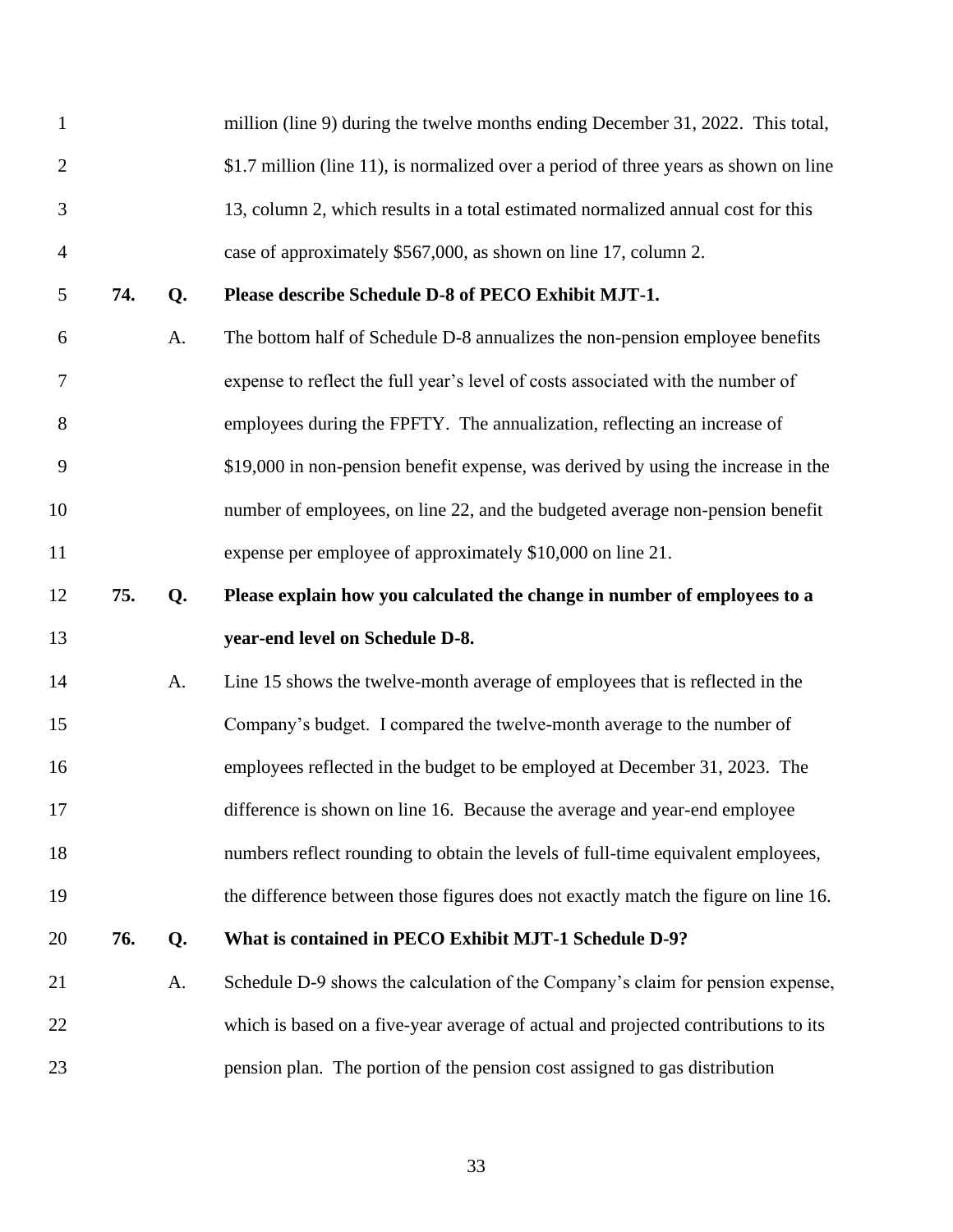| $\mathbf{1}$   |     |    | operating expense in the FPFTY is \$1.9 million, as shown on line 13, while        |
|----------------|-----|----|------------------------------------------------------------------------------------|
| $\overline{2}$ |     |    | PECO's FPFTY budgeted amount for pension expense is a credit of (\$1.523)          |
| 3              |     |    | million, as shown on line 14. Accordingly, an adjustment of \$3.4 million has      |
| $\overline{4}$ |     |    | been made to the Company's FPFTY budget amount to reach the claimed amount         |
| 5              |     |    | of \$1.9 million, as shown on line 15, and the adjustment amount was brought       |
| 6              |     |    | forward to Schedule D-3, column 10, line 95.                                       |
| $\tau$         | 77. | Q. | What is presented on Schedule D-10 of PECO Exhibit MJT-1?                          |
| 8              |     | A. | Schedule D-10 calculates an adjustment to the Company's budgeted uncollectible     |
| 9              |     |    | accounts expenses. Lines 1 to 4 calculate net uncollectible accounts charged off,  |
| 10             |     |    | excluding CAP Pre-Program Arrearage ("PPA") write-offs, as a percentage of         |
| 11             |     |    | total tariff revenue, based on an average of annual data for the period January 1, |
| 12             |     |    | 2019 - December 31, 2021. That percentage was used to adjust the amount of         |
| 13             |     |    | uncollectible accounts expense in the budget to conform to the method              |
| 14             |     |    | historically used by the Commission for this expense. The resulting 0.3265%        |
| 15             |     |    | shown on line 4, column 4, of Schedule D-10 is applied to the pro forma revenues   |
| 16             |     |    | at present rates for the FPFTY to calculate the general pro forma uncollectible    |
| 17             |     |    | accounts expense of \$2.4 million shown in column 6 on line 14. A three-year       |
| 18             |     |    | average of PPA write-offs associated with the CAP program, which are not           |
| 19             |     |    | included in other accounts, was developed on lines 16 to 20 of Schedule D-10 and   |
| 20             |     |    | added to the general uncollectible accounts expense. The PPA average is \$0.4      |
| 21             |     |    | million, as shown on line 20 in column 6. The total pro forma amount for           |
| 22             |     |    | uncollectible account expenses at present rates for the FPFTY is \$2.8 million,    |
| 23             |     |    | which is a net decrease of \$63,000, as shown on line 26 and brought forward to    |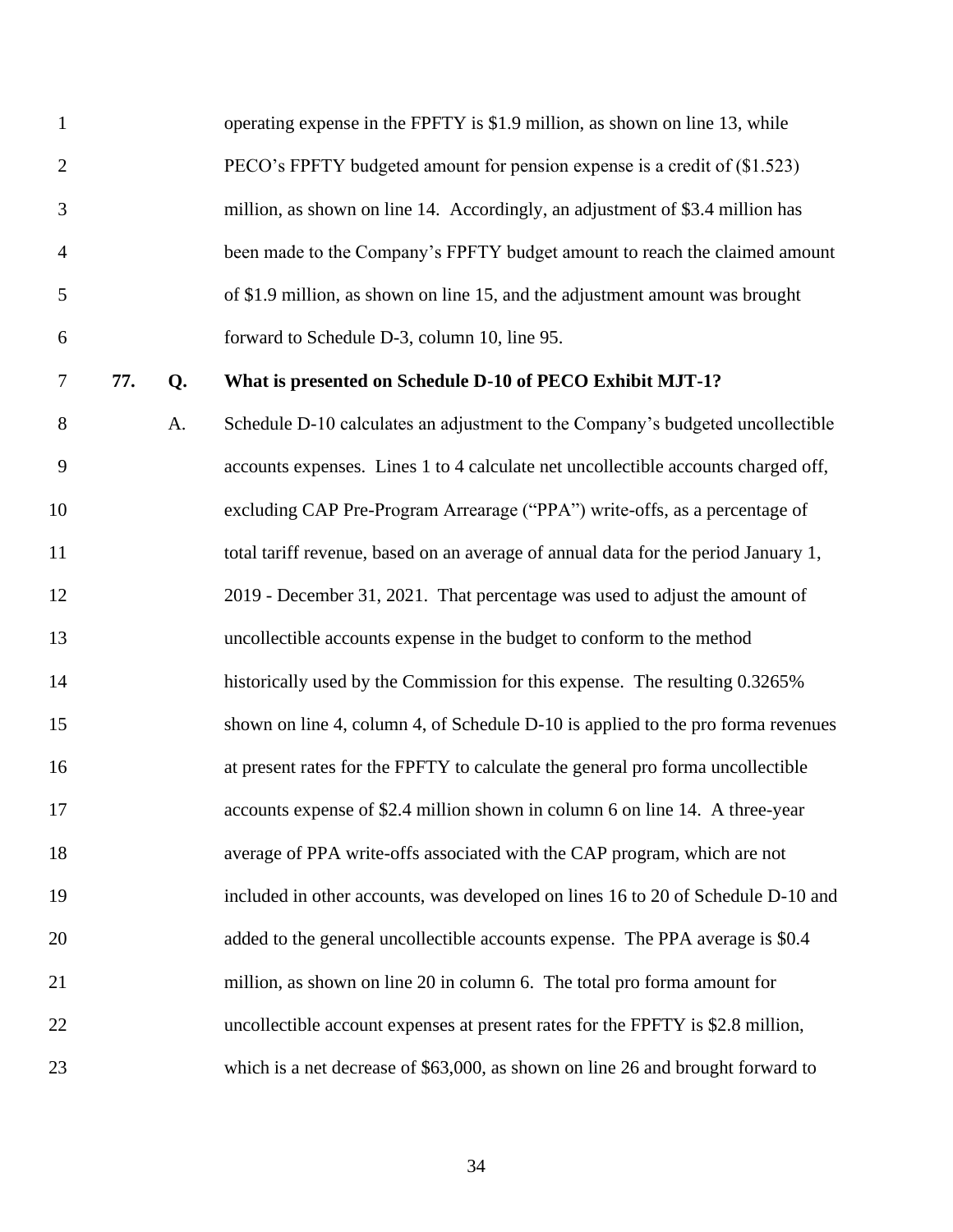|               | Schedule D-3, (column 11, line 80). In addition, the 0.3265% write-off rate is     |
|---------------|------------------------------------------------------------------------------------|
|               | used in determining the level of uncollectible accounts expense at proposed rates, |
| $\mathcal{R}$ | as shown in column 3 on line 19 of Schedule D-1.                                   |

## **78. Q. Please describe the pro forma adjustment on Schedule D-11.**

 A. Schedule D-11, page 65, contains costs related to two customer programs. Line 3 reflects the incremental costs associated with PECO's proposed changes to its safe and efficient heating program described by Company witness Doreen L. Masalta in PECO Statement No. 9. Accordingly, an adjustment of \$0.5 million has been made to the Company's FPFTY budget amount. The adjustment amount was brought forward to Schedule D-3, column 12, line 111. Line 4 reflect costs related to PECO's proposal to implement a gas customer safety program to raise awareness of gas threat issues from odorless gases like carbon monoxide and identifiable gases such as natural gas or propane, which is described by Company witness Kelly Colarelli in PECO Statement No. 10. Accordingly, an adjustment of \$0.4 million has been made to the Company's FPFTY budget amount and was brought forward to Schedule D-3, column 12, line 83.

## **79. Q. Please describe the pro forma adjustment on Schedule D-12.**

 A. The adjustment shown on Schedule D-12 captures the interest expense that the Company must pay on customer deposits. Since the average balance of customer deposits is a reduction to measures of value, the interest expense is included as a pro forma expense for the FPFTY. The interest for residential customer deposits was calculated using an annual rate of interest of 3.0% and a monthly rate of 0.250%. An annual rate of 0.11% (a monthly rate of 0.009%) was used for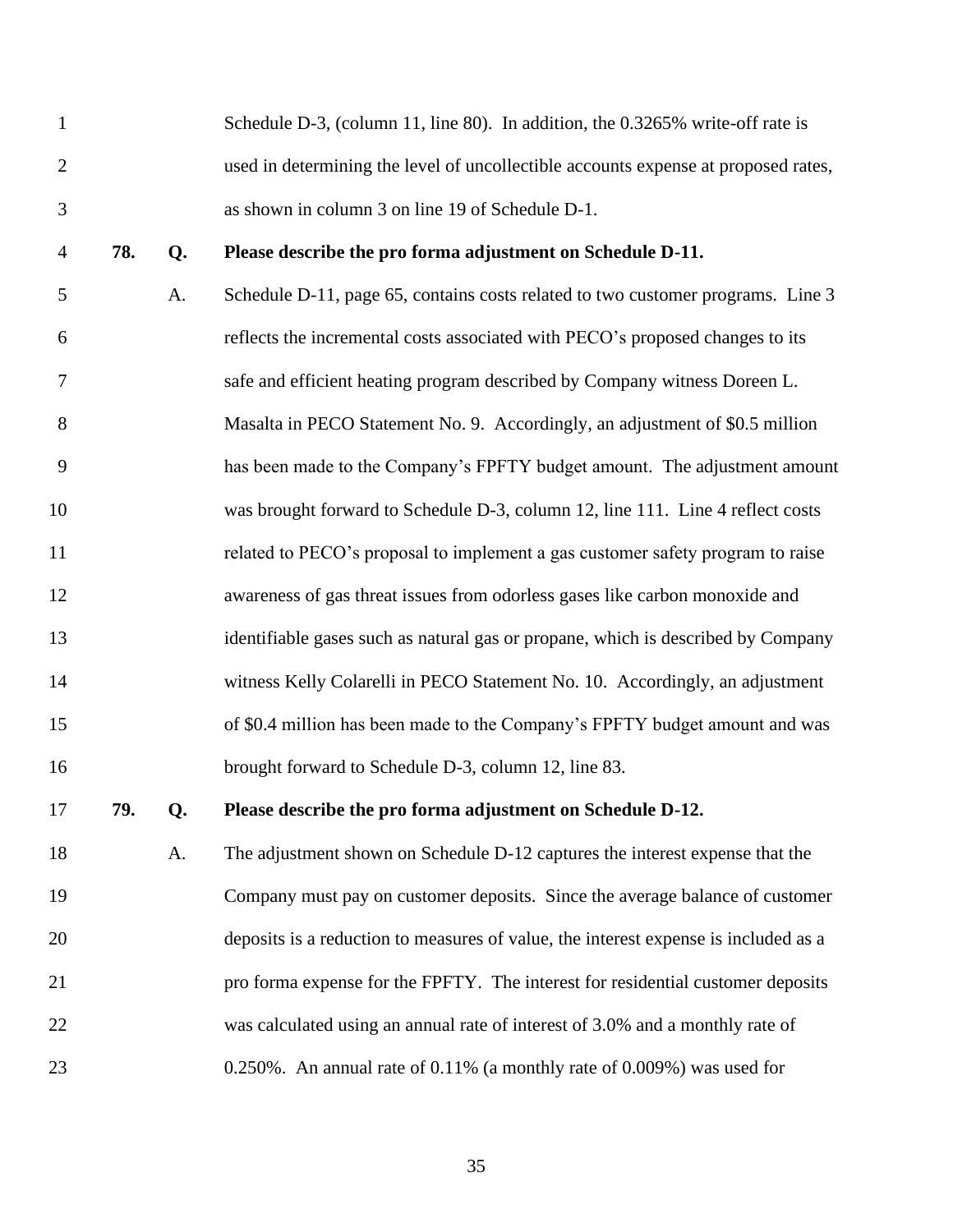- commercial and industrial customers. The total pro forma expense of \$97,000 is shown on Schedule D-12, line 33 and brought forward to Schedule D-3, column 13, line 79.
- **80. Q. Please explain what is shown on Schedule D-13.**
- A. Schedule D-13 shows the adjustment needed for PECO to recover costs to remediate former manufactured gas plant ("MGP") sites consistent with standards established by the Pennsylvania Department of Environmental Protection ("PADEP"). Each year, PECO reviews and updates the activities and costs associated with MGP remediation based on a report from its site consultants. In PECO's 2020 gas base rate case, the Commission directed the Company to 11 recover the remaining remediation costs over a 14-year period.<sup>2</sup> The figure of 12  $\frac{$7.455 \text{ million on line 1 reflects the amount PECO will not have recovered for its}{}$  MGP remediation liability in its current rates as of December 31, 2022. PECO is proposing to recover the regulatory asset for the remaining unrecovered MGP remediation liability over 12 years, as shown on line 2 of Schedule D-13 and, therefore, has reflected an annual amortization amount of \$621,000 (\$7.455 million/12 years) in its operating expense claim in this case, as shown on line 4 of 18 that schedule. **81. Q. How does PECO propose to recover any future changes in its estimated**
- **unrecovered MGP remediation costs?**
- A. Consistent with the framework approved by the Commission in prior rate cases, PECO previously established a regulatory asset to track and record any

 *Pa. P.U.C. v. PECO Energy Co. – Gas Div.*, Docket No. R-2020-3018929 (Opinion and Order entered June 22, 2021), pp. 122-123.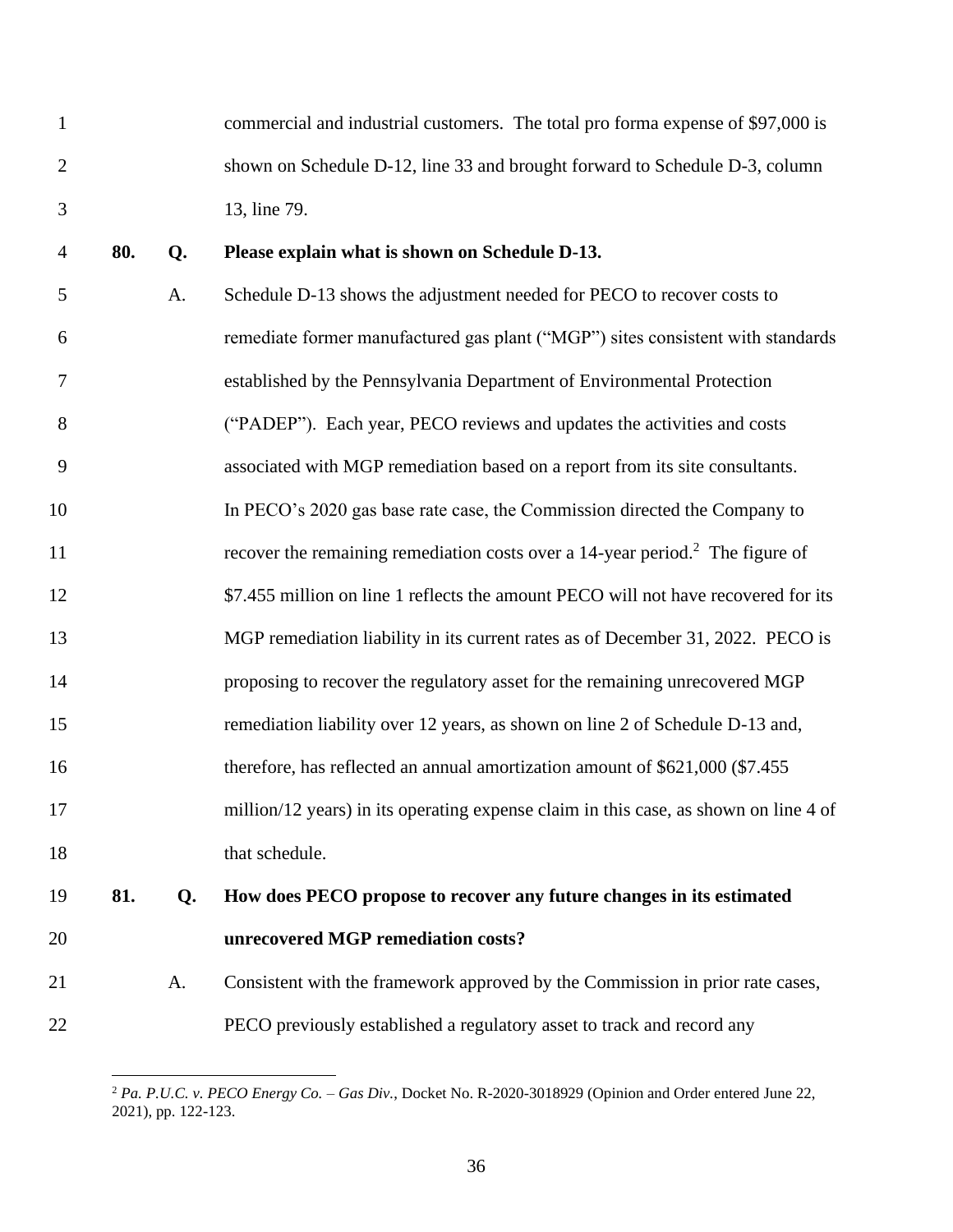| 1              |     |    | differences (positive or negative) between the annual amount of MGP remediation        |
|----------------|-----|----|----------------------------------------------------------------------------------------|
| $\overline{2}$ |     |    | costs collected from customers through base rates and its updated MGP                  |
| 3              |     |    | remediation liability from its site consultants, net of insurance recoveries,          |
| $\overline{4}$ |     |    | experienced during the applicable year. PECO proposes to reset its MGP                 |
| 5              |     |    | remediation expense allowance in its next rate case based on a normalized annual       |
| 6              |     |    | level of the net balance of the regulatory asset. PECO believes this ratemaking        |
| 7              |     |    | treatment permits the Company to recover its costs in a reasonable manner while        |
| 8              |     |    | protecting customers and PECO from funding requirements if there is an over-or         |
| 9              |     |    | under-recovery during the MGP remediation process.                                     |
| 10             | 82. | Q. | Please describe the adjustments for miscellaneous items shown on Schedule              |
| 11             |     |    | $D-14.$                                                                                |
| 12             |     | A. | First, as noted by the Commission in the 2020 Gas Rate Case Order (pp. 122-23),        |
| 13             |     |    | PECO agreed to pay interest on the monthly balance of MGP funds that are not           |
| 14             |     |    | yet spent on remediation activities at the residential mortgage lending rate           |
| 15             |     |    | specified by the Secretary of the Pennsylvania Department of Banking and               |
| 16             |     |    | Securities after July 1, 2021. Line 1 reflects the total accrued interest of \$281,000 |
| 17             |     |    | as of December 31, 2021 that has been applied to reduce PECO's revenue                 |
| 18             |     |    | requirement in this case. Second, Schedule D-14 includes an adjustment to return       |
| 19             |     |    | a small over-collection balance (\$21,000) to commercial customers associated          |
| 20             |     |    | with the final reconciliation of the Company's Tax Accounting Repair Credit            |
| 21             |     |    | described by PECO witness Benjamin S. Yin in Statement No. 8. Finally,                 |
| 22             |     |    | Schedule D-14 includes an adjustment to reduce PECO's revenue requirement in           |
| 23             |     |    | this case by the amount of unspent funds collected in base rates for the               |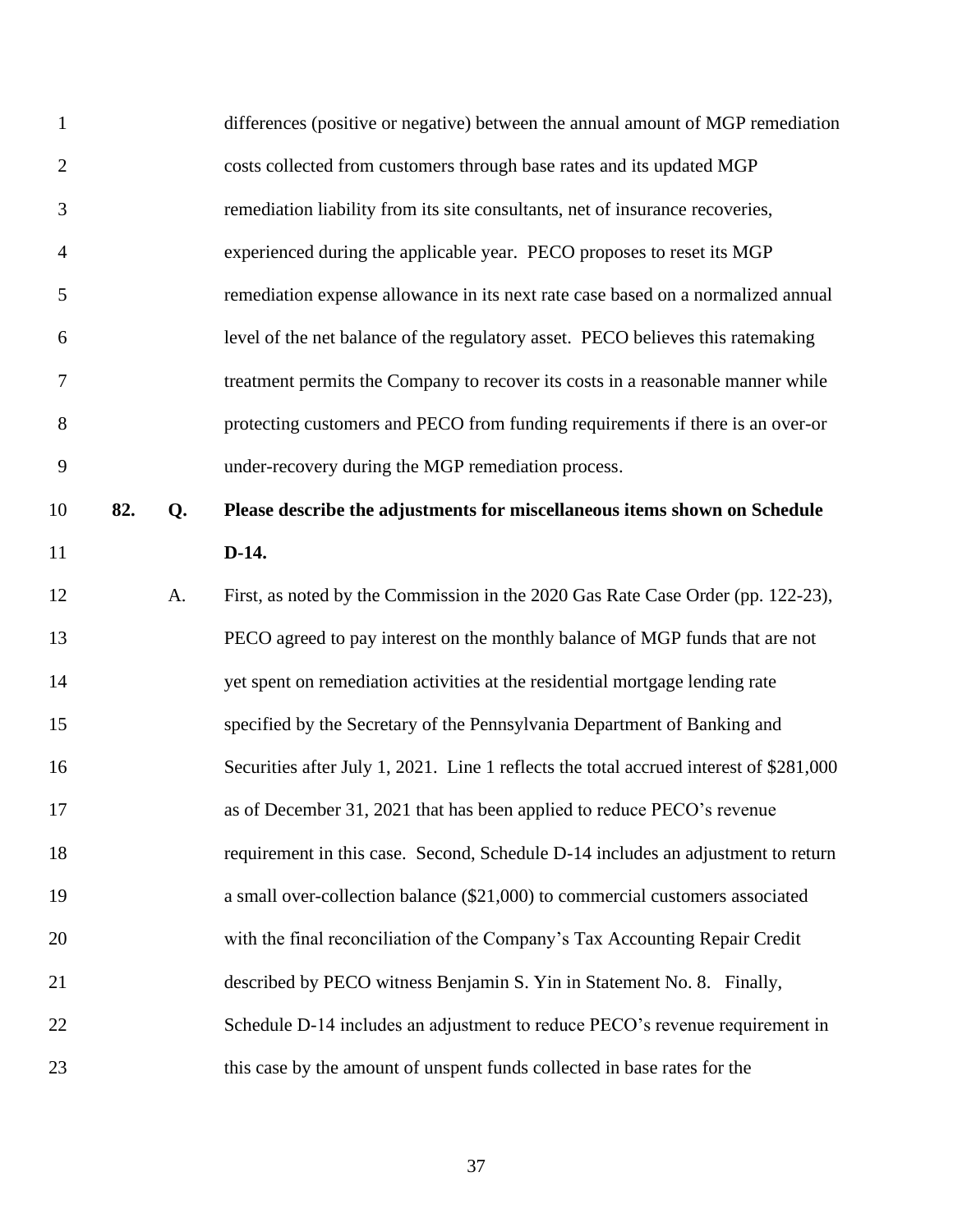<span id="page-39-0"></span>

| $\mathbf{1}$   |     |    | Company's commercial energy efficiency programs during the period of July 1,        |
|----------------|-----|----|-------------------------------------------------------------------------------------|
| $\overline{2}$ |     |    | 2021 through December 31, 2021. In total, these three adjustments reduce            |
| 3              |     |    | PECO's revenue requirement by \$313,000, which is normalized over three years       |
| $\overline{4}$ |     |    | to arrive at the annual adjustment amount of $(\$104,000)$ shown column 2, line 11. |
| 5              | 83. | Q. | Please describe the adjustments shown on Schedule D-15.                             |
| 6              |     | A. | Schedule D-15, page 69, contains costs related to the Company's proposal to         |
| 7              |     |    | extend its small business grant program to provide additional bill relief to        |
| 8              |     |    | payment-troubled small businesses. The program is discussed in greater detail by    |
| 9              |     |    | Company witness Kelly Colarelli in PECO Statement No. 10. The total cost of         |
| 10             |     |    | the additional funding for PECO's small business grant program is \$500,000 and     |
| 11             |     |    | is normalized over three years to arrive at the annual amount of \$167,000 shown    |
| 12             |     |    | in column 2, line 3.                                                                |
| 13             |     | C. | <b>Taxes - Other Than Income Taxes</b>                                              |
| 14             | 84. | Q. | Please describe Schedule D-16 of PECO Exhibit MJT-1.                                |
| 15             |     | A. | Schedule D-16 contains two pages. Page 70 is a summary showing the budgeted         |
| 16             |     |    | amounts for the FPFTY (column 1) for the Company's Gas Division, the total pro      |
| 17             |     |    | forma adjustments (column 2), and the pro forma expenses claimed in this case       |
| 18             |     |    | (column 3). The calculations of payroll-related changes are made on Schedule D-     |
| 19             |     |    | 16, page 71. The increase in payroll taxes, shown on page 71, line 5, was           |
| 20             |     |    | calculated using the ratio of tax expense to payroll expense in the FPFTY forecast  |
| 21             |     |    | applied to the payroll tax expense for the FPFTY, which is an increase of \$0.1     |
| 22             |     |    | million. This amount is then reflected on page 70 in column 2, line 6.              |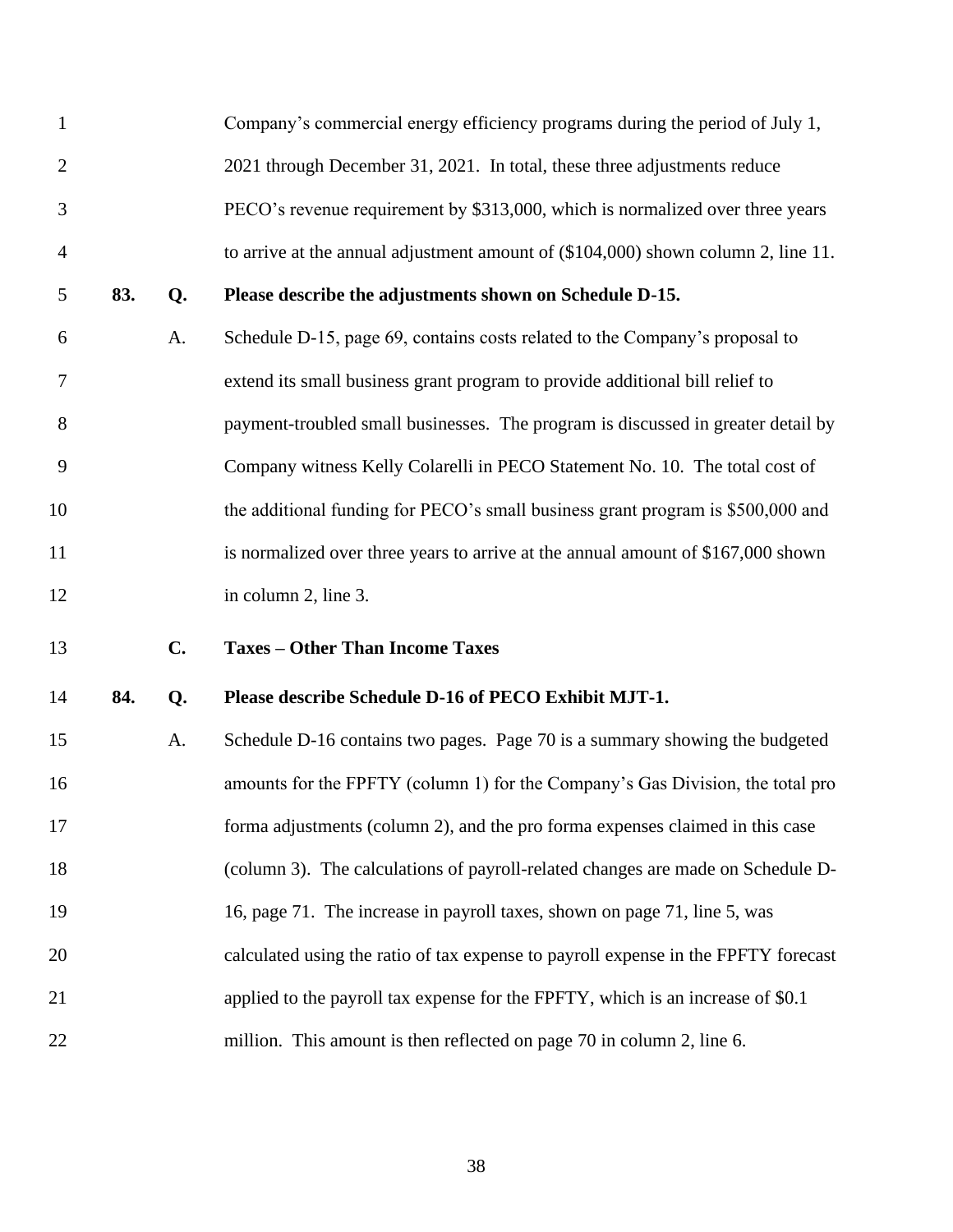<span id="page-40-0"></span>

# **D. Depreciation Expense**

<span id="page-40-1"></span>

| $\overline{2}$ | 85. | Q. | What is shown on PECO Exhibit MJT-1, Schedule D-17, pages 72 to 83.                  |
|----------------|-----|----|--------------------------------------------------------------------------------------|
| 3              |     | A. | I described Schedule D-17 in detail earlier in my testimony. As I explained,         |
| $\overline{4}$ |     |    | Schedule D-17 shows the development of the Company's claims for annual               |
| 5              |     |    | depreciation for gas distribution and common plant. Schedule D-17 starts with        |
| 6              |     |    | the annual depreciation for gas distribution and common plant developed by Ms.       |
| 7              |     |    | Fulginiti and presented in PECO Exhibit CF-3. The adjustments set forth on           |
| 8              |     |    | Schedule D-17, in addition to allocating a portion of common plant to the Gas        |
| 9              |     |    | Division, annualize depreciation expense related FPFTY additions to reflect a full   |
| 10             |     |    | year's depreciation for that plant. PECO's total depreciation expense                |
| 11             |     |    | annualization adjustment for the Company's gas business is \$4.9 million, which is   |
| 12             |     |    | the sum of the amounts shown on Schedule D-17, column 16, line 65 and 145.           |
|                |     |    |                                                                                      |
| 13             |     | Е. | <b>Income Taxes</b>                                                                  |
| 14             | 86. | Q. | Please describe the income tax calculation shown on PECO Exhibit MJT-1,              |
| 15             |     |    | Schedule D-18, pages 84 and 85.                                                      |
| 16             |     | A. | This schedule calculates the pro forma income tax for the FPFTY at present and       |
| 17             |     |    | proposed rates, as set forth in columns 1 and 3, respectively. Line 1 shows the      |
| 18             |     |    | revenue at present rates, the revenue increase (with the related forfeited discounts |
| 19             |     |    | increase) and revenue at proposed rates. Line 2 shows the total operating            |
| 20             |     |    | expenses at present rates, changes related to the revenue increase and at the        |
| 21             |     |    | proposed rates from Schedule D-1. Line 3 shows the operating income before           |
| 22             |     |    | interest expense and income taxes. Synchronized interest expense is calculated on    |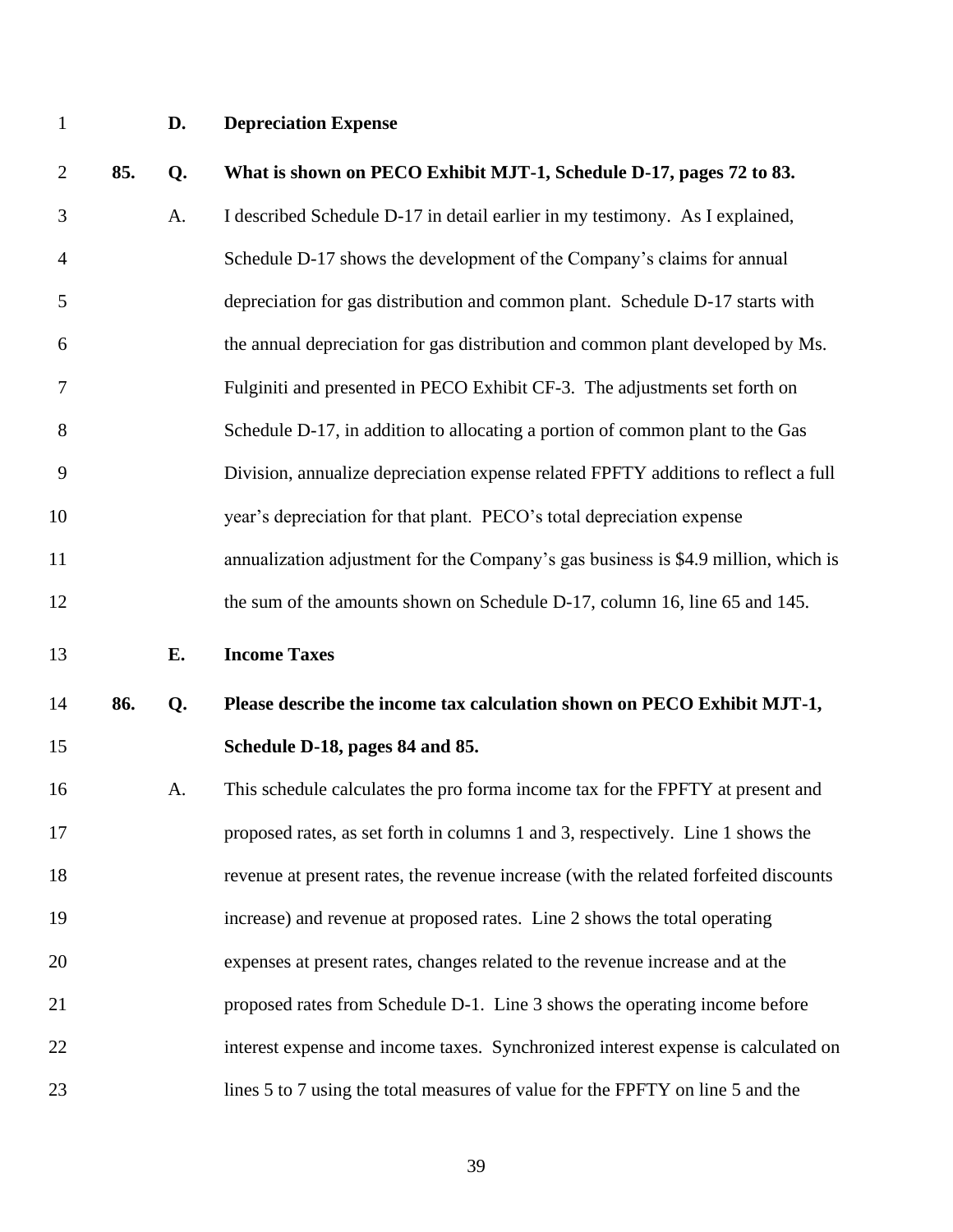weighted cost of debt recommended by Mr. Moul on line 6. The resulting interest expense on line 7 is used to reduce the taxable income to the amount shown on line 8.

 In compliance with Commission practice, the difference between accelerated tax depreciation (line 10) and pro forma book depreciation (line 11) is used to adjust the state taxable income as shown on line 8 to reflect the fact that the effects of accelerated depreciation are flowed through for state income tax purposes. In addition, there are adjustments to other tax-book differences and flow-through amounts as shown on lines 13 to 18. These adjustments result in the net reduction of state taxable income from line 8 to line 20. The statutory state income tax rate of 9.99% was used to determine the pro forma current state income tax (expense)/credit shown on line 26. Federal income tax is calculated on lines 28 to 38 with a Federal corporate income tax rate of 21%. Line 42 shows the total current state and Federal income tax (expense)/credit before the amount for deferred income taxes is calculated. Lines 44 to 51 reflect the Federal and state deferred income taxes.

 The total income tax (expense)/credit before other adjustments is shown on line 53 at present and proposed rates in columns 1 and 3, respectively, including the flow-back of excess ADIT resulting from the lower Federal corporate income tax rate under the TCJA. The other adjustments include the amortization of the investment tax credit ("ITC") for gas distribution plant, including the portion of common plant allocated to gas distribution, as shown on line 56.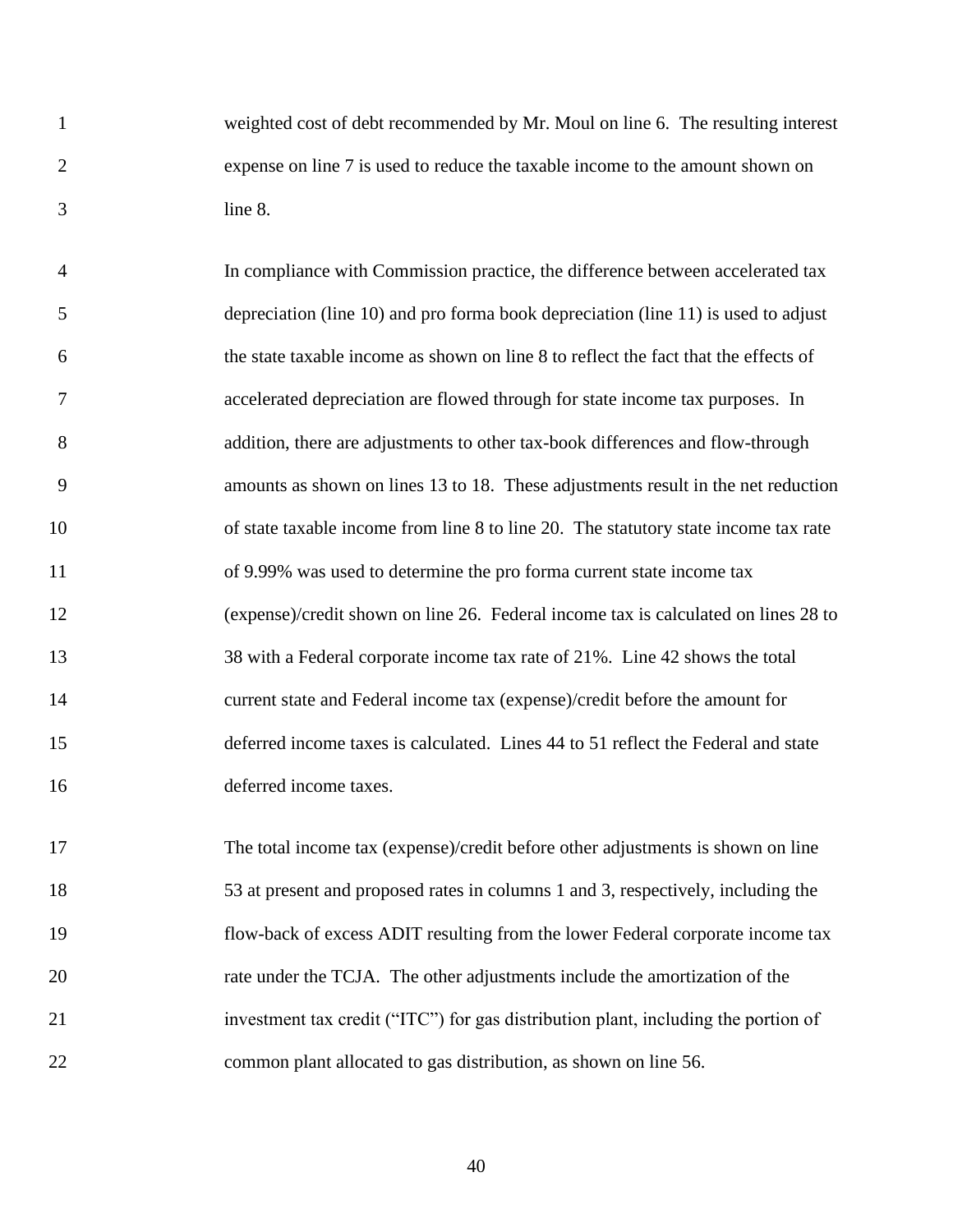| $\mathbf{1}$   | 87. | Q. | Please explain the nature and calculation of the ITC amortization.                |
|----------------|-----|----|-----------------------------------------------------------------------------------|
| $\overline{2}$ |     | A. | The ITC reflects tax credits used by the Company in years prior to 1987, the      |
| 3              |     |    | amortization of which will not have been completed by the end of the FPFTY.       |
| $\overline{4}$ |     |    | While the availability of the ITC ended in 1987, the credit has been amortized    |
| 5              |     |    | over the useful lives of the assets that generated it. The amortization for the   |
| 6              |     |    | FPFTY ending December 31, 2023 reduces income tax expense at both present         |
| 7              |     |    | and proposed rates, shown on Schedule D-18, page 85.                              |
| 8              | 88. | Q. | Please explain the adjustment to flow-back excess ADIT.                           |
| 9              |     | A. | As I previously explained, the TCJA reduced the Federal corporate income tax      |
| 10             |     |    | rate from 35% to 21% effective January 1, 2018, and the Company's ADIT            |
| 11             |     |    | balances as of December 31, 2017 reflect taxes that were deferred at the higher   |
| 12             |     |    | corporate income tax rates in effect prior to January 1, 2018. PECO has recorded  |
| 13             |     |    | excess ADIT in a regulatory liability account. For ADIT that relates to tax-book  |
| 14             |     |    | timing differences associated with utility plant subject to the normalization     |
| 15             |     |    | requirements of the Internal Revenue Code, PECO is required to flow back the      |
| 16             |     |    | difference between its ADIT balance and what its ADIT balance would have been     |
| 17             |     |    | if the deferrals had been made at the current 21% corporate tax rate (excess      |
| 18             |     |    | ADIT) over the remaining lives used in its books of account for the property that |
| 19             |     |    | gave rise to the reserve for deferred taxes. The Company used the Average Rate    |
| 20             |     |    | Adjustment Method ("ARAM"), as defined by applicable IRS regulations, for this    |
| 21             |     |    | purpose. Shorter flow-back periods are permissible for property that is not       |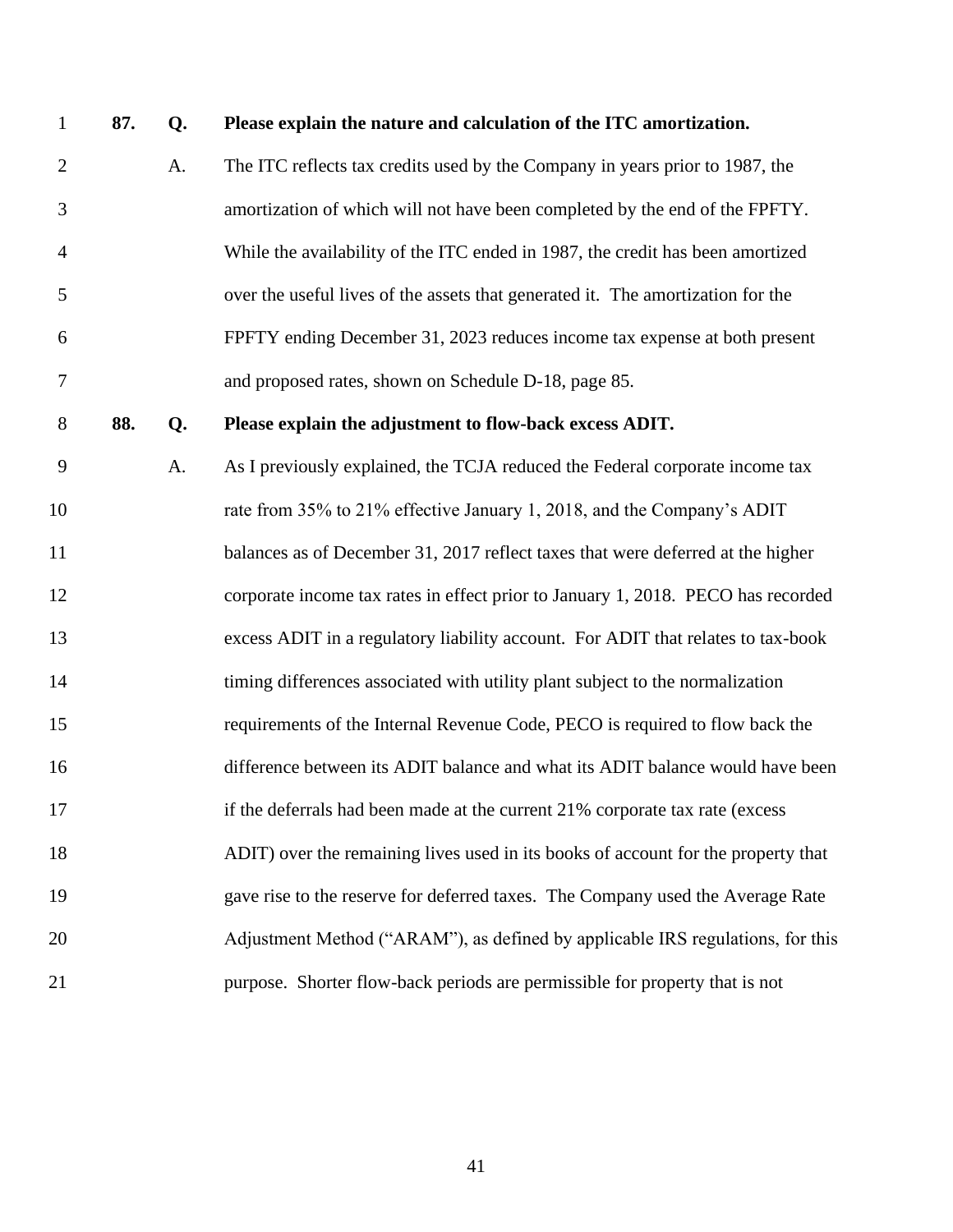| $\mathbf{1}$   |     |    | subject to normalization requirements. Schedule D-18, page 85, line 48, reflects       |
|----------------|-----|----|----------------------------------------------------------------------------------------|
| $\overline{2}$ |     |    | the annual amount of the regulatory liability to be flowed back.                       |
| 3              | 89. | Q. | Has PECO included a consolidated income tax adjustment ("CTA") in its                  |
| $\overline{4}$ |     |    | calculation of Federal income tax expense?                                             |
| 5              |     | A. | No, it has not, because such an adjustment is no longer authorized under Section       |
| 6              |     |    | 1301.1(a), which was added to the Public Utility Code by Act 40 of 2016. Act 40        |
| 7              |     |    | became law on June 12, 2016 and was effective sixty days later (August 11, 2016)       |
| 8              |     |    | to "all cases where the final order is entered after the effective date of [Section    |
| 9              |     |    | 1301.1]." Consequently, Section 1301.1 applies to this case. Section 1301.1(a)         |
| 10             |     |    | specifies how the Commission is to compute income tax expense in setting               |
| 11             |     |    | utilities' base rates. Section 1301.1(b) states how any incremental internally-        |
| 12             |     |    | generated funds produced by the application of Section 1301.1(a) should be used        |
| 13             |     |    | by an affected utility pending the December 31, 2025 "sunset" of Section               |
| 14             |     |    | $1301.1(b)$ .                                                                          |
| 15             | 90. | Q. | What does Section 1301.1 direct the Commission to do in calculating income             |
| 16             |     |    | tax expenses for ratemaking purposes?                                                  |
| 17             |     | A. | In summary, Section $1301.1(a)$ provides that current and deferred income taxes of     |
| 18             |     |    | a Pennsylvania utility are to be calculated for ratemaking purposes based only on      |
| 19             |     |    | the income, deductions and credits of the utility itself. Therefore, the               |
| 20             |     |    | Commission may not take into account income, deductions (including taxable             |
| 21             |     |    | losses) or credits of the utility's parent or affiliated companies with which it joins |
| 22             |     |    | in filing a consolidated Federal income tax return. This is generally referred to as   |
| 23             |     |    | a "stand-alone" computation of income tax expense because it reflects income tax       |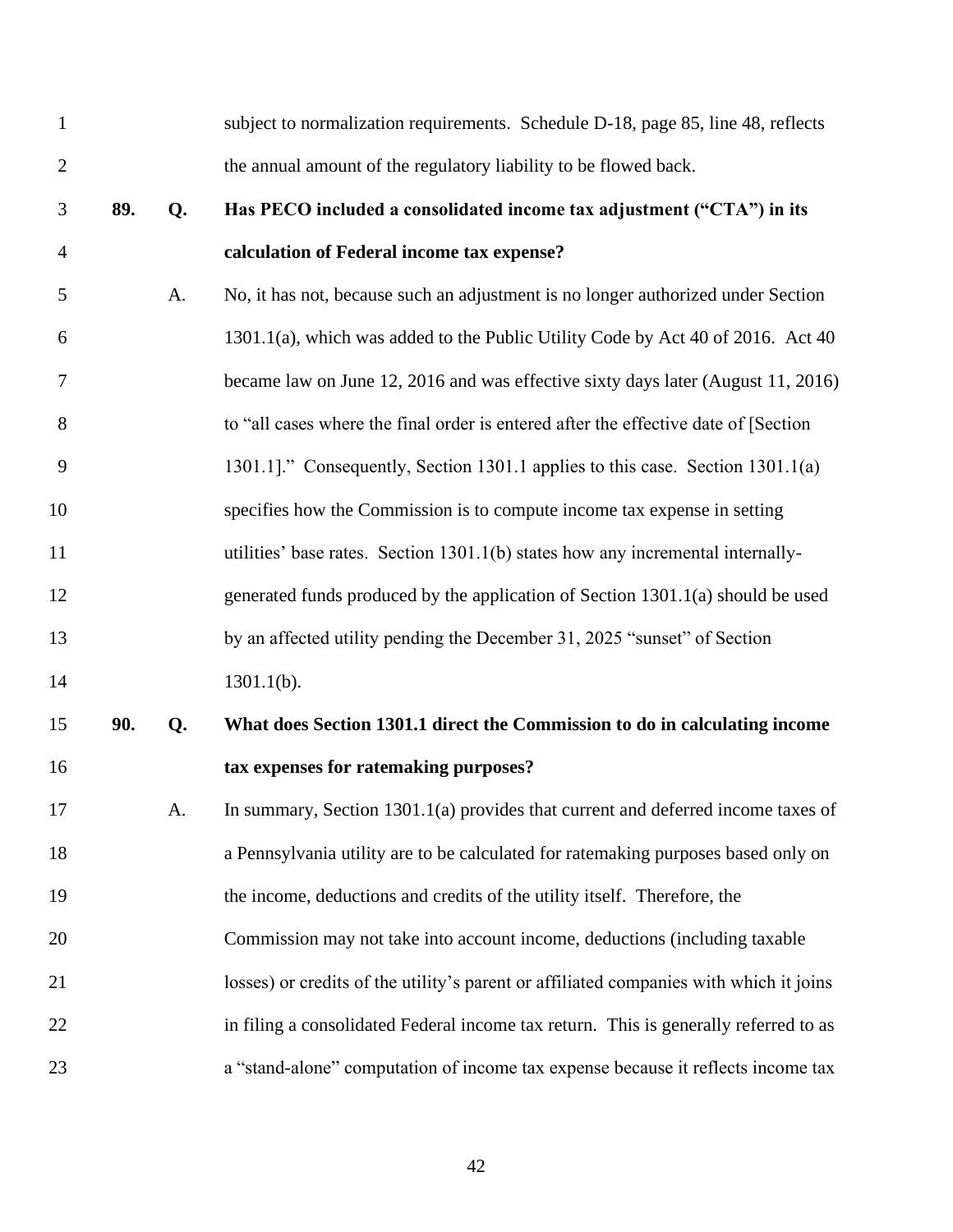| $\mathbf{1}$         |     |    | expense of the utility standing alone and without regard to taxable income,                                                                                                                                                                        |
|----------------------|-----|----|----------------------------------------------------------------------------------------------------------------------------------------------------------------------------------------------------------------------------------------------------|
| $\overline{2}$       |     |    | deductions or credits of other companies in the same consolidated group.                                                                                                                                                                           |
| 3                    | 91. | Q. | How does Section 1301.1(a) change prior Commission practice?                                                                                                                                                                                       |
| $\overline{4}$       |     | A. | Section 1301.1(a) terminates the practice of making a CTA when calculating a                                                                                                                                                                       |
| 5                    |     |    | utility's Federal income taxes for ratemaking purposes in Pennsylvania. As                                                                                                                                                                         |
| 6                    |     |    | directed by prior decisions of Pennsylvania appellate courts, the Commission,                                                                                                                                                                      |
| 7                    |     |    | until Act 40 became effective, was required to calculate CTAs employing the                                                                                                                                                                        |
| 8                    |     |    | "Modified Effective Tax Rate Method." Under the Modified Effective Tax Rate                                                                                                                                                                        |
| 9                    |     |    | Method, the consolidated tax savings generated by the non-regulated companies                                                                                                                                                                      |
| 10                   |     |    | of a corporate group were allocated to the regulated and non-regulated members                                                                                                                                                                     |
| 11                   |     |    | of the group having positive taxable incomes. CTAs, therefore, captured a                                                                                                                                                                          |
| 12                   |     |    | portion of the tax benefits of deductions and losses of unregulated affiliates of                                                                                                                                                                  |
| 13                   |     |    | public utilities and gave those benefits to the utilities' customers (as lower income                                                                                                                                                              |
| 14                   |     |    | tax expense than the utilities would have on a stand-alone basis) even though the                                                                                                                                                                  |
| 15                   |     |    | utilities' customers did not pay the expenses that gave rise to those tax benefits.                                                                                                                                                                |
| 16                   |     |    | With the enactment of Act 40, Pennsylvania joins the majority of other                                                                                                                                                                             |
| 17                   |     |    | jurisdictions, including the Federal Energy Regulatory Commission, that do not                                                                                                                                                                     |
| 18                   |     |    | make CTAs for ratemaking purposes.                                                                                                                                                                                                                 |
| 19                   | 92. | Q. | What does Section 1301.1(b) provide?                                                                                                                                                                                                               |
| 20                   |     | A. | Section 1301.1(b) states as follows:                                                                                                                                                                                                               |
| 21<br>22<br>23<br>24 |     |    | If a differential accrues to a public utility resulting from applying<br>the ratemaking methods employed by the commission prior to the<br>effective date of subsection (a) for ratemaking purposes, the<br>differential shall be used as follows: |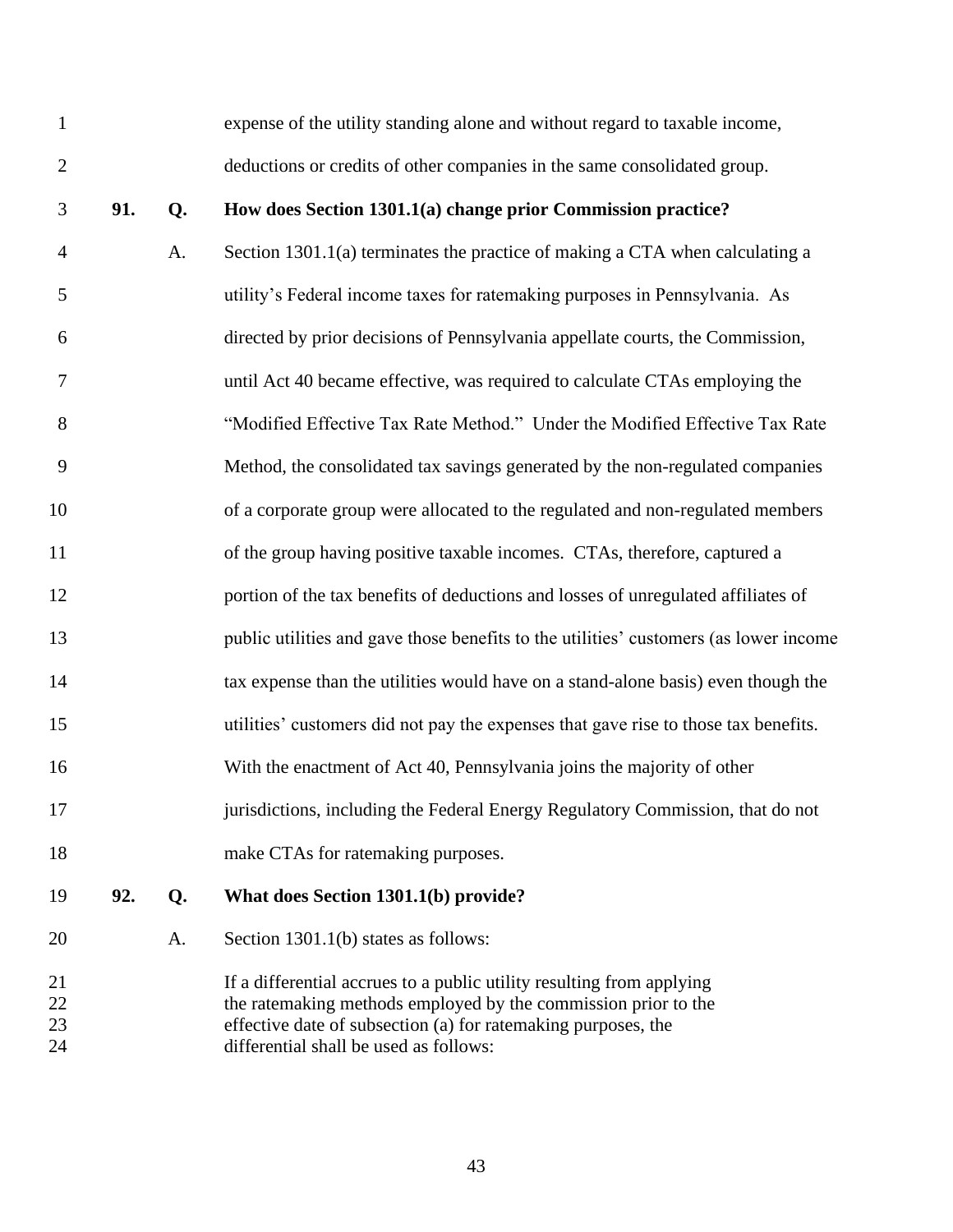| $\mathbf{1}$<br>$\sqrt{2}$<br>3 |     |    | (1) fifty percent to support reliability or infrastructure<br>related to the rate-base eligible capital investment as<br>determined by the commission; and |
|---------------------------------|-----|----|------------------------------------------------------------------------------------------------------------------------------------------------------------|
| 4                               |     |    | (2) fifty percent for general corporate purposes.                                                                                                          |
| 5                               |     |    | Section 1301.1(b) will no longer apply after December 31, 2025.                                                                                            |
| 6<br>7                          | 93. | Q. | Have you calculated the "differential" in income taxes referenced in Section                                                                               |
| 8                               |     |    | $1301.1(b)$ ?                                                                                                                                              |
| 9                               |     | A. | Yes, Schedule D-18, page 86 sets forth the computation of a CTA using the                                                                                  |
| 10                              |     |    | Modified Effective Tax Rate Method and data for tax years 2016 through 2020,                                                                               |
| 11                              |     |    | which are the most recent five years for which tax returns have been filed.                                                                                |
| 12                              |     |    | Column 7, line 28 shows the "differential" corresponding to the CTA calculated                                                                             |
| 13                              |     |    | in the manner I described above.                                                                                                                           |
| 14                              | 94. | Q. | Does PECO propose to invest 50% of the differential in rate base-eligible                                                                                  |
| 15                              |     |    | reliability projects or other infrastructure improvements?                                                                                                 |
| 16                              |     | A. | Yes. PECO's capital budget calls for overall gas distribution plant additions of                                                                           |
| 17                              |     |    | approximately \$412 million during the twelve months ending December 31, 2022                                                                              |
| 18                              |     |    | and \$292 million during the twelve months ending December 31, 2023. As stated                                                                             |
| 19                              |     |    | in Mr. Bradley's testimony, these investments will target reliability projects and                                                                         |
| 20                              |     |    | other infrastructure improvements. These infrastructure improvements will                                                                                  |
| 21                              |     |    | support PECO's compliance with Act 40.                                                                                                                     |
| 22                              | 95. | Q. | What is PECO's total income tax expense claim in this proceeding?                                                                                          |
| 23                              |     | A. | As shown on Schedule D-18, page 85, line 58, column 1, pro forma income tax                                                                                |
| 24                              |     |    | credit at present rates equals \$25.2 million. The increment for income tax                                                                                |
| 25                              |     |    | expense associated with the proposed revenue increase is shown in column 2, in                                                                             |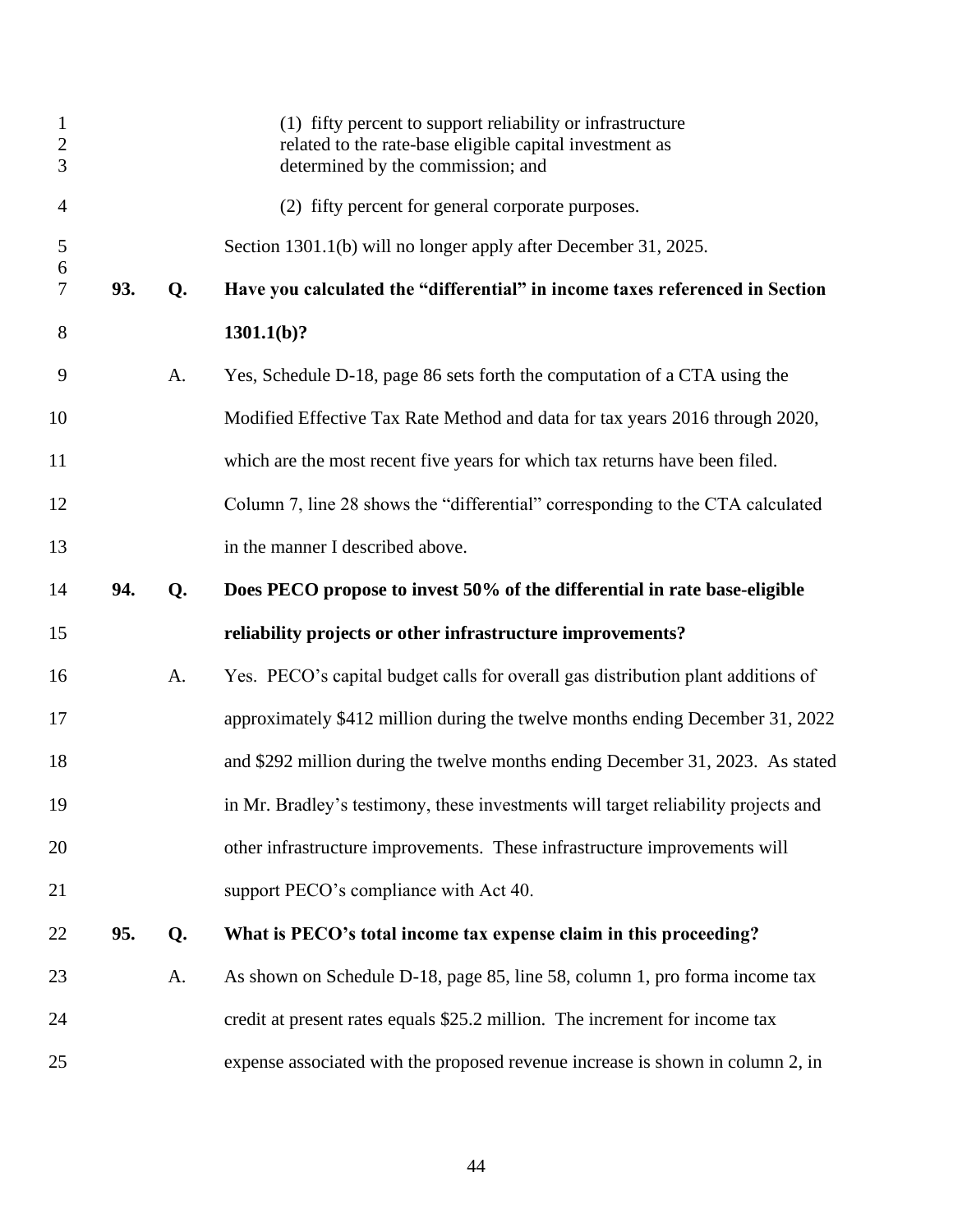<span id="page-46-0"></span>

| $\mathbf{1}$   |     |    | the amount of \$23.6 million, and the total pro forma income tax credit at proposed |
|----------------|-----|----|-------------------------------------------------------------------------------------|
| $\overline{2}$ |     |    | rates of \$1.6 million is shown in column 3.                                        |
| 3              | 96. | Q. | Please explain Schedule D-19.                                                       |
| $\overline{4}$ |     | A. | This schedule shows the calculation of the GRCF used on Schedule A-1 to             |
| 5              |     |    | determine the revenues required to achieve the overall rate of return requested by  |
| 6              |     |    | PECO. The conversion factor captures the additional late payment revenue,           |
| 7              |     |    | uncollectible accounts expense, regulatory fees and Federal and state income        |
| 8              |     |    | taxes attributable to the additional revenues resulting from the proposed rate      |
| 9              |     |    | increase.                                                                           |
| 10             |     |    | FUTURE TEST YEAR AND HISTORIC TEST YEAR<br>V.                                       |
| 11             | 97. | Q. | Please describe the process used to prepare the pro forma FTY and HTY               |
| 12             |     |    | presentations in PECO Exhibit MJT-2 and PECO Exhibit MJT-3,                         |
| 13             |     |    | respectively.                                                                       |
| 14             |     | A. | The basic process was the same as described in connection with PECO Exhibit         |
| 15             |     |    | MJT-1, except I used budgeted data for the FTY and actual recorded data for the     |
| 16             |     |    | HTY as the starting point for each exhibit. As with the FPFTY, I reviewed the       |
| 17             |     |    | budgeted data for the FTY and recorded data for the HTY and, where appropriate,     |
| 18             |     |    | made pro forma adjustments. In addition, I used data from PECO Exhibit MJT-1        |
| 19             |     |    | as the basis for several of the pro forma amounts used in PECO Exhibits MJT-2       |
| 20             |     |    | and MJT-3.                                                                          |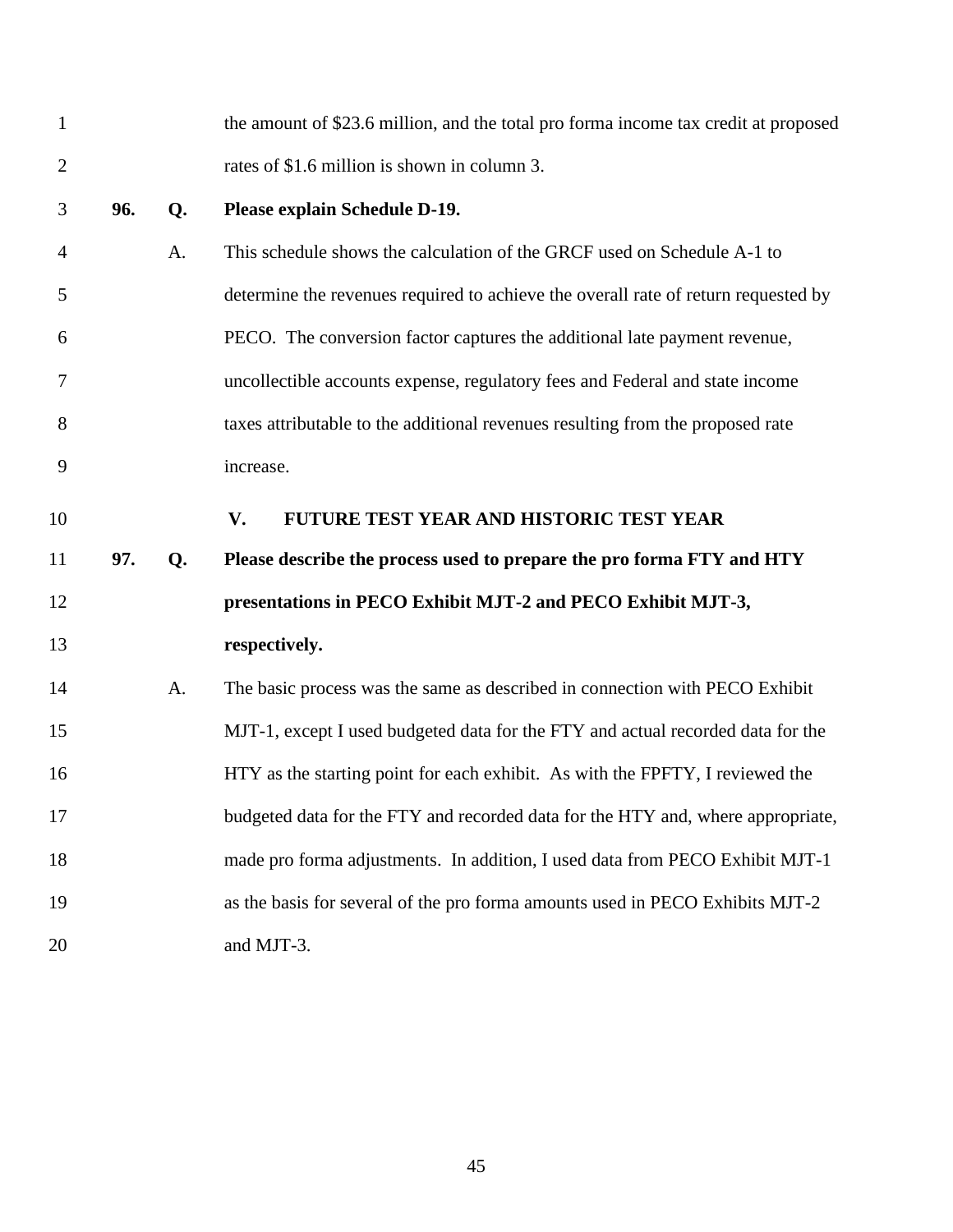| $\mathbf{1}$   | 98.         | Q. | What assumptions did you make to determine what pro forma adjustments              |
|----------------|-------------|----|------------------------------------------------------------------------------------|
| $\overline{2}$ |             |    | would be necessary for the FTY and HTY?                                            |
| 3              |             | A. | I included pro forma adjustments that reflected the annualization and              |
| 4              |             |    | normalization of FTY and HTY elements and adjustments for future events that       |
| 5              |             |    | have impacted the FPFTY. For example, I have annualized S&W expense for            |
| 6              |             |    | increases and adjusted for the year-end number of employees, as I did in the       |
| 7              |             |    | FPFTY. The pro forma adjustments for the FTY and HTY are numbered                  |
| 8              |             |    | consistently with the adjustments for the FPFTY. To illustrate, the adjustment for |
| 9              |             |    | S&W is on Schedule D-6 in all three test years to facilitate reference between the |
| 10             |             |    | FPFTY, the FTY and the HTY. Where there is no adjustment required for the          |
| 11             |             |    | FTY or the HTY, the correlation simply shows that further adjustment is not        |
| 12             |             |    | applicable.                                                                        |
| 13             | 99.         | Q. | Referring now to PECO Exhibit MJT-2, for the FTY, what is contained on             |
| 14             |             |    | <b>Schedule A-1?</b>                                                               |
| 15             |             | A. | Schedule A-1 shows a summary of the measures of value on lines 1 to 15,            |
| 16             |             |    | operating revenues and expenses and calculated rates of return at present and      |
| 17             |             |    | proposed rates on lines 17 to 32, and the revenue increase required on lines 34 to |
| 18             |             |    | 45.                                                                                |
| 19             | <b>100.</b> | Q. | What is contained on Schedules B-1 to B-5?                                         |
| 20             |             | A. | These schedules contain budgeted financial data for the FTY.                       |
| 21             | 101.        | Q. | Please describe Schedules B-6 and B-7.                                             |
| 22             |             | A. | These two schedules contain the FTY pro forma capital structure and rate of        |
| 23             |             |    | return developed by Mr. Moul. As shown on lines 1 to 3 of Schedule B-7, the        |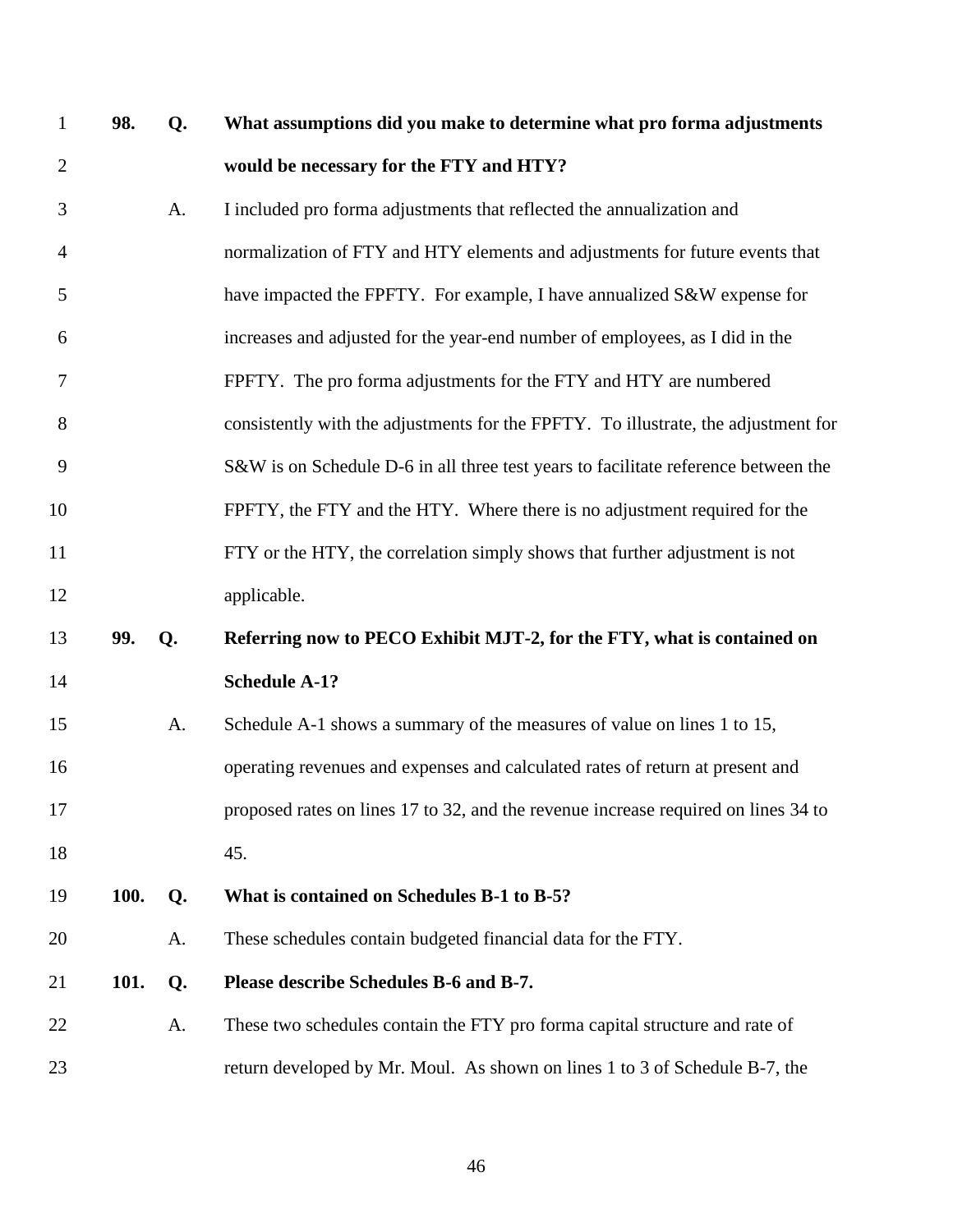| $\mathbf{1}$   |      |    | Company is using its expected capital structure at the end of the FTY and cost      |
|----------------|------|----|-------------------------------------------------------------------------------------|
| $\overline{2}$ |      |    | rates as shown on Schedule B-7.                                                     |
| 3              | 102. | Q. | Please describe Schedule C-1.                                                       |
| $\overline{4}$ |      | A. | Schedule C-1 lists the measures of value components. The measures of value          |
| 5              |      |    | total for the FTY is \$2.6 billion, as shown on column 4, line 13.                  |
| 6              | 103. | Q. | What is contained in Schedule C-2?                                                  |
| 7              |      | A. | Schedule C-2 consists of five pages and shows the utility plant in service balances |
| 8              |      |    | at December 31, 2022 for the Company's gas operations, as well as the additions,    |
| 9              |      |    | retirements and adjustments for the FTY. Pages 18 and 19 contain the summary        |
| 10             |      |    | of pro forma plant in service balances by plant grouping. Page 15 shows the plant   |
| 11             |      |    | in service by FERC account. Pages 16 and 17 show the additions to plant and         |
| 12             |      |    | retirements from plant during the FTY. Finally, adjustments to plant are reflected  |
| 13             |      |    | on pages 18 and 19. The total pro forma plant in service at the end of the FTY is   |
| 14             |      |    | \$3.7 billion and is shown on Schedule C-2, page 15, column 4, line 35.             |
| 15             | 104. | Q. | Please describe Schedule C-3.                                                       |
| 16             |      | A. | Schedule C-3 contains three pages and shows the accumulated depreciation at         |
| 17             |      |    | December 31, 2022. These pages show the pro forma balances by FERC account          |
| 18             |      |    | developed using the same procedures employed for the FPFTY. The accumulated         |
| 19             |      |    | depreciation at the end of the FTY is \$912 million, as shown on page 20, column    |
| 20             |      |    | 4, line 36.                                                                         |
| 21             | 105. | Q. | What is contained in Schedule C-4?                                                  |
| 22             |      | A. | Schedule C-4 consists of nine pages that show the calculation of the CWC            |
| 23             |      |    | allowance for the FTY of \$19.2 million on page 23, line 27. The information for    |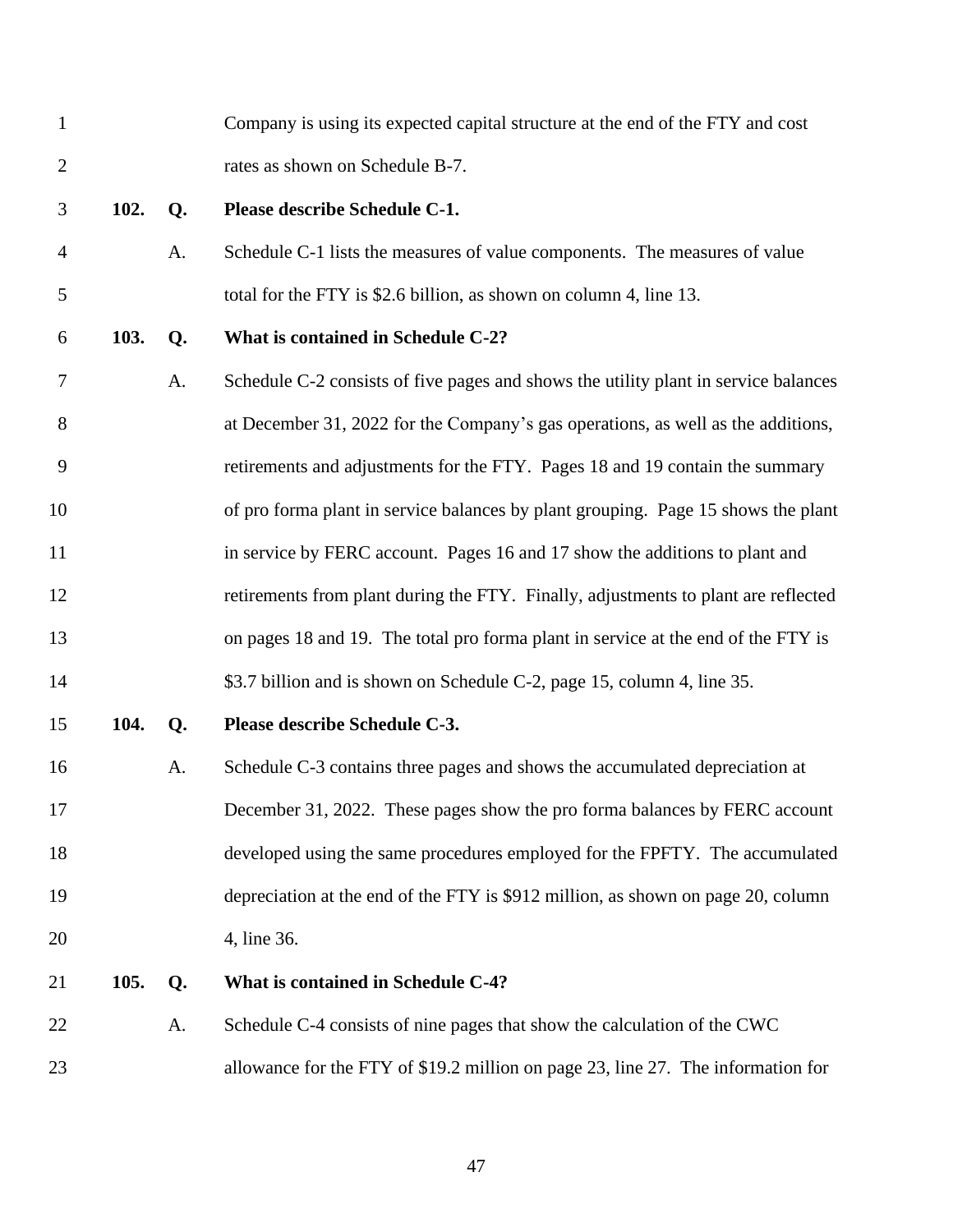| $\mathbf{1}$   |      |    | average prepayments on line 23 is the same as utilized in PECO Exhibit MJT-1       |
|----------------|------|----|------------------------------------------------------------------------------------|
| $\mathbf{2}$   |      |    | because the FPFTY claim is based on the thirteen-month average for the period      |
| 3              |      |    | ended December 31, 2021. In addition to the prepayments, the methodology used      |
| $\overline{4}$ |      |    | to calculate the lag periods for revenue, payroll, pension expense, gas purchases  |
| 5              |      |    | and other disbursements utilized in PECO Exhibit MJT-1 were also used in the       |
| 6              |      |    | FTY calculation.                                                                   |
| 7              |      |    | Page 23 provides a summary of the calculations for each of the elements of the     |
| 8              |      |    | CWC for the FTY. The expenses in column 2 and those included in the                |
| 9              |      |    | determination of the lead-lag amounts for taxes, interest and preferred dividends  |
| 10             |      |    | are the pro forma amounts for the FTY, while the prepayment amount is the          |
| 11             |      |    | thirteen-month average of month-end balances through December 31, 2021. The        |
| 12             |      |    | resulting \$19.2 million of CWC shown on line 27 is brought forward to Schedule    |
| 13             |      |    | A-1 in the calculation of the measures of value.                                   |
| 14             | 106. | Q. | Please describe Schedule C-4, pages 24 to 31.                                      |
| 15             |      | A. | These pages show the calculations of various leads and lags and working capital    |
| 16             |      |    | requirements for the FTY following the same procedures used for the FPFTY as       |
| 17             |      |    | described in connection with PECO Exhibit MJT-1, Schedule C-4. While the           |
| 18             |      |    | amounts for the FTY expenses vary from those in the FPFTY, the procedures          |
| 19             |      |    | followed to determine the lead/lag periods applied to those expense levels are the |
| 20             |      |    | same as those described in connection with the corresponding PECO Exhibit          |
| 21             |      |    | MJT-1 schedules.                                                                   |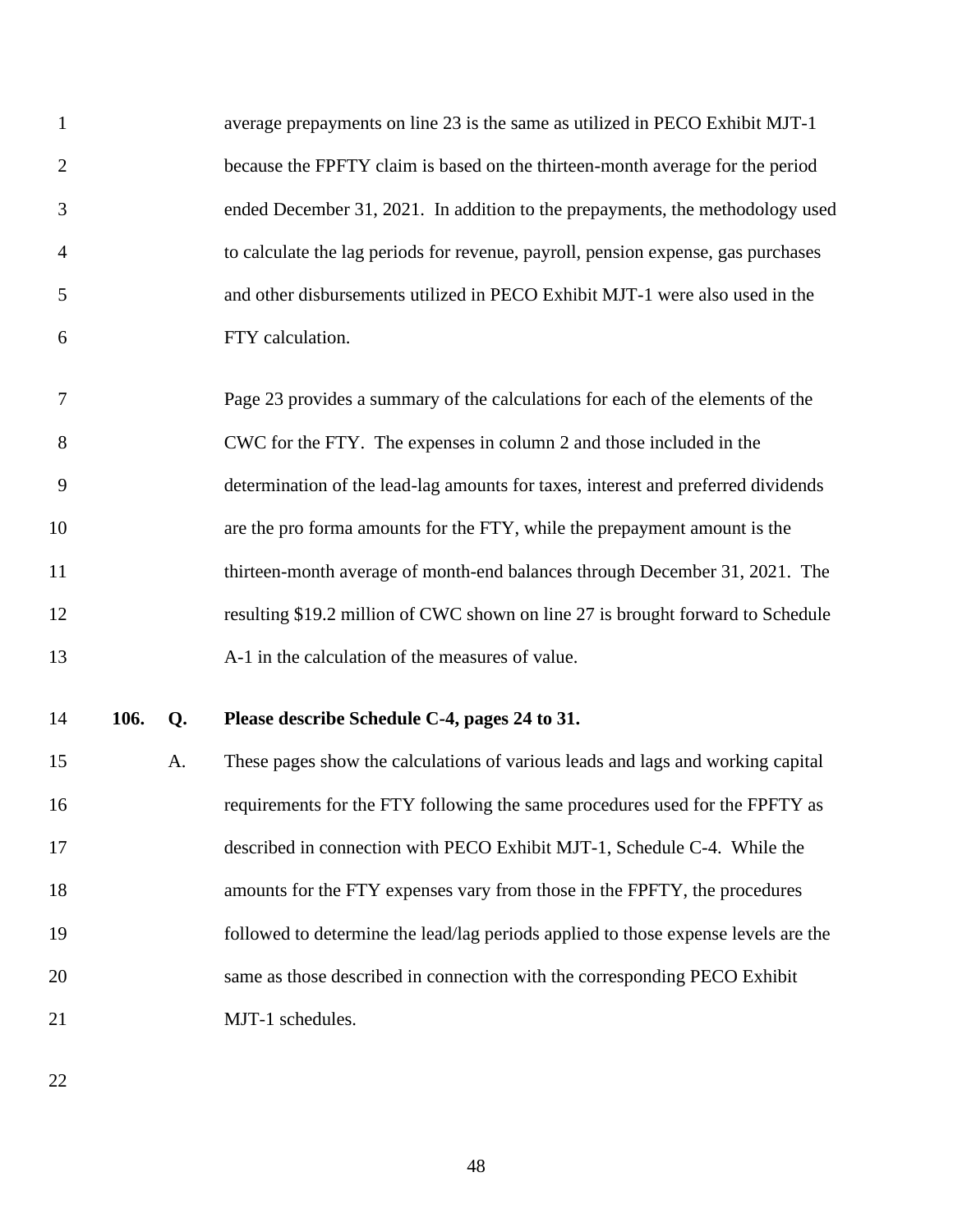| $\mathbf{1}$   | 107.        | Q. | Please describe the calculations on Schedule C-6.                                 |
|----------------|-------------|----|-----------------------------------------------------------------------------------|
| $\overline{2}$ |             | A. | These calculations show the ADIT for the FTY. The procedures followed to          |
| 3              |             |    | determine FTY ADIT were the same as those utilized for the ADIT calculation at    |
| $\overline{4}$ |             |    | the end of the FPFTY except that balances for the twelve months ending            |
| 5              |             |    | December 31, 2022 were used. The resulting ADIT of \$253.2 million for the total  |
| 6              |             |    | of gas distribution utility plant and the gas distribution portion of the common  |
| 7              |             |    | plant for the FTY is shown on line 11. As shown on Schedule C-12, line 9,         |
| 8              |             |    | \$118.0 million of excess ADIT has been removed from the ADIT balance and         |
| 9              |             |    | recorded as a regulatory liability.                                               |
| 10             | 108.        | Q. | Please describe the data presented on Schedules C-7, C-9, C-11 and C-13.          |
| 11             |             | A. | The data on these four schedules are the same as the data presented and described |
| 12             |             |    | in connection with the comparable schedules in PECO Exhibit MJT-1, because        |
| 13             |             |    | the same thirteen-month period was used.                                          |
| 14             | 109.        | Q. | What is shown on Schedule C-8?                                                    |
| 15             |             | A. | This schedule shows the common plant, net of accumulated depreciation, included   |
| 16             |             |    | in the measures of value on Schedule A-1 for the FTY.                             |
| 17             | <b>110.</b> | Q. | What is presented on Schedule D-1?                                                |
| 18             |             | A. | Schedule D-1 shows the net operating income at present rates for the FTY, the pro |
| 19             |             |    | forma revenue deficiency and the pro forma required revenue level.                |
| 20             | 111.        | Q. | Please describe Schedule D-2.                                                     |
| 21             |             | A. | Schedule D-2 shows revenues and expenses budgeted for the FTY, pro forma          |
| 22             |             |    | adjustments and the pro forma revenue and expense amounts at present rates.       |
| 23             |             |    | This schedule summarizes the adjustments that are detailed on Schedules D-3 and   |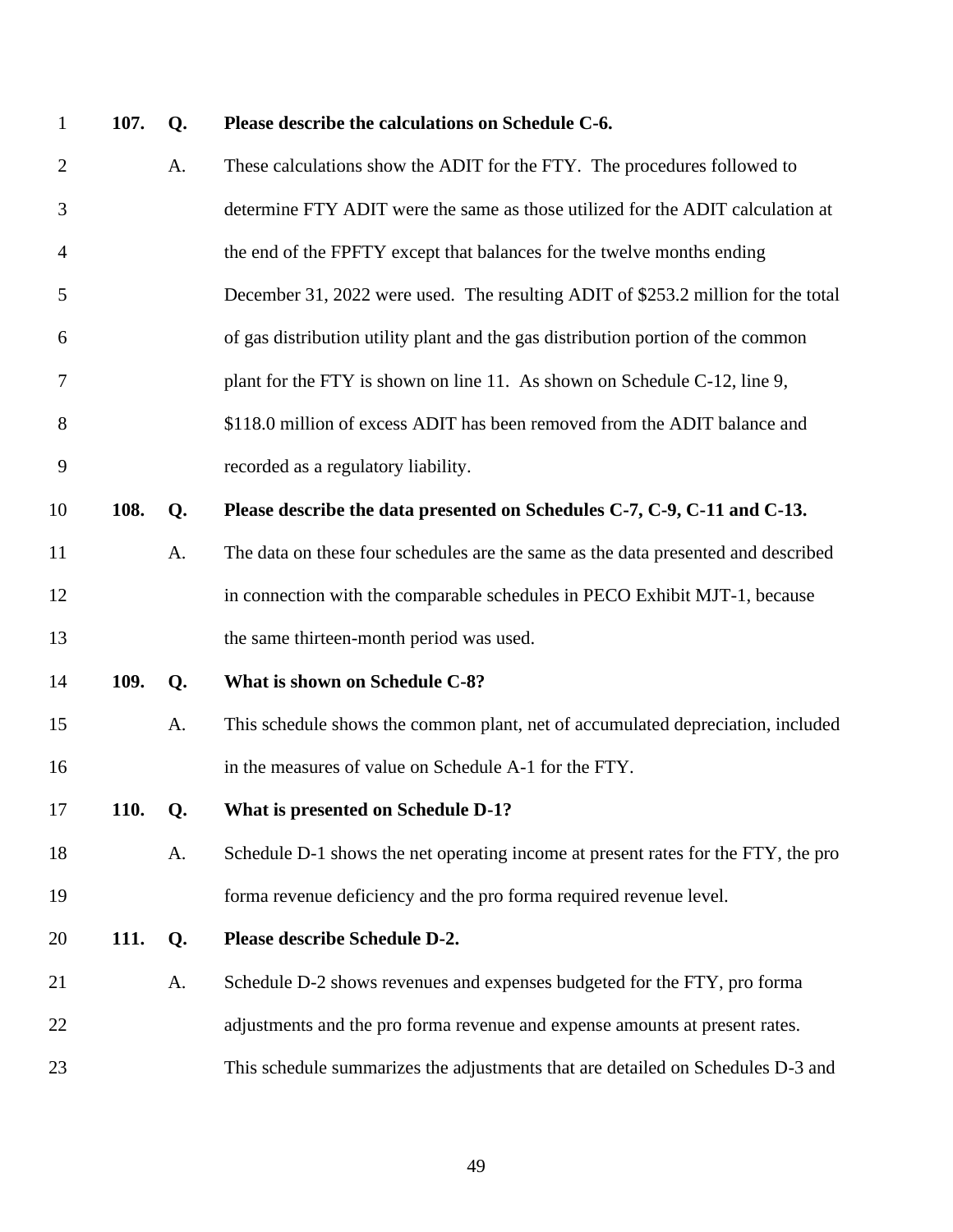| $\mathbf{1}$   |      |                | D-5 and explained in connection with other supporting schedules to be described  |
|----------------|------|----------------|----------------------------------------------------------------------------------|
| $\overline{2}$ |      |                | later in my testimony.                                                           |
| 3              | 112. | Q <sub>1</sub> | Please describe Schedule D-3.                                                    |
| $\overline{4}$ |      | A.             | Schedule D-3 contains six pages which present a summary of each of the pro       |
| 5              |      |                | forma adjustments made to revenues and operating expenses, including             |
| 6              |      |                | depreciation and taxes-other than income taxes. Each of the adjustments will be  |
| 7              |      |                | described in connection with the specific schedule containing the calculation of |
| 8              |      |                | the adjustment.                                                                  |
| 9              | 113. | Q.             | What is contained in Schedule D-4?                                               |
| 10             |      | A.             | This schedule contains four pages and shows the budgeted and pro forma           |
| 11             |      |                | adjustment amounts for the FTY by revenue category and by FERC account for       |
| 12             |      |                | expenses.                                                                        |
| 13             | 114. | Q.             | Please describe Schedule D-5.                                                    |
| 14             |      | A.             | Schedule D-5 shows the pro forma adjustments to the FTY budgeted revenues.       |
| 15             |      |                | Each of the listed adjustments is discussed in connection with Schedules D-5A to |
| 16             |      |                | D-5E. All of these adjustments were prepared using the same methodology as       |
| 17             |      |                | described in connection with PECO Exhibit MJT-1.                                 |
| 18             | 115. | Q.             | Please describe the adjustment shown on Schedule D-5A.                           |
| 19             |      | A.             | The adjustment shown on Schedule D-5A annualizes revenues for customer           |
| 20             |      |                | growth during the FTY. The process utilized is the same as described in          |
| 21             |      |                | connection with the same adjustment for the FPFTY on PECO Exhibit MJT-1,         |
| 22             |      |                | Schedule D-5A.                                                                   |
|                |      |                |                                                                                  |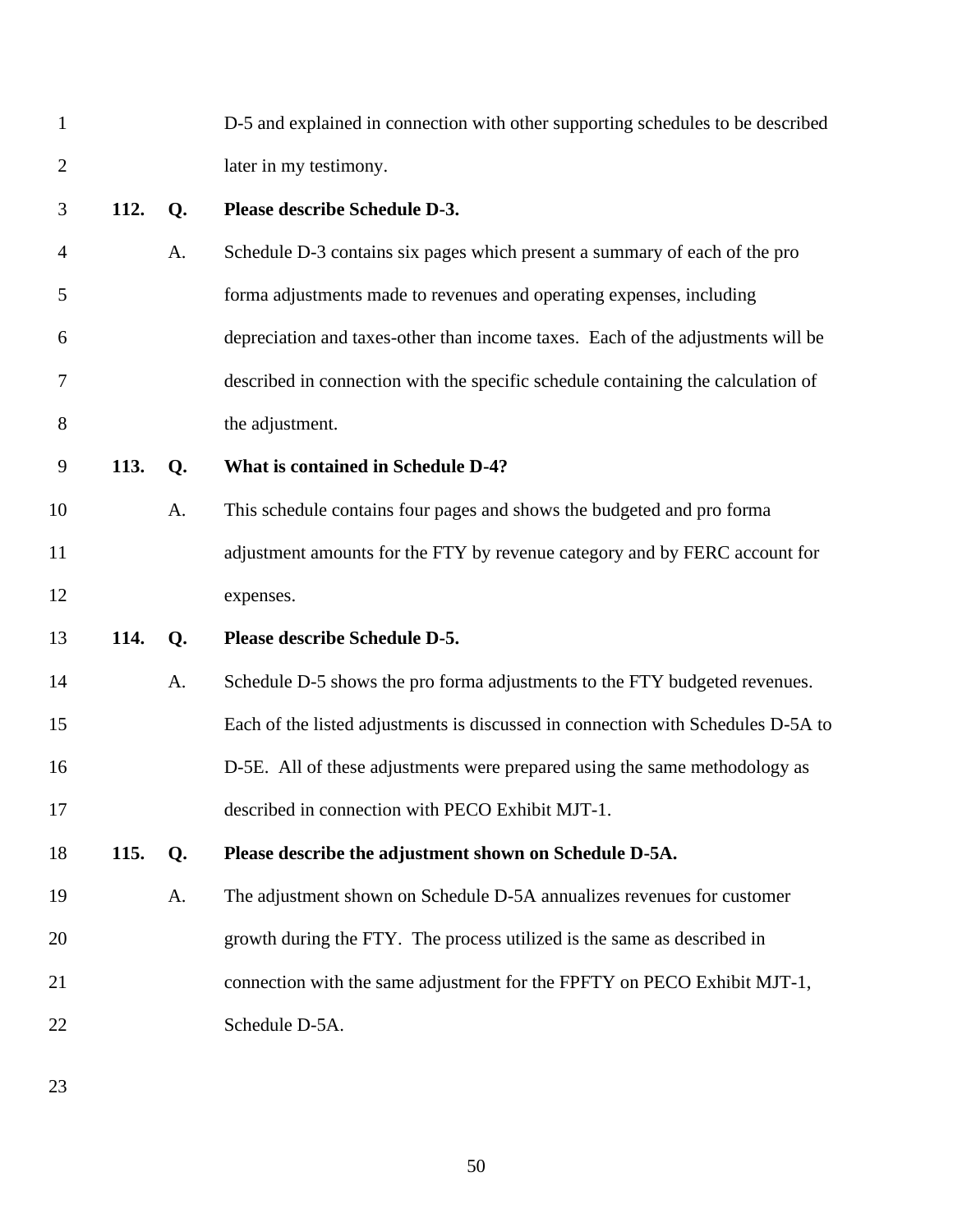| $\mathbf{1}$   | 116.        | Q. | What is the adjustment shown on Schedule D-5B?                                   |
|----------------|-------------|----|----------------------------------------------------------------------------------|
| $\overline{c}$ |             | A. | The adjustment shown on Schedule D-5B annualizes CAP discounts for the FTY.      |
| 3              |             |    | The process utilized is the same as described in connection with the             |
| $\overline{4}$ |             |    | corresponding adjustment for the FPFTY shown on PECO Exhibit MJT-1,              |
| 5              |             |    | Schedule D-5B.                                                                   |
| 6              | <b>117.</b> | Q. | Please describe the adjustment shown on Schedule D-5C.                           |
| 7              |             | A. | This schedule shows the development of a normalized level of distribution        |
| $8\,$          |             |    | revenue based on the average number of days per year in a four-year cycle.       |
| $\mathbf{9}$   | 118.        | Q. | Please describe the adjustment shown on Schedule D-5E.                           |
| 10             |             | A. | This adjustment eliminates revenues associated with asset optimization items.    |
| 11             | 119.        | Q. | Please describe Schedule D-6.                                                    |
| 12             |             | A. | Schedule D-6 annualizes S&W for the FTY. Pages 57 and 58 show the                |
| 13             |             |    | calculation of the annualization adjustments of S&W and the normalization of the |
| 14             |             |    | union contract ratification payment, which follow the same procedures described  |
| 15             |             |    | in connection with the FPFTY using the data from the FTY for the wage            |
| 16             |             |    | increases. Pages 59 and 60 show the budgeted amounts in column 1 and the pro     |
| 17             |             |    | forma adjustment in column 2 by FERC expense category.                           |
| 18             | <b>120.</b> | Q. | What is contained on Schedule D-7?                                               |
| 19             |             | A. | Schedule D-7 normalizes rate case expenses using the same recorded and           |
| 20             |             |    | estimated amounts used in the FPFTY calculation shown on PECO Exhibit MJT-       |
| 21             |             |    | 1, Schedule D-7.                                                                 |
| 22             |             |    |                                                                                  |
|                |             |    |                                                                                  |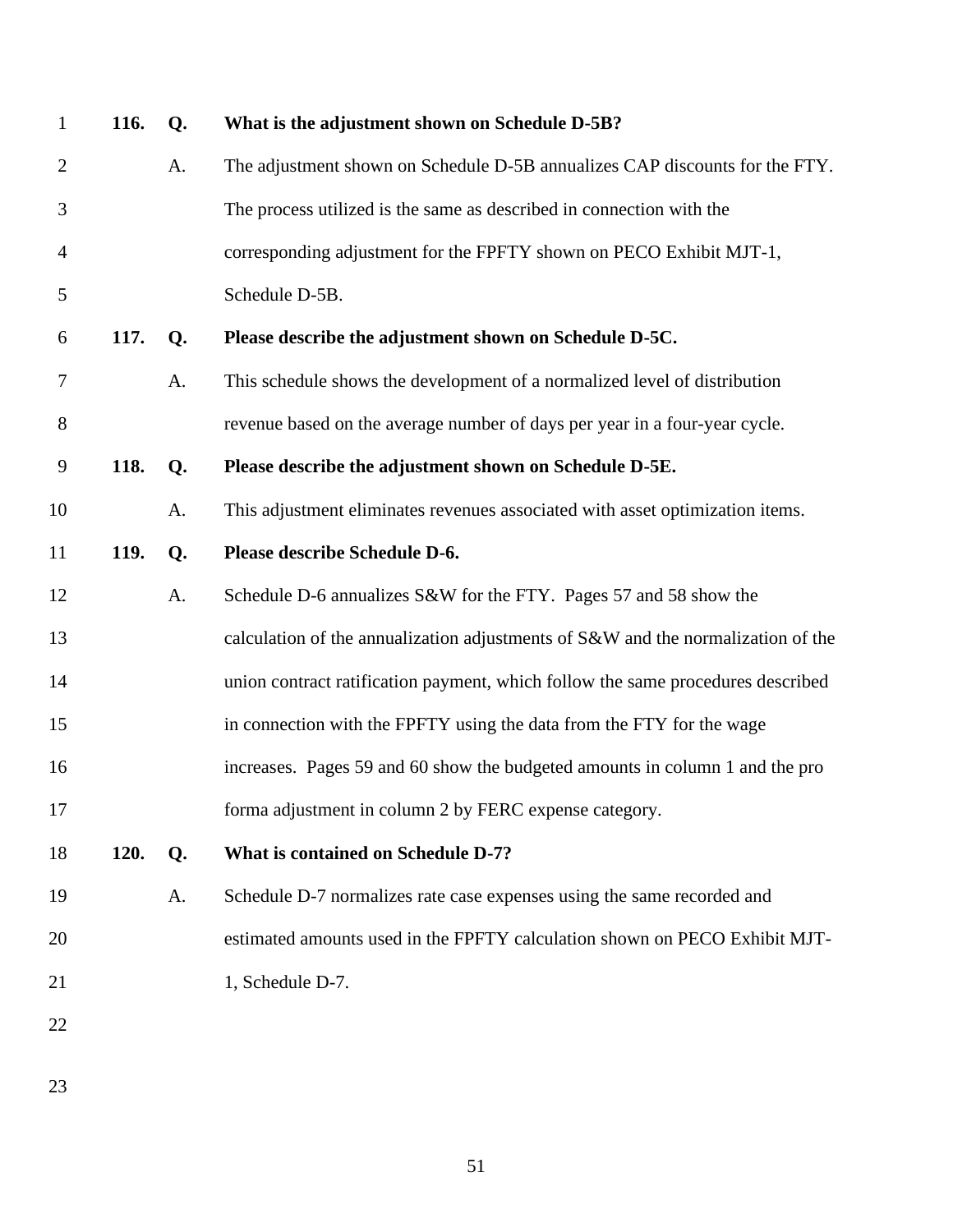| $\mathbf{1}$   | 121. | Q.             | Please describe the adjustment shown on Schedule D-8.                             |
|----------------|------|----------------|-----------------------------------------------------------------------------------|
| $\overline{2}$ |      | A.             | This adjustment, which annualizes non-pension benefits related to the change in   |
| 3              |      |                | number of employees during the FTY, was calculated using the same procedures      |
| 4              |      |                | used for the comparable adjustment for the FPFTY and described in connection      |
| 5              |      |                | with PECO Exhibit MJT-1, Schedule D-8.                                            |
| 6              | 122. | Q <sub>1</sub> | Please describe the adjustment shown on Schedule D-9.                             |
| 7              |      | A.             | This adjustment to pension expense follows the same procedures used for the       |
| 8              |      |                | FPFTY, which were described in connection with PECO Exhibit MJT-1,                |
| 9              |      |                | Schedule D-9.                                                                     |
| 10             | 123. | Q.             | Are the adjustments shown on Schedules D-10 to D-15 similar to the                |
| 11             |      |                | adjustments included in PECO Exhibit MJT-1 and described in connection            |
| 12             |      |                | with the schedules presented in that exhibit?                                     |
| 13             |      | A.             | Yes, they are.                                                                    |
| 14             | 124. | Q.             | Please describe Schedule D-16.                                                    |
| 15             |      | A.             | Schedule D-16 shows the development of the Company's claim for taxes other        |
| 16             |      |                | than income taxes for the FTY.                                                    |
| 17             | 125. | Q.             | <b>Please describe Schedule D-17</b>                                              |
| 18             |      | A.             | Schedule D-17 presents the pro forma adjustment for depreciation to annualize     |
| 19             |      |                | depreciation expense for plant amounts at the end of the FTY, similar to the pro  |
| 20             |      |                | forma adjustment set forth in PECO Exhibit MJT-1.                                 |
| 21             | 126. | Q.             | Please describe the income tax calculations on Schedule D-18.                     |
| 22             |      | A.             | This schedule shows the calculation of the pro forma income tax for the FTY       |
| 23             |      |                | reflecting the revenues, expenses and measures of value included in the pro forma |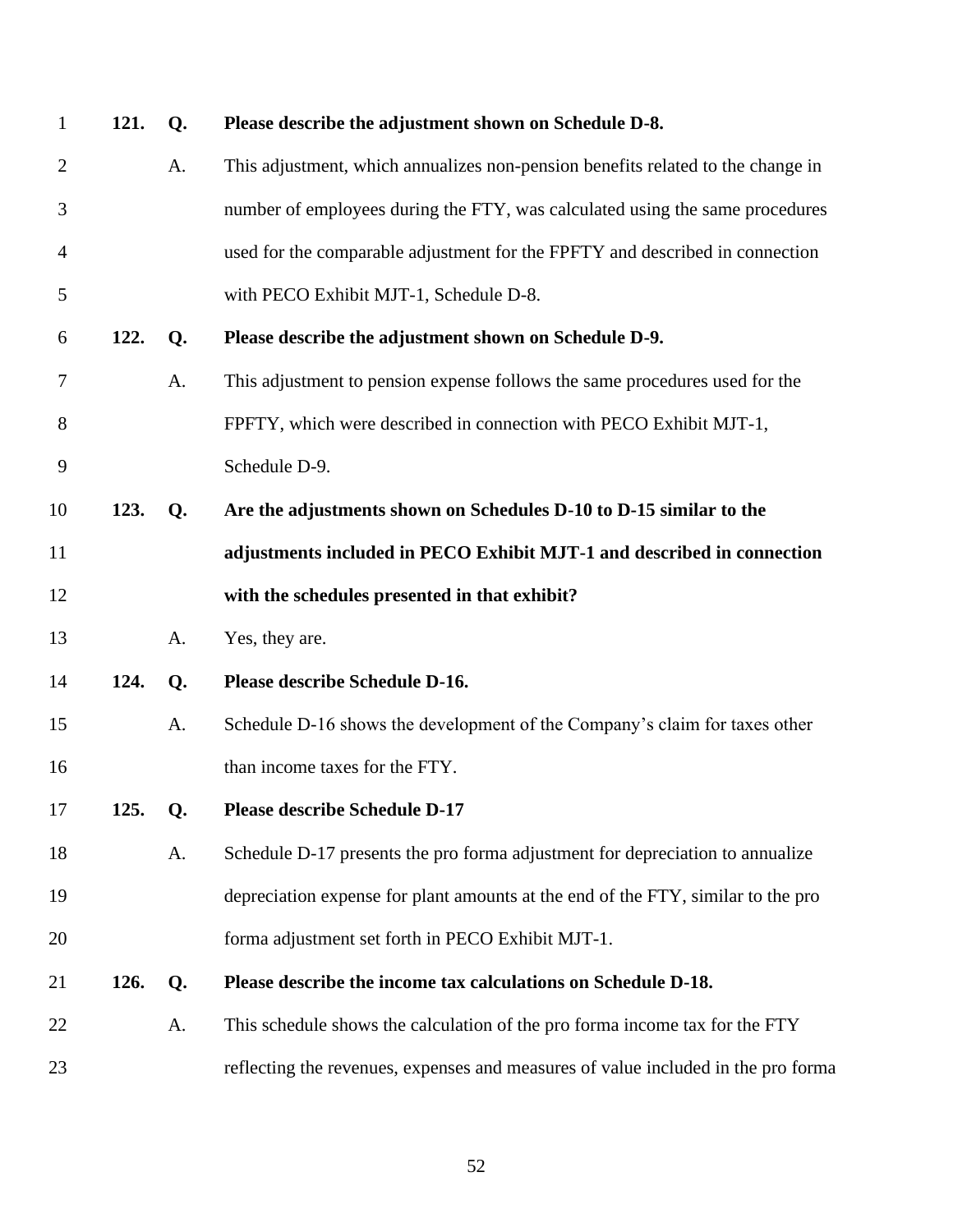| 1              |             |    | present rate data for the Company and a 21% Federal corporate tax rate. In         |
|----------------|-------------|----|------------------------------------------------------------------------------------|
| $\overline{2}$ |             |    | addition to the tax depreciation amounts, the ITC amortization was calculated, as  |
| 3              |             |    | shown on pages 84 and 85 of Schedule D-18. The flow-back of excess ADIT was        |
| 4              |             |    | reflected in calculating income tax. The total calculated income tax shown on line |
| 5              |             |    | 58 was used in the calculation of the overall revenue requirement shown on         |
| 6              |             |    | Schedule A-1.                                                                      |
| 7              | 127.        | Q. | Referring now to PECO Exhibit MJT-3, for the HTY, what is contained on             |
| 8              |             |    | <b>Schedule A-1?</b>                                                               |
| 9              |             | A. | Schedule A-1 shows a summary of the measures of value on lines 1 to 15,            |
| 10             |             |    | operating revenues and expenses and calculated rates of return at present and      |
| 11             |             |    | proposed rates on lines 17 to 32, and the revenue increase required on lines 34 to |
| 12             |             |    | 45.                                                                                |
| 13             | 128.        | Q. | What is contained on Schedules B-1 to B-5?                                         |
| 14             |             | A. | These schedules contain recorded financial data for the HTY.                       |
| 15             | 129.        | Q. | Please describe Schedules B-6 and B-7.                                             |
| 16             |             | A. | These two schedules contain the HTY capital structure and rate of return           |
| 17             |             |    | developed by Mr. Moul. As shown on lines 1 to 3 of Schedule B-7, the Company       |
| 18             |             |    | is using its capital structure at the end of the HTY and cost rates as shown on    |
| 19             |             |    | Schedule B-7.                                                                      |
| 20             | <b>130.</b> | Q. | Please describe Schedule C-1.                                                      |
| 21             |             | A. | Schedule C-1 lists the measures of value components. The measures of value         |
| 22             |             |    | total for the HTY is \$2.3 billion, as shown on column 4, line 13.                 |
|                |             |    |                                                                                    |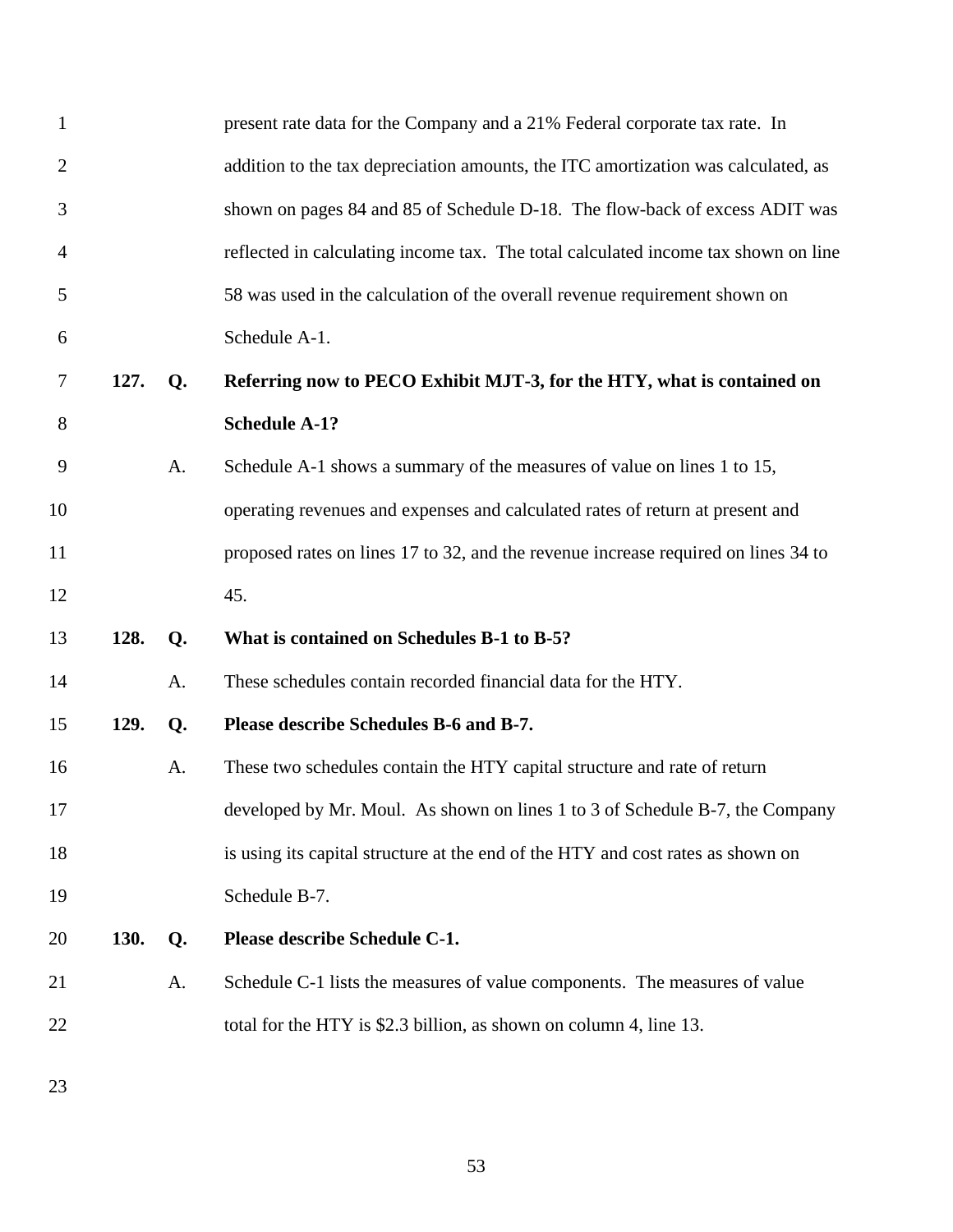### **131. Q. What is contained in Schedule C-2?**

- 2 A. Schedule C-2 consists of five pages and shows the utility plant in service balances at December 31, 2021 for the Company's distribution operations, as well as the adjustments for the HTY. Pages 18 and 19 contain the summary of plant in service balances by plant grouping. Page 15 shows the plant in service by FERC account. Pages 16 and 17 are left blank intentionally because they reflect schedules that are used for the FTY and FPFTY but are not relevant to the HTY. Finally, adjustments to plant are reflected on pages 18 and 19. The total plant in service at the end of the HTY is \$3.3 billion and is shown on Schedule C-2, page 10 15, column 4, line 35. **132. Q. Please describe Schedule C-3.** A. Schedule C-3 contains three pages and shows the accumulated depreciation at December 31, 2021. These pages reflect the balances by FERC account for the 14 HTY. The accumulated depreciation at the end of the HTY is \$873 million, as 15 shown on page 20, column 4, line 36. **133. Q. What is contained in Schedule C-4?** A. Schedule C-4 contains nine pages that show the calculation of the CWC allowance for the HTY of \$15.4 million on page 23, line 27. The information for
- average prepayments shown on line 23 is the same as that utilized in PECO Exhibit MJT-1 because the FPFTY claim is based on the thirteen-month average for the period ended December 31, 2021. In additional to the prepayments, the
- methodology used to calculate the lag periods for revenue, payroll, pension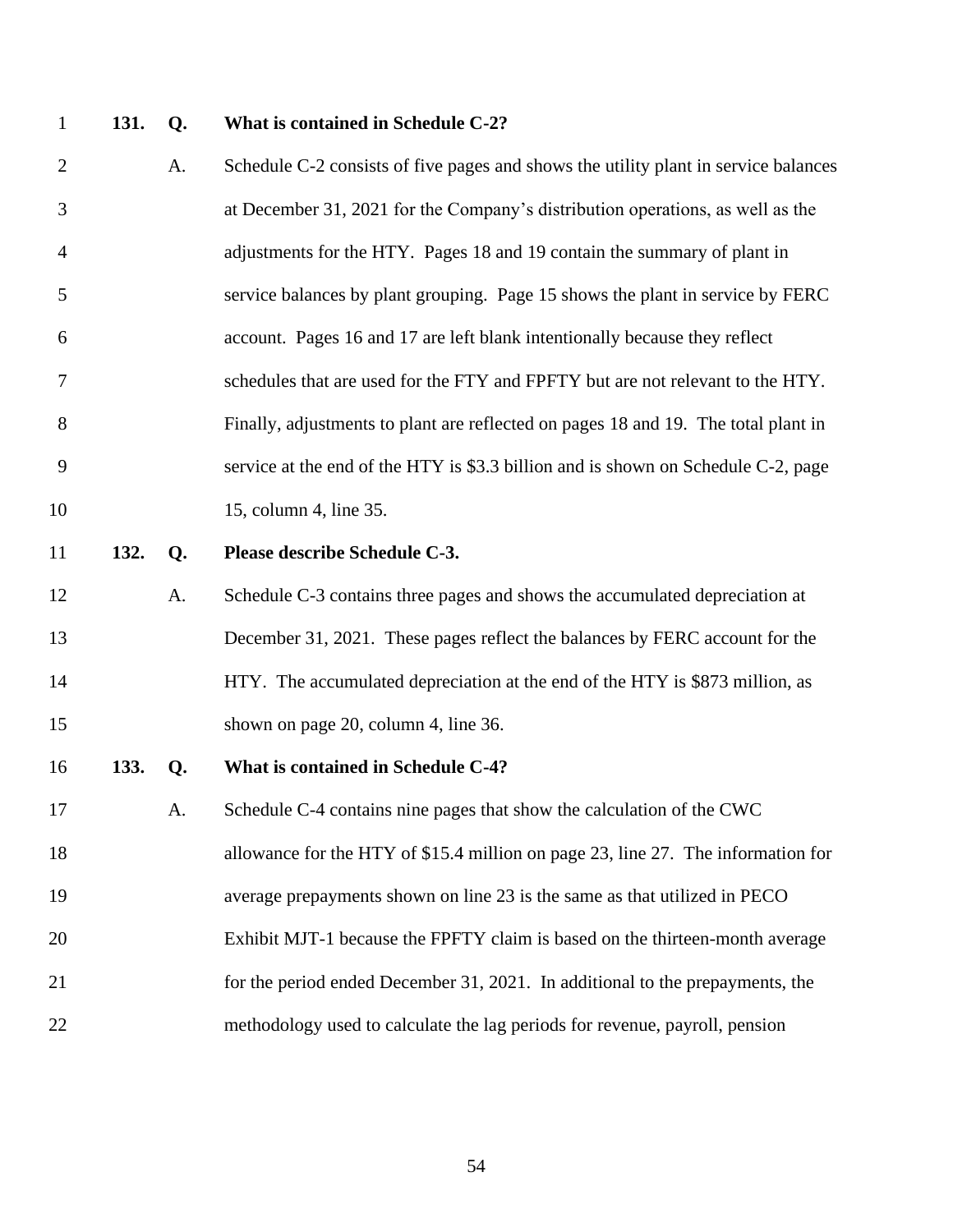| expense, gas purchases and other disbursements utilized in PECO Exhibit MJT-1 |
|-------------------------------------------------------------------------------|
| were also used in the HTY calculation.                                        |

| 3              | Page 23 provides a summary of the calculations for each of the elements of the    |
|----------------|-----------------------------------------------------------------------------------|
| $\overline{4}$ | CWC for the HTY. The expenses in column 2 and those included in the               |
| -5             | determination of the lead-lag amounts for taxes, interest and preferred dividends |
| 6              | are the adjusted pro forma amounts for the HTY, while the prepayment amount is    |
| 7              | the thirteen-month average through December 31, 2021. The resulting \$15.4        |
| 8              | million of CWC shown on line 27 is brought forward to Schedule A-1 in the         |
| 9              | calculation of the measures of value.                                             |

**134. Q. Please describe what is shown on Schedule C-4, pages 24 to 31.**

 A. These pages show the calculations of various leads and lags and working capital requirements for the HTY following the same procedures used for the FPFTY as described in connection with PECO Exhibit MJT-1, Schedule C-4. While the amounts for the HTY expenses vary from those in the FPFTY, the procedures followed to determine the lead/lag periods applied to those expense levels are the same and were described in connection with the corresponding PECO Exhibit 17 MJT-1 schedules.

**135. Q. Please describe the calculations shown on Schedule C-6.**

 A. These calculations show the ADIT for the HTY. The procedures followed to determine HTY ADIT were the same as those utilized for the ADIT calculation at 21 the end of the FPFTY, except that twelve-month ended December 31, 2021 22 balances were used. The resulting ADIT of \$251.4 million for the total of gas distribution utility plant and the gas distribution portion of common plant for the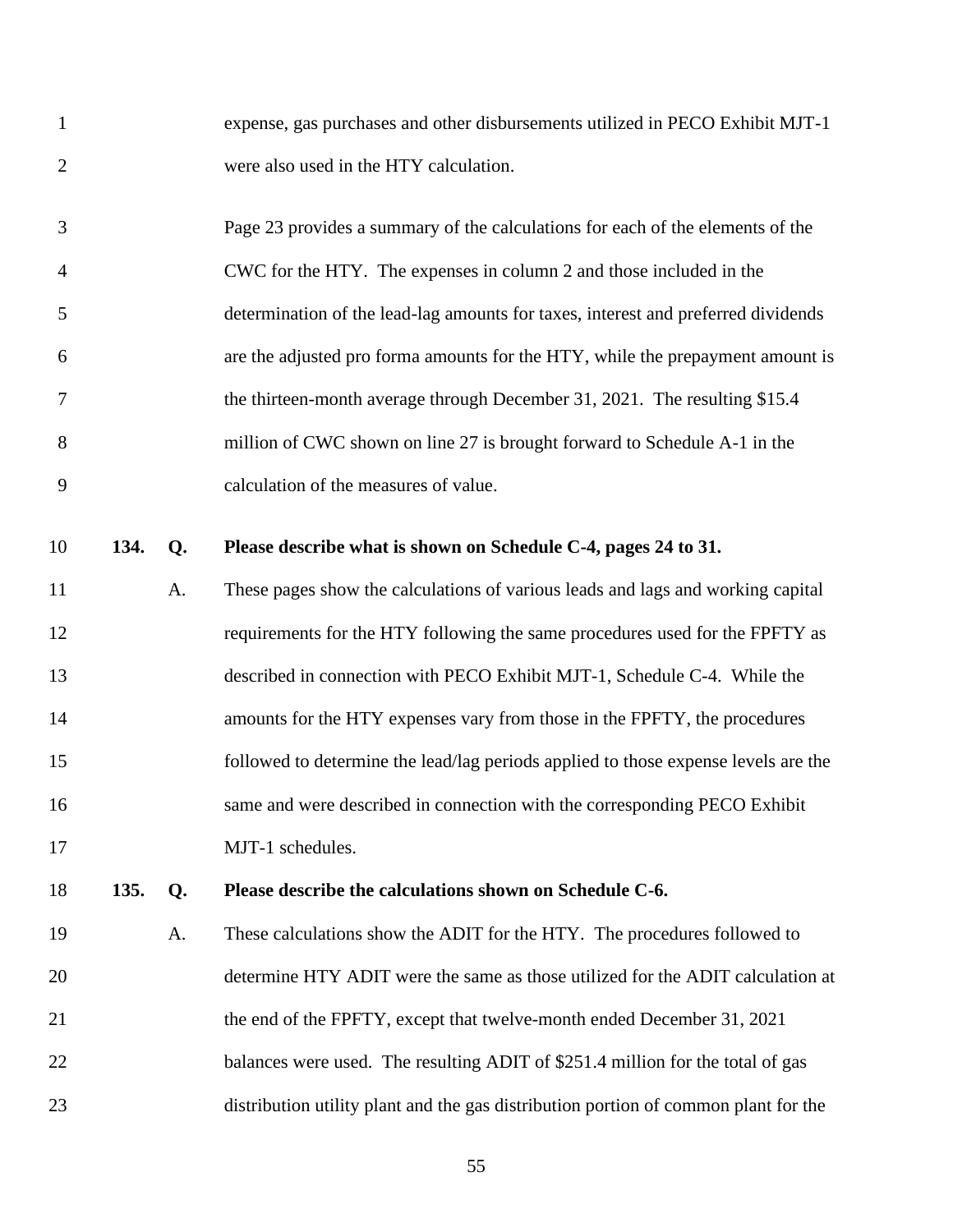| $\mathbf{1}$   |      |    | HTY is shown on line 4. As shown on Schedule C-12, line 3, \$123.5 million of     |
|----------------|------|----|-----------------------------------------------------------------------------------|
| $\overline{2}$ |      |    | excess ADIT has been removed from the ADIT balance and recorded as a              |
| 3              |      |    | regulatory liability.                                                             |
| $\overline{4}$ | 136. | Q. | Please describe the data presented on Schedules C-7, C-9, C-11 and C-13.          |
| 5              |      | A. | The data on these four schedules are the same as the data presented and described |
| 6              |      |    | in connection with the comparable schedules in PECO Exhibit MJT-1, because        |
| 7              |      |    | the same thirteen-month period was used.                                          |
| 8              | 137. | Q. | What is shown on Schedule C-8?                                                    |
| 9              |      | A. | This schedule shows the common plant, net of accumulated depreciation, included   |
| 10             |      |    | in the measures of value on Schedule A-1 for the HTY.                             |
| 11             | 138. | Q. | What is presented on Schedule D-1?                                                |
| 12             |      | A. | Schedule D-1 shows the net operating income at present rates for the HTY, the     |
| 13             |      |    | pro forma revenue deficiency and the pro forma required revenue level.            |
| 14             | 139. | Q. | Please describe Schedule D-2.                                                     |
| 15             |      | A. | Schedule D-2 shows revenues and expenses for the HTY, pro forma adjustments       |
| 16             |      |    | and the pro forma revenue and expense amounts at present rates. This schedule     |
| 17             |      |    | summarizes the adjustments that are detailed on Schedules D-3 and D-5 and         |
| 18             |      |    | explained in connection with other supporting schedules to be described later in  |
| 19             |      |    | my testimony.                                                                     |
| 20             | 140. | Q. | Please describe Schedule D-3.                                                     |
| 21             |      | A. | Schedule D-3 contains six pages, which present a summary of each of the pro       |
| 22             |      |    | forma adjustments made to revenues and operating expenses, including              |
| 23             |      |    | depreciation and taxes other than income taxes. Each of the adjustments will be   |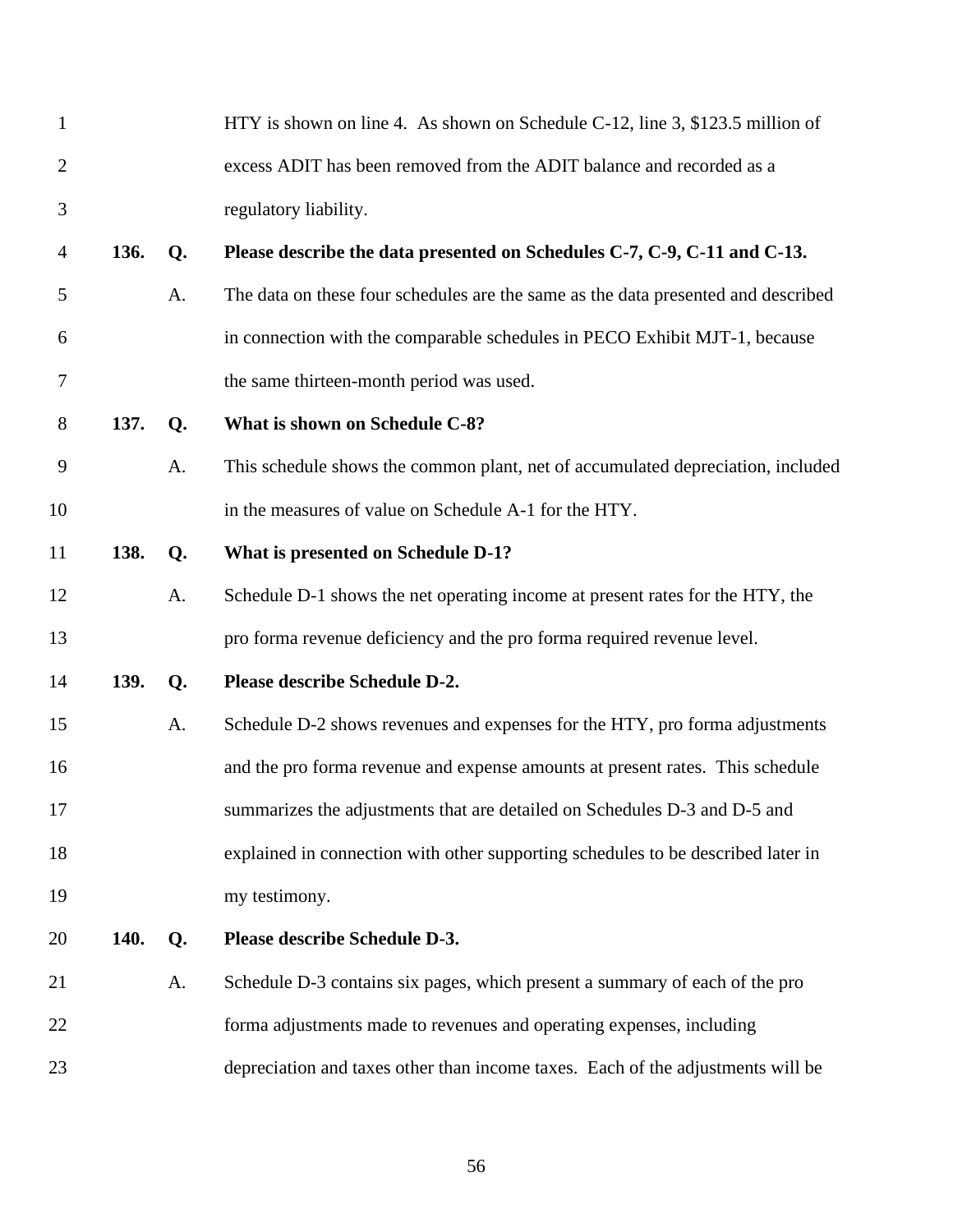| $\mathbf{1}$   |      |                | described in connection with the specific schedule containing the calculation of |
|----------------|------|----------------|----------------------------------------------------------------------------------|
| $\overline{2}$ |      |                | the adjustment.                                                                  |
| 3              | 141. | Q.             | What is contained in Schedule D-4?                                               |
| 4              |      | A.             | This schedule contains four pages and shows the recorded amounts and pro forma   |
| 5              |      |                | adjustment amounts for the HTY by revenue category and by FERC account for       |
| 6              |      |                | expenses.                                                                        |
| 7              | 142. | Q.             | Please describe Schedule D-5.                                                    |
| 8              |      | A.             | Schedule D-5 shows the pro forma adjustments to the HTY revenues. Each of the    |
| 9              |      |                | listed adjustments is discussed in connection with Schedules D-5A to D-5E. All   |
| 10             |      |                | of these adjustments were prepared using the same methodology described in       |
| 11             |      |                | connection with PECO Exhibit MJT-1, except Schedule D-5D, which is the           |
| 12             |      |                | weather normalization adjustment to distribution revenue recorded for the twelve |
| 13             |      |                | months ended December 31, 2021.                                                  |
| 14             | 143. | Q.             | Please describe the adjustment shown on Schedule D-5A.                           |
| 15             |      | A.             | The adjustment shown on Schedule D-5A annualizes revenues for customer           |
| 16             |      |                | growth during the HTY. The process utilized is the same as that described in     |
| 17             |      |                | connection with the same adjustment for the FPFTY on PECO Exhibit MJT-1          |
| 18             |      |                | Schedule D-5A.                                                                   |
| 19             | 144. | Q <sub>1</sub> | What is the adjustment shown on Schedule D-5B?                                   |
| 20             |      | A.             | The adjustment shown on Schedule D-5B annualizes CAP discounts for the HTY.      |
| 21             |      |                | The process utilized is the same as described in connection with the             |
| 22             |      |                | corresponding adjustment for the FPFTY shown on PECO Exhibit MJT-1,              |
| 23             |      |                | Schedule D-5B.                                                                   |
|                |      |                |                                                                                  |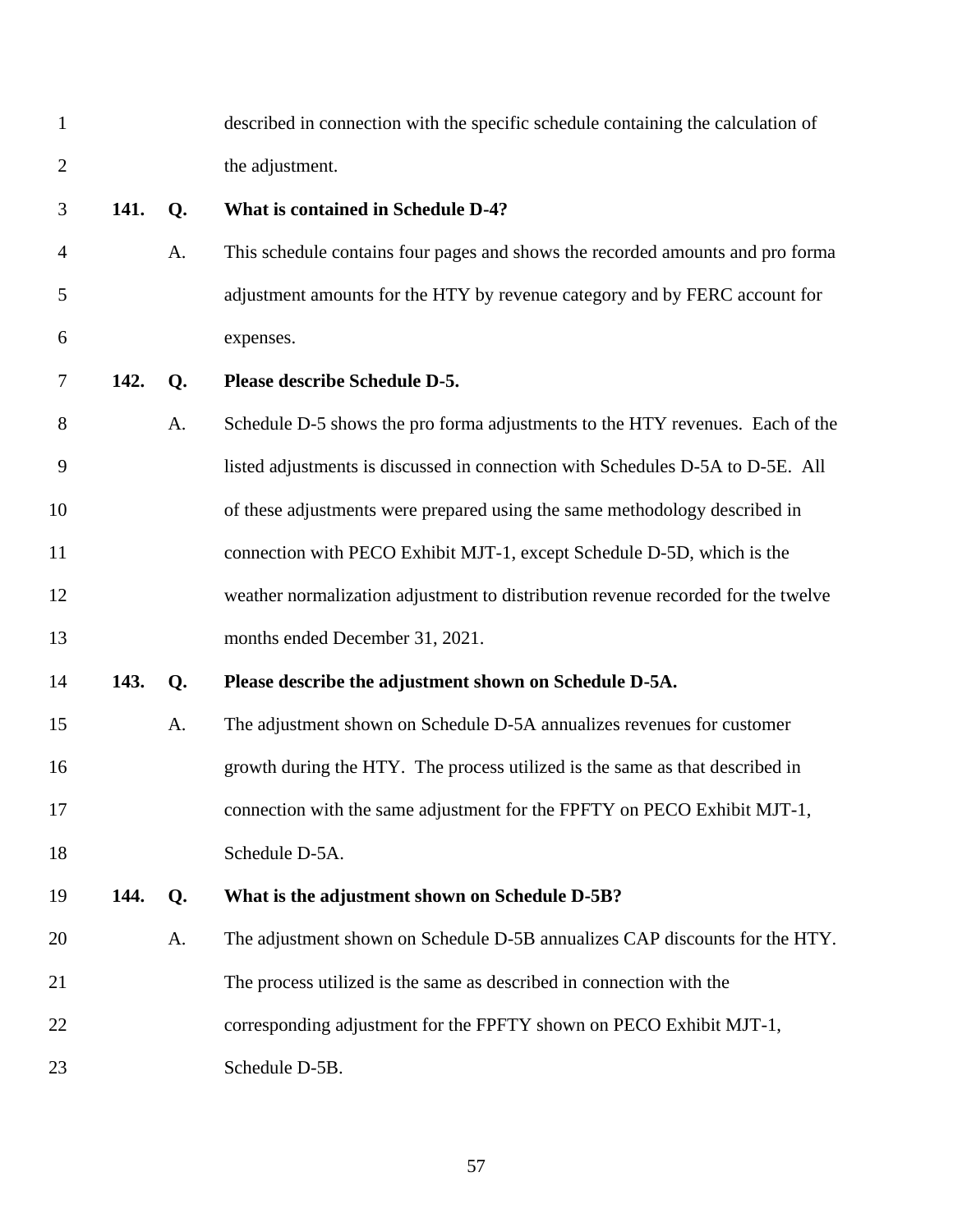| $\mathbf{1}$   | 145. | Q. | Please describe the adjustment on Schedule D-5C.                                  |
|----------------|------|----|-----------------------------------------------------------------------------------|
| $\overline{2}$ |      | A. | This schedule shows the development of a normalized level of distribution         |
| $\mathfrak{Z}$ |      |    | revenue based on average number of days per year in a four-year cycle.            |
| 4              | 146. | Q. | Please describe the adjustment shown on Schedule D-5D.                            |
| 5              |      | A. | Schedule D-5D shows the adjustment to normalize HTY distribution revenue to       |
| 6              |      |    | reflect normal weather for weather sensitive load. This adjustment does not apply |
| 7              |      |    | to the FTY and the FPFTY because the distribution revenue for both of those       |
| 8              |      |    | years was budgeted on the basis of normal weather.                                |
| 9              | 147. | Q. | Please describe the adjustment shown on Schedule D-5E.                            |
| 10             |      | A. | This adjustment eliminates revenues associated with the asset optimization items. |
| 11             | 148. | Q. | Please describe Schedule D-6.                                                     |
| 12             |      | А. | Schedule D-6 annualizes S&W for the HTY. Pages 57 and 58 show the recorded        |
| 13             |      |    | amounts in column 1, and the pro forma adjustment in column 2 by FERC             |
| 14             |      |    | expense category. Pages 59 and 60 show the calculation of the annualization       |
| 15             |      |    | adjustments of S&W and the normalization of the union contract ratification       |
| 16             |      |    | payment, which follows the same procedures described in connection with the       |
| 17             |      |    | FPFTY using the data from the HTY to calculate the wage increases.                |
| 18             | 149. | Q. | What is contained on Schedule D-7?                                                |
| 19             |      | A. | Schedule D-7 normalizes rate case expenses using the same recorded and            |
| 20             |      |    | estimated amounts used in the FPFTY calculation shown on PECO Exhibit MJT-        |
| 21             |      |    | 1, Schedule D-7.                                                                  |
| 22             |      |    |                                                                                   |
|                |      |    |                                                                                   |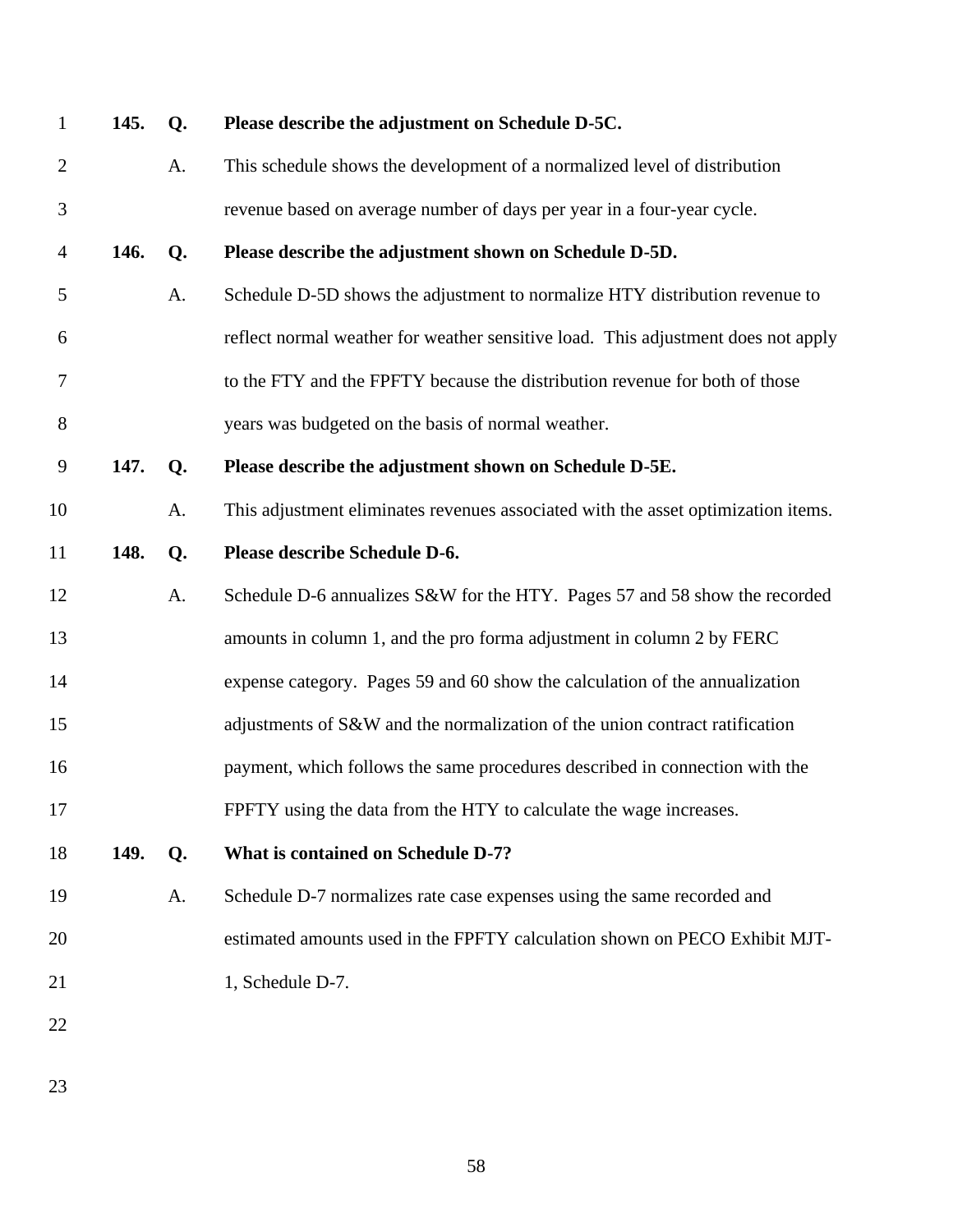| $\mathbf{1}$   | 150. | Q. | Please describe the adjustments shown on Schedule D-8.                            |
|----------------|------|----|-----------------------------------------------------------------------------------|
| $\overline{2}$ |      | Α. | This adjustment, which annualizes non-pension benefits related to the change in   |
| 3              |      |    | number of employees during the HTY, was calculated using the same procedures      |
| $\overline{4}$ |      |    | used for the comparable adjustment for the FPFTY and described in connection      |
| 5              |      |    | with PECO Exhibit MJT-1, Schedule D-8.                                            |
| 6              | 151. | Q. | Please describe the adjustment on Schedule D-9.                                   |
| 7              |      | A. | This adjustment to pension expense in the HTY follows the same procedures used    |
| 8              |      |    | for the FPFTY, which were described in connection with PECO Exhibit MJT-1,        |
| 9              |      |    | Schedule D-9.                                                                     |
| 10             | 152. | Q. | Are the adjustments on Schedules D-10 to D-15 similar to the adjustments          |
| 11             |      |    | included in PECO Exhibit MJT-1 and described in connection with the               |
| 12             |      |    | schedules presented in that exhibit?                                              |
| 13             |      | Α. | Yes, they are.                                                                    |
| 14             | 153. | Q. | <b>Please describe Schedule D-16?</b>                                             |
| 15             |      | A. | Schedule D-16 shows the development of the Company's claim for taxes other        |
| 16             |      |    | than income taxes for the HTY.                                                    |
| 17             | 154. | Q. | Please describe Schedule D-17.                                                    |
| 18             |      | A. | Schedule D-17 presents the pro forma adjustment for depreciation to annualize     |
| 19             |      |    | depreciation expense for plant balances at the end of the HTY, similar to the pro |
| 20             |      |    | forma adjustment set forth in PECO Exhibits MJT-1 and MJT-2.                      |
| 21             | 155. | Q. | Please describe the income tax calculations on Schedule D-18.                     |
| 22             |      | A. | This schedule shows the calculation of the proforma income tax expense for the    |
| 23             |      |    | HTY reflecting the revenues, expenses and measures of value included in the pro   |